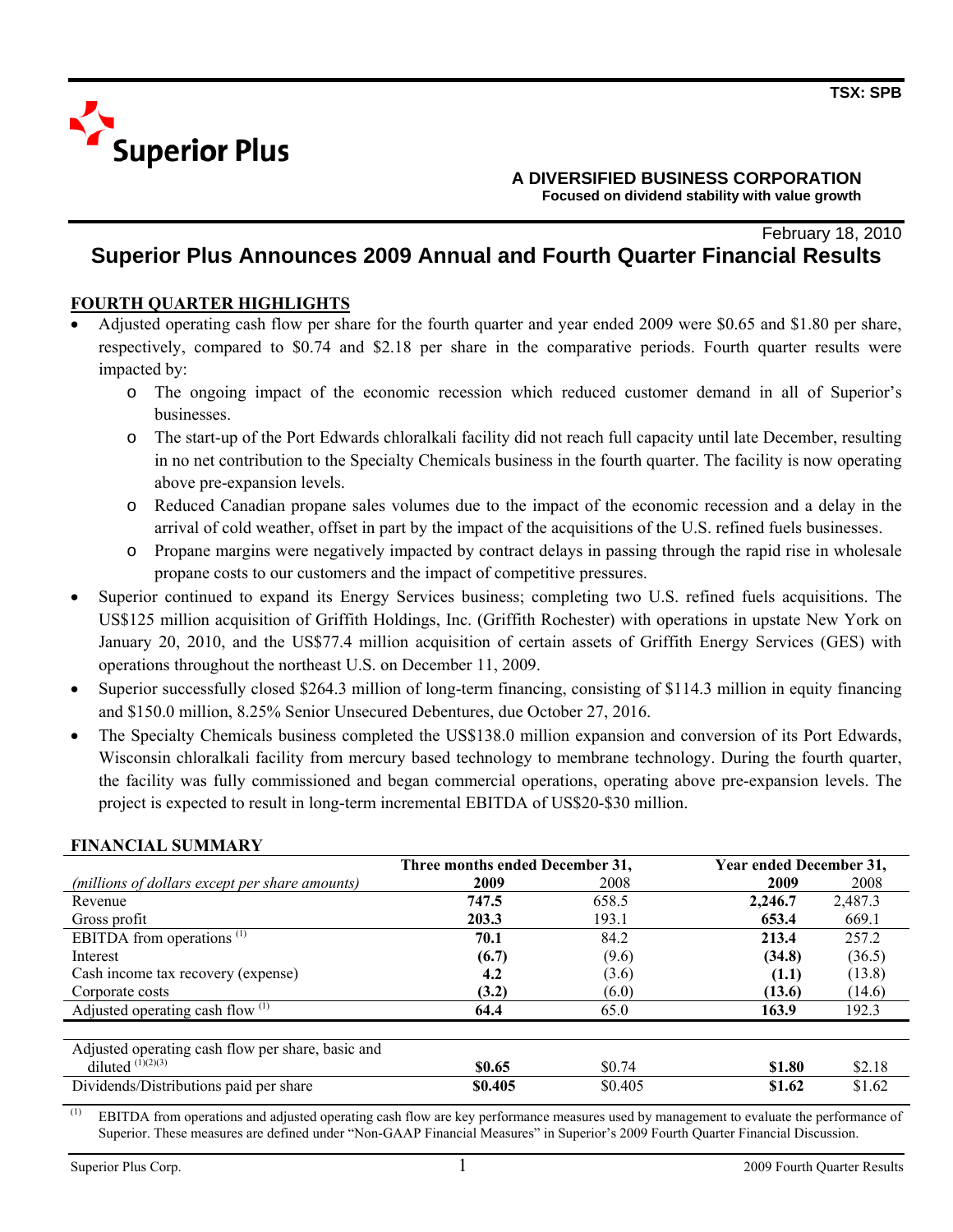- <sup>(2)</sup> The weighted average number of shares outstanding for the three months ended December 31, 2009 is 98.5 million (2008 88.4 million) and for the year ended December 31, 2009, is 91.0 million (2008 – 88.3 million).
- $^{(3)}$  For the three and twelve months ended December 31, 2009 and 2008, there were no dilutive instruments.

|                                           | Three months ended December 31, |      | <b>Year ended December 31,</b> |       |
|-------------------------------------------|---------------------------------|------|--------------------------------|-------|
| (millions of dollars)                     | 2009                            | 2008 | 2009                           | 2008  |
| <b>EBITDA</b> from operations:            |                                 |      |                                |       |
| <b>Energy Services</b>                    | 40.6                            | 37.8 | 97.6                           | 103.3 |
| <b>Specialty Chemicals</b>                | 18.6                            | 32.9 | 93.0                           | 116.5 |
| <b>Construction Products Distribution</b> | 10.9                            | 13.5 | 22.8                           | 37.4  |
|                                           | 70.1                            | 84.2 | 213.4                          | 257.2 |

#### **SEGMENTED INFORMATION**

# **Energy Services**

- EBITDA from operations for the fourth quarter of \$40.6 million was impacted by reduced sales volumes and gross margins at the Canadian propane distribution business, offset in part by the impact of the acquisition of the U.S. refined fuels business.
- Canadian propane distribution sales volumes were 4% lower than the prior year quarter due principally to weaker industrial sales volumes due to the ongoing impact of the economic recession. In addition, the winter heating season did not develop until later in the fourth quarter compared to prior years.
- Canadian propane margins were 17.5 cents per litre in the fourth quarter compared to 18.6 cents per litre in the prior year quarter. The decrease in margins was due to the approximate 44% rise in the wholesale cost of propane throughout the fourth quarter as previously noted, in addition to general competitive pressures.
- The U.S. refined fuels business generated gross profits of \$15.3 million in the fourth quarter, consisting of gross profits from the effective date of the close of the various acquisitions. The U.S. refined fuels gross profits were consistent with Superior's acquisition assumptions. Superior continues to focus on integrating its U.S. refined fuels business to generate operational efficiencies.
- The fixed-price energy services business generated gross profits of \$8.4 million, which was consistent with management's expectations. The improvement over the prior year quarter was due principally to the one-time prior year impact of foreign currency translation losses and utility transportation settlements.

# **Specialty Chemicals**

- EBITDA from operations for the fourth quarter of \$18.6 million was impacted by reduced chloralkali/potassium gross profits as a result of reduced sales volumes and weaker pricing due principally to the impact of the economic recession. Additionally, gross profits were negatively impacted by the start-up of the Port Edwards chloralkali facility as previously noted.
- Sodium chlorate gross profits were consistent with the prior year as a 7% increase in sales volumes due principally to improved international sales, was fully offset by a decrease in the average selling price due to the appreciation of the Canadian dollar on US-denominated sales.

# **Construction Products Distribution**

- EBITDA from operations for the fourth quarter of \$10.9 million was impacted by reduced sales volumes due to the ongoing economic recession which has resulted in reduced residential and commercial construction activity. Reduced sales volumes have also resulted in increased competitive pressures which has negatively impacted percentage sales margins.
- The acquisition of SPI on September 24, 2009, positively impacted results for the fourth quarter. The results of SPI for the fourth quarter were consistent with Superior's acquisition assumptions. The acquisition of SPI enhances the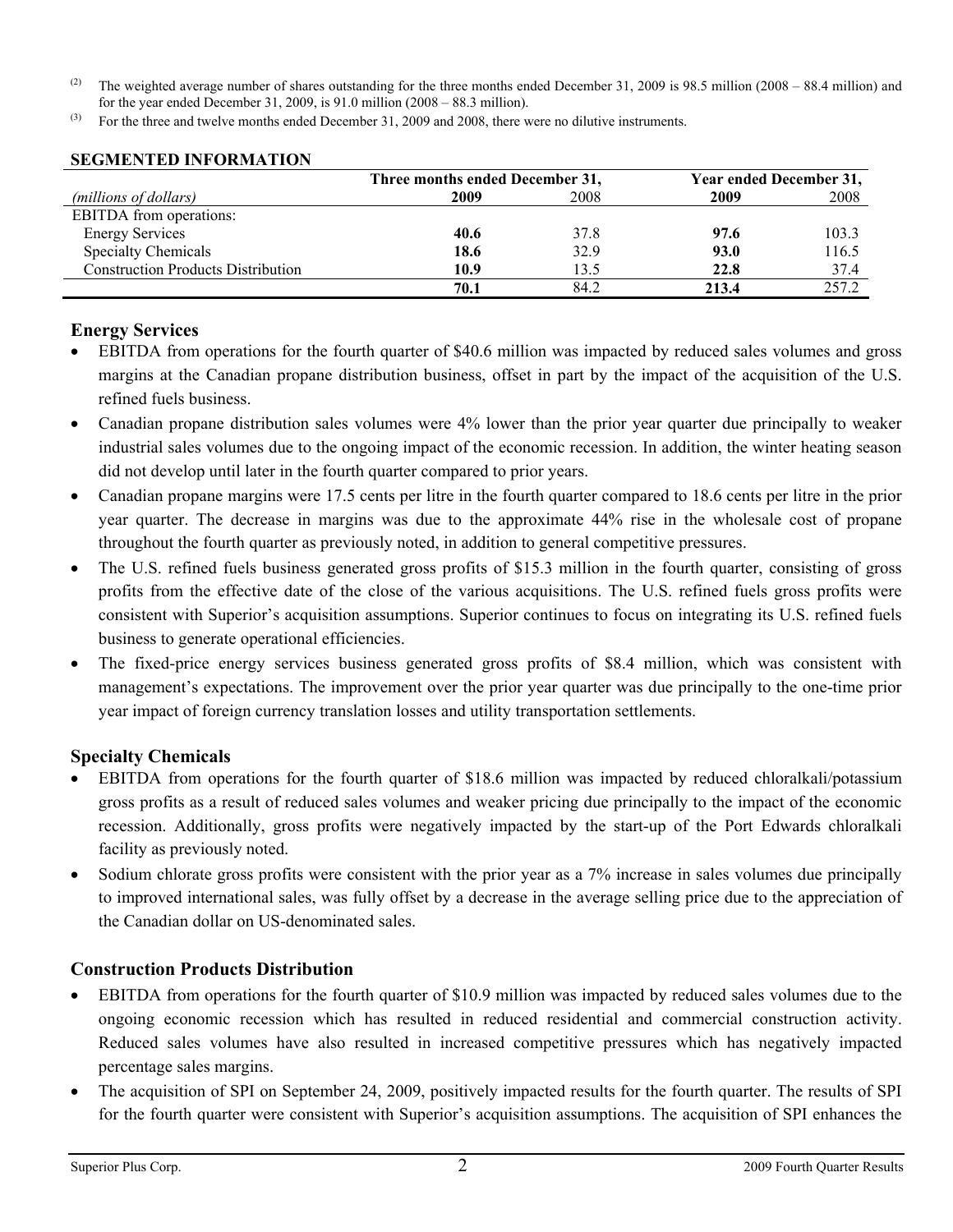construction products distribution business by broadening its customer, product and geographic base. SPI operates in 28 states through 71 operations centres and 11 primary fabrication facilities.

# **Corporate Related**

- Total interest expense for the fourth quarter was \$6.7 million compared to \$9.6 million in the prior year quarter. Interest was impacted by the one-time benefit of a \$6.1 million gain related to the termination of an interest rate swap and the impact of the appreciation of the Canadian dollar on US-denominated interest costs, offset in part by the impact of higher average debt levels due to acquisitions completed in the third and fourth quarters.
- Cash income taxes were a recovery of \$4.2 million in the fourth quarter compared to a \$3.6 million expense in the prior year quarter. Cash income taxes were impacted by the reversal of certain U.S. cash income taxes due to additional U.S. tax basis associated with the successful start-up of the Port Edwards facility during the fourth quarter.
- On January 20, 2010, Superior completed the expansion of its syndicated revolving term credit facility to \$600 million from \$570 million. See "Expansion of Superior's Credit Facility" for additional details.
- In conjunction with the acquisition of Griffith Rochester and GES, Superior entered into a \$69.3 million bought deal equity financing for 5,002,500 shares at \$13.85 per share that closed on February 10, 2010. Superior also closed a \$45 million bought deal equity financing for 4,166,667 shares at \$12.00 per share during the fourth quarter of 2009. Additionally, Superior, through Superior Plus LP, successfully accessed the private placement market, closing a \$150 million, 8.25% Senior Unsecured Debenture financing on October 27, 2009.
- Four quarter trailing compliance EBITDA was \$267.9 million resulting in a Senior Debt to compliance EBITDA ratio of 2.8x and a Total Debt to compliance EBITDA ratio of 3.9x as at December 31, 2009. The compliance EBITDA includes the impact of acquisitions completed during 2009.

# **Message to Superior's Shareholders**

# **A Year of Challenges and Achievements**

For Superior, 2009 was a year of significant achievements accomplished within the framework of an extremely challenging business environment. The year was defined by the global financial turmoil that began in the latter half of 2008 and the recession that continued through 2009 and included one of the most uncertain economic environments of the last half-century.

Superior's businesses were not immune to the difficult operating environment, but despite these challenges, our businesses continued to perform strongly. The relative strength of Superior's results in the worst economic environments in recent times provides strong evidence of the merits of Superior's diversified business model and the ongoing execution of our growth strategy.

Throughout 2009 Superior continued to execute the growth strategy originally outlined in 2007. The ability of Superior to implement its growth strategy and achieve its objectives in a year of serious financial turmoil is a testament to Superior's strong financial and operational foundation that was solidified in 2007 and 2008. Significant achievements or highlights during 2009 were:

### *Corporate*

- Superior began 2009 as a corporation, having completed its conversion from an income trust to a corporation on December 31, 2008.
- The conversion to a corporation benefited Superior's shareholders by eliminating the uncertainty of the impending 2011 SIFT taxation rules and provided increased Canadian tax pools, in addition to the fact that the dividends that are now being paid in place of the previous trust distributions are considered to be eligible dividends for Canadian income tax purposes.
- Superior had well-supported access to the capital markets throughout 2009, and was able to extend its bank facility, issue \$134.5 million of common equity, issue \$69.0 million of convertible debentures and issue \$150 million of senior unsecured debentures.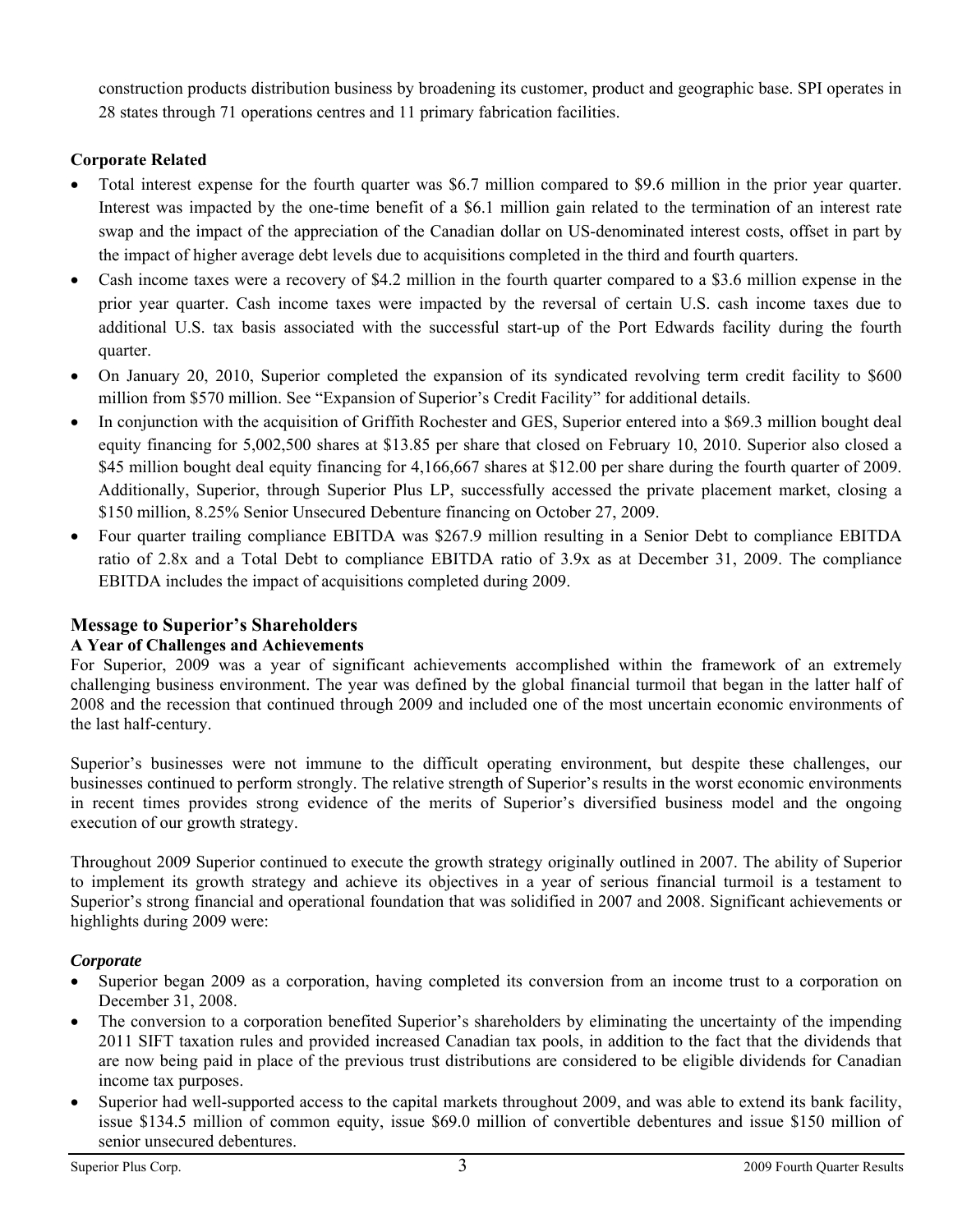• Superior's shareholders realized a total rate of return (share appreciation plus dividends) of 49% for 2009 compared to the average return on the TSX of 31%.

# *Energy Services' Acquisition of Refined Fuel Assets*

- Superior's Energy Services business completed the acquisition of two significant refined fuels assets located in the northeast United States for consideration of approximately US\$167.4 million; these acquisitions are anticipated to be accretive for our shareholders.
- The aforementioned acquisitions are an important component of Superior's overall growth strategy. The nature and location of these assets represent a complementary fit to Superior's existing propane distribution network and provide the platform for expansion of our propane business into the United States.

# *Specialty Chemicals' Completion of its Port Edwards, Wisconsin Facility Expansion*

- Superior's Specialty Chemicals business completed the US\$138.0 million expansion and conversion of its Port Edwards, Wisconsin chloralkali facility from mercury-based technology to membrane technology.
- Completion of the project results in increased diversification of the Specialty Chemicals business, expands the Port Edwards facility's capacity and increases its operating efficiency, provides significant environmental benefits, and extends the life of the facility by 25 to 30 years.

## *Construction Products Distributions' Acquisition of Specialty Products & Insulation Co.. (SPI)*

- Superior expanded its Construction Products Distribution business with the US \$132.1 million acquisition of SPI, a leading U.S. nationwide distributor of insulation and architectural named brand products that is focused on the commercial and industrial insulation markets in the United States.
- The acquisition of SPI expanded Superior's geographical footprint in the U.S. from four to 31 states, provided increased diversification from residential construction to commercial and industrial construction, and will allow for the integration of various product lines with expected operating efficiencies due to the complementary nature of SPI and our existing Construction Products Distribution business.

### **Financial Performance**

In 2009 Superior generated adjusted operating cash flow of \$163.9 million or \$1.80 per share, compared to \$192.3 million or \$2.18 per share in the prior year. Although operating results were lower than in the prior year, Superior was not disappointed with these results when considered in the context of the global recession as well as the three-month downtime required to complete the Port Edwards project.

### **Long-Term Dividend Stability**

Superior's confidence in its operating businesses allowed us to maintain our dividend throughout 2009 at a rate of \$0.135 per share per month, which amounted to \$1.62 per share on an annualized basis. Superior understands the importance of our dividend to our shareholders and we continue to maintain the strict management discipline of ensuring that our short- and long-term decisions are made with the purpose of providing our shareholders with a stable long-term dividend.

### **Our Strategy Moving Forward**

The achievements of Superior in 2009 solidified the foundation for our future success and growth by increasing the size and scope of our three operating businesses: Superior Energy Services, Specialty Chemicals and Construction Products Distribution. As we move forward in 2010 and beyond, we are optimistic that the recent economic turmoil will subside and that we will soon return to reasonable growth levels throughout the North American and global economies. Renewed economic growth will allow us to profitably grow our businesses.

To ensure that Superior grows in a measured and profitable manner, we anticipate taking advantage of additional consolidation opportunities within our existing businesses while conducting the integration and refinement of acquisitions made throughout 2009 and executing internal growth projects. We are confident that executing our strategy will provide us with continued strong and stable cash flows, providing the foundation for the long-term stability of Superior's dividend and total return for our shareholders.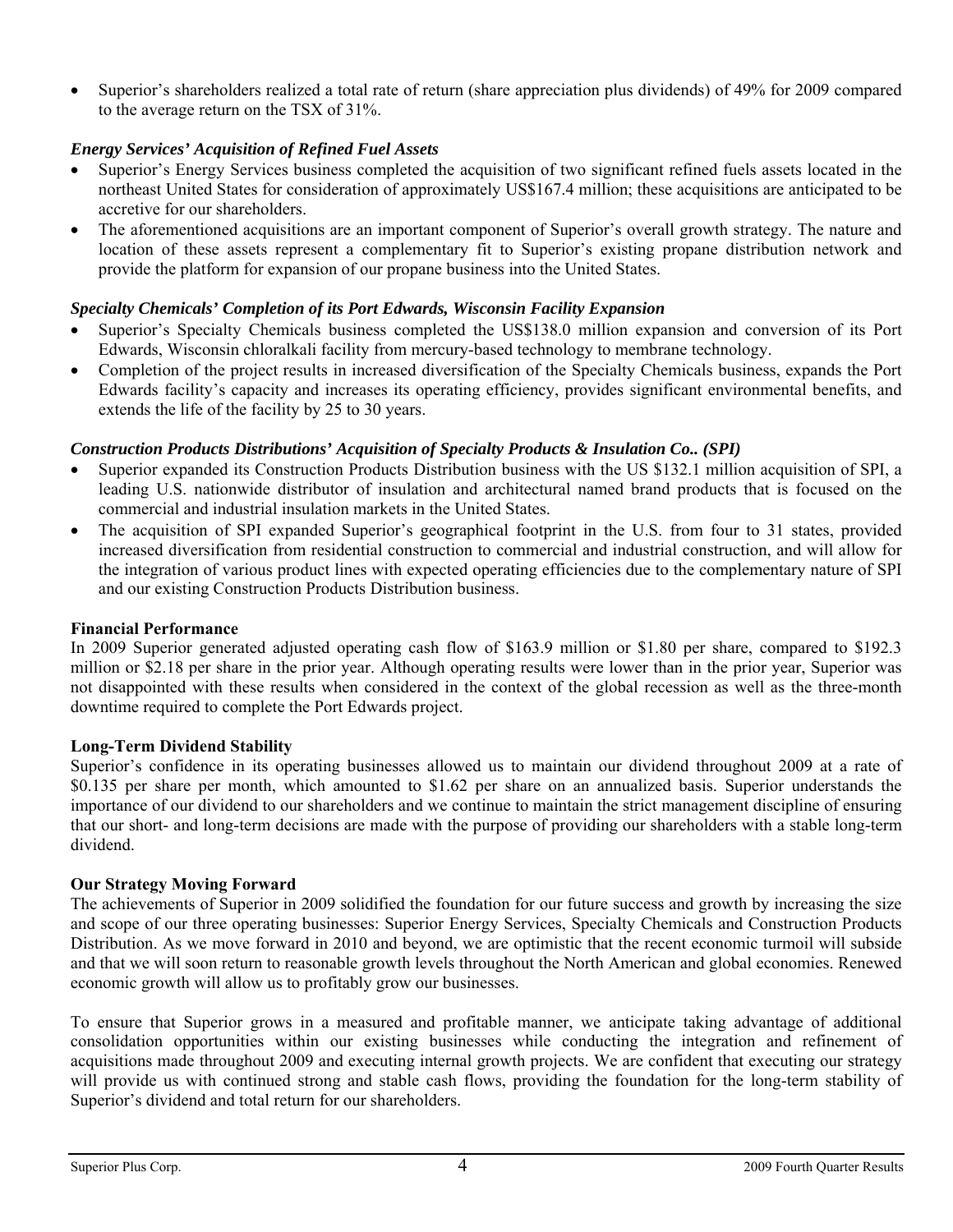Superior anticipates that the growth initiatives completed throughout 2009 and a gradual continued improvement in the overall economy will result in an improvement to our operating results. As a result, Superior anticipates that its 2010 adjusted operating cash flow per share will be between \$1.95 and \$2.15 per share.

#### **Acknowledgements**

Superior continues to execute its growth strategy and achieve success thanks to the hard work and dedication of over 4,200 employees. I would like to thank all of our employees for their commitment to their respective businesses. I also welcome all of the new employees to the Superior organization. In addition, I would like to thank each of our directors for your guidance, stewardship and efforts in ensuring the success of Superior. Finally, on behalf of the entire organization, I would like to thank our securityholders for your continued support and confidence in Superior.

On behalf of the Board of Directors, Grant D. Billing Chairman and Chief Executive Officer

#### **2010 Financial Outlook** (1)(2)

| (millions of dollars, except per share amounts) | 2010 Outlook    |
|-------------------------------------------------|-----------------|
| <b>EBITDA</b> from operations:                  |                 |
| <b>Energy Services</b>                          | 140-150         |
| Specialty Chemicals                             | 105-115         |
| <b>Construction Products Distribution</b>       | 40-50           |
| Adjusted operating cash flow per share          | $$1.95 - $2.15$ |

 $^{(1)}$  The assumptions, definitions, and risk factors relating to the 2010 Financial Outlook are discussed in Superior's 2009 Fourth Quarter Financial Discussion.

<sup>(2)</sup> Superior's 2010 Financial Outlook is unchanged from the update provided in the press release "Superior Plus announces a US\$125 million acquisition expanding its U.S. Refined Fuels business, preliminary unaudited 2009 year end results and an updated 2010 outlook" on January 20, 2010.

#### **2009 Fourth Quarter Results**

Superior's 2009 Fourth Quarter Financial Discussion is attached and is also available on Superior's website at: www.superiorplus.com under the investor information section.

### **Conference Call**

*Superior will be conducting a conference call and webcast for investors, analysts, brokers and media representatives to discuss the 2009 Fourth Quarter Results at 8:30 a.m. MST on Friday, February 19, 2010. To participate in the call, dial: 1-888-231-8191. A recording of the call will be available for replay until midnight, March 19, 2010. To access the recording, dial: 1-800-642-1687 and enter pass code: 49432834. Internet users can listen to the call live, or as an archived call, on Superior's website at www.superiorplus.com.* 

### **Forward Looking Information**

Certain information included herein is forward-looking, within the meaning of applicable Canadian securities laws. Forward looking information can be identified by looking for words such as "believe", "expects", "expected", "will", "intends", "projects", "anticipates", "estimates", "continues" or similar words. Forward-looking information in this press release, including the attached 2009 Fourth Quarter Financial Discussion, includes but is not limited to, consolidated and business segment outlooks, expected EBITDA from operations, expected EBITDA and facility life resulting from the Port Edwards conversion, expected adjusted operating cash flow, expected adjusted operating cash flow per share, future capital expenditures, business strategy and objectives, dividend strategy, future cash flows, anticipated taxes, expected results from acquisitions, expected life of facilities and statements regarding the future financial position of Superior and Superior Plus LP. Superior believes the expectations reflected in such forward-looking information are reasonable but no assurance can be given that these expectations will prove to be correct and such forward-looking statements should not be unduly relied upon.

Forward-looking information is based on various assumptions. Those assumptions are based on information currently available to Superior, including information obtained from third party industry analysts and other third party sources and include, the historic performance of Superior's businesses, current business and economic trends, availability and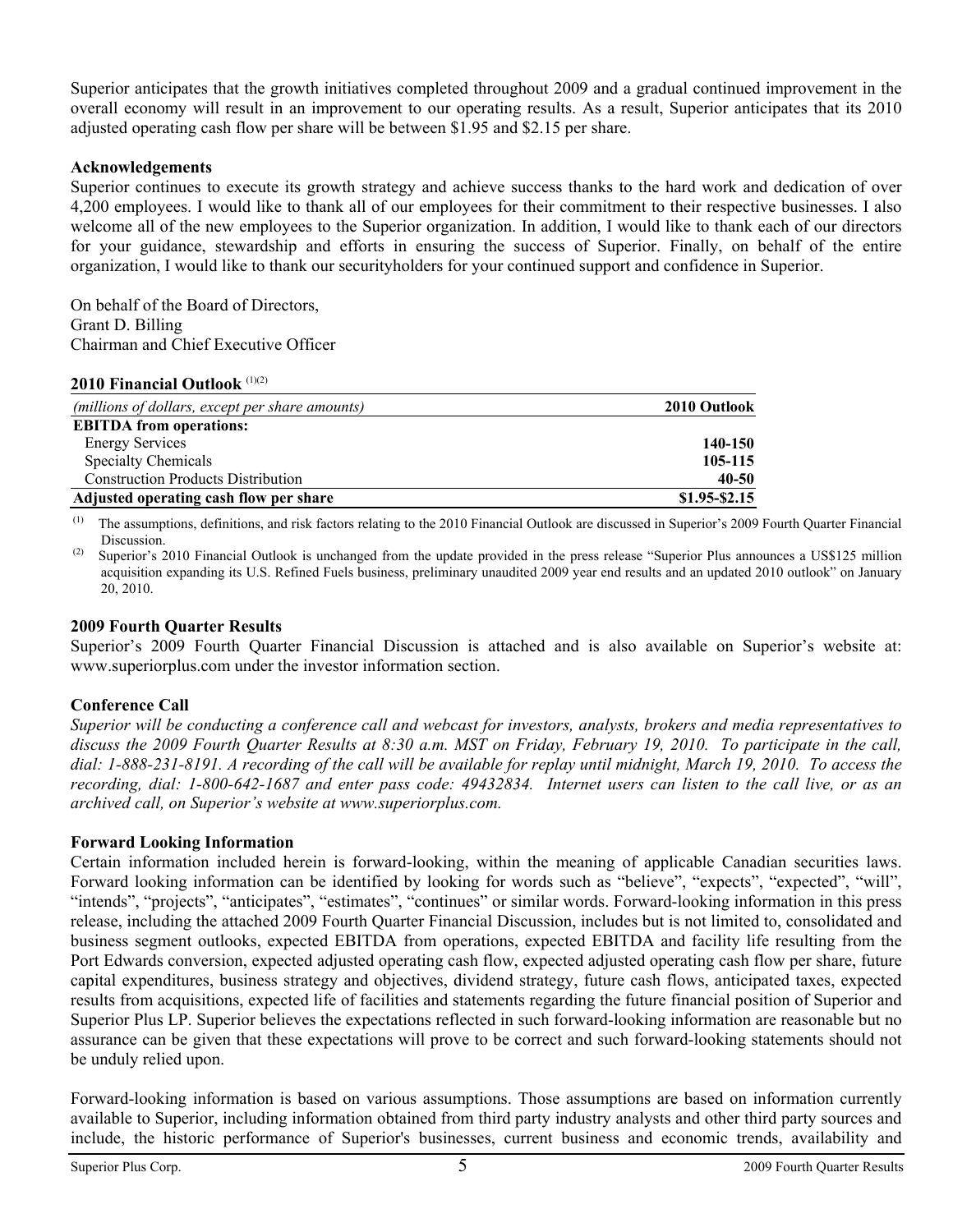utilization of tax basis, foreign currency, exchange and interest rates, trading data, cost estimates and the other assumptions set forth under the "Outlook" sections contained in the attached 2009 Fourth Quarter Financial Discussion. Readers are cautioned that the preceding list of assumptions is not exhaustive.

Forward-looking information is not a guarantee of future performance and involves a number of risks and uncertainties some of which are described herein and in the attached 2009 Fourth Quarter Financial Discussion. Such forward-looking information necessarily involves known and unknown risks and uncertainties, which may cause Superior's or Superior LP's actual performance and financial results in future periods to differ materially from any projections of future performance or results expressed or implied by such forward-looking information. These risks and uncertainties include but are not limited to the risks referred to under the section entitled "Risk Factors to Superior*"*, in the attached 2009 Fourth Quarter Financial Discussion, the risks associated with the availability and amount of the tax basis and the risks identified in Superior's 2008 Annual Information Form under the heading "Risk Factors". Any forward-looking information is made as of the date hereof and, except as required by law, Superior does not undertake any obligation to publicly update or revise such information to reflect new information, subsequent or otherwise.

*For more information about Superior, visit our website at www.superiorplus.com or contact:* 

| <b>Wayne Bingham</b> | <b>Executive Vice-President and Chief Financial Officer</b> |
|----------------------|-------------------------------------------------------------|
|                      | E-mail: whingham@superiorplus.com                           |
|                      | Phone: (403) 218-2951 / Fax: (403) 218-2973                 |
|                      | Toll Free: 1-866-490-PLUS (7587)                            |
| <b>Jay Bachman</b>   | Vice-President, Investor Relations and Planning             |
|                      | E-mail: jbachman@superiorplus.com                           |
|                      | Phone: (403) 218-2957 / Fax: (403) 218-2973                 |
|                      | Toll Free: 1-866-490-PLUS (7587)                            |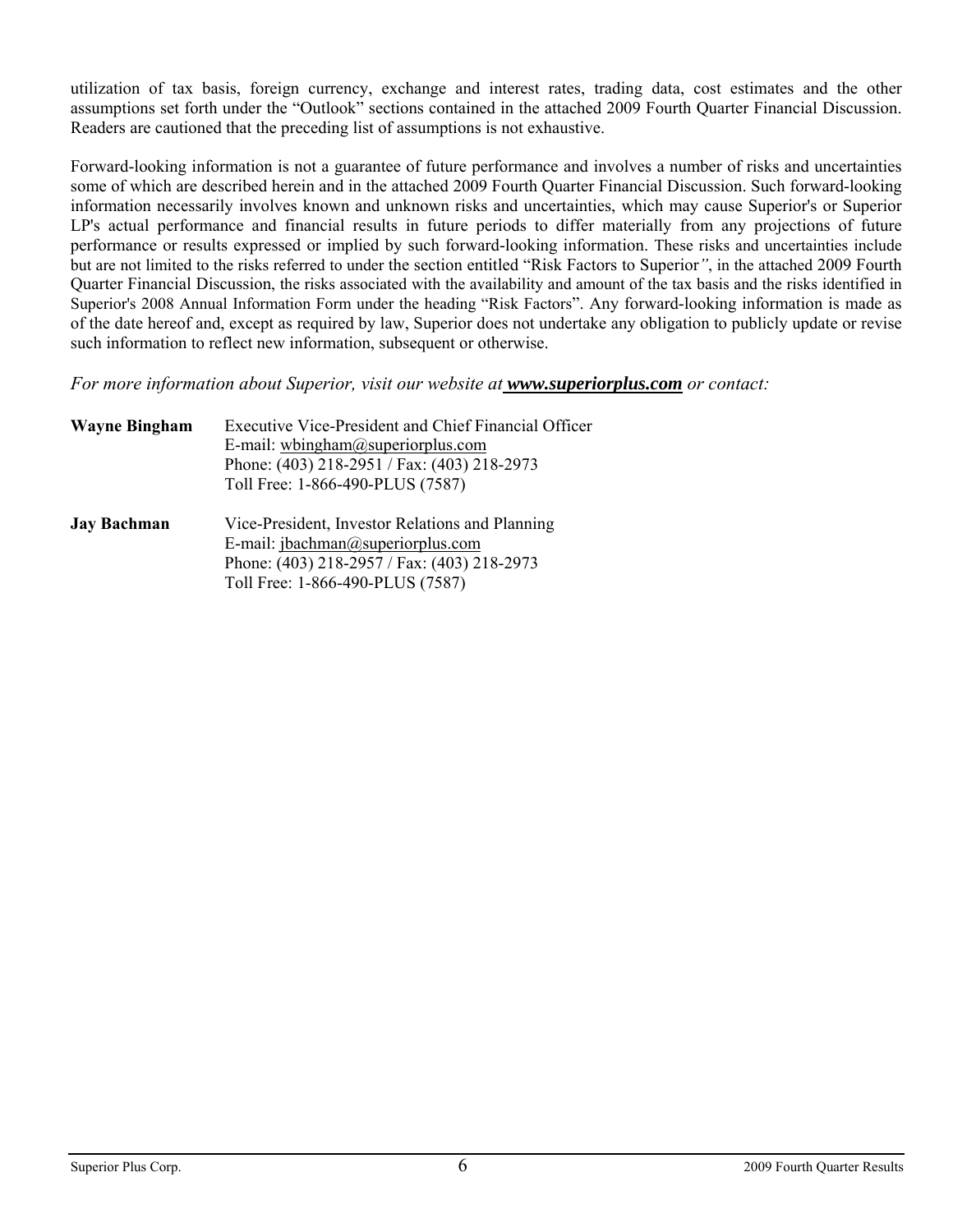# **2009 Annual Financial Statements and Management's Discussion and Analysis**

Superior intends to file its 2009 Annual Report, 2009 Annual Management's Discussion and Analysis, 2009 Annual Financial Statements and 2009 Annual Information Form with securities regulators on or about March 10, 2010. Hard copies of the 2009 Annual Report are expected to be available on or about March 10, 2010.

### **Financial Discussion of 2009 Fourth Quarter and 2009 Year End Results February 18, 2010**

# **Non-GAAP Financial Measures**

# *Adjusted Operating Cash Flow*

Adjusted operating cash flow is equal to cash flow from operating activities as defined by Canadian generally accepted accounting principles (GAAP), adjusted for changes in non-cash working capital and customer contract related costs. Superior may deduct or include additional items to its calculation of adjusted operating cash flow; these items would generally, but not necessarily, be items of a non-recurring nature. Adjusted operating cash flow is the main performance measure used by management and investors to evaluate the performance of Superior. Readers are cautioned that adjusted operating cash flow is not a defined performance measure under GAAP and that adjusted operating cash flow cannot be assured. Superior's calculation of adjusted operating cash flow may differ from similar calculations used by comparable entities. Adjusted operating cash flow represents cash flow generated by Superior that is available for, but not necessarily limited to, changes in working capital requirements, investing activities and financing activities of Superior.

The seasonality of Superior's individual quarterly results must be assessed in the context of annualized adjusted operating cash flow. Adjustments recorded by Superior as part of its calculation of adjusted operating cash flow include, but are not limited to, the impact of the seasonality of Superior's businesses, principally the Energy Services segment, by adjusting for non-cash working capital items, thereby eliminating the impact of the timing between the recognition and collection/payment of Superior's revenues and expense, which can differ significantly from quarter to quarter. Adjustments are also made to reclassify the cash flows related to natural gas and electricity customer contract related costs in a manner consistent with the income statement recognition of these costs. Adjusted operating cash flow is reconciled to cash flow from operating activities on page 8.

# *EBITDA*

EBITDA represents earnings before interest, taxes, depreciation, amortization and other non-cash expenses, and is used by Superior to assess its consolidated results and the results of its operating segments. EBITDA is not a defined performance measure under GAAP. Superior's calculation of EBITDA may differ from similar calculations used by comparable entities. EBITDA of Superior's operating segments may be referred to as EBITDA from operations. Net earnings (loss) are reconciled to EBITDA from operations on page 25.

# *Compliance EBITDA*

Compliance EBITDA represents earnings before interest, taxes, depreciation, amortization and other non-cash expenses calculated on a 12 month trailing basis giving pro forma effect to acquisitions and divestitures and is used by Superior to calculate its debt covenants and other credit information. Compliance EBITDA is not a defined performance measure under GAAP. Superior's calculation of compliance EBITDA may differ from similar calculations used by comparable entities. See Note 12 to the unaudited Fourth Quarter Consolidated Financial Statements (Consolidated Financial Statements) for a reconciliation of net earnings (loss) to compliance EBITDA.

# **Overview of Superior**

Superior is a diversified business corporation. Superior holds 100% of Superior Plus LP (Superior LP), a limited partnership formed between Superior General Partner Inc., as general partner and Superior as limited partner. Superior owns 100% of the shares of Superior General Partner Inc. The cash flow of Superior is solely dependent on the results of Superior LP and is derived from the allocation of Superior LP's income to Superior by means of partnership allocations. Superior, through its ownership of Superior LP has three operating segments: the Energy Services segment which includes a Canadian propane distribution business and U.S. refined fuels distribution business, a fixed-price energy services business and a supply portfolio management business; the Specialty Chemicals segment; and the Construction Products Distribution segment.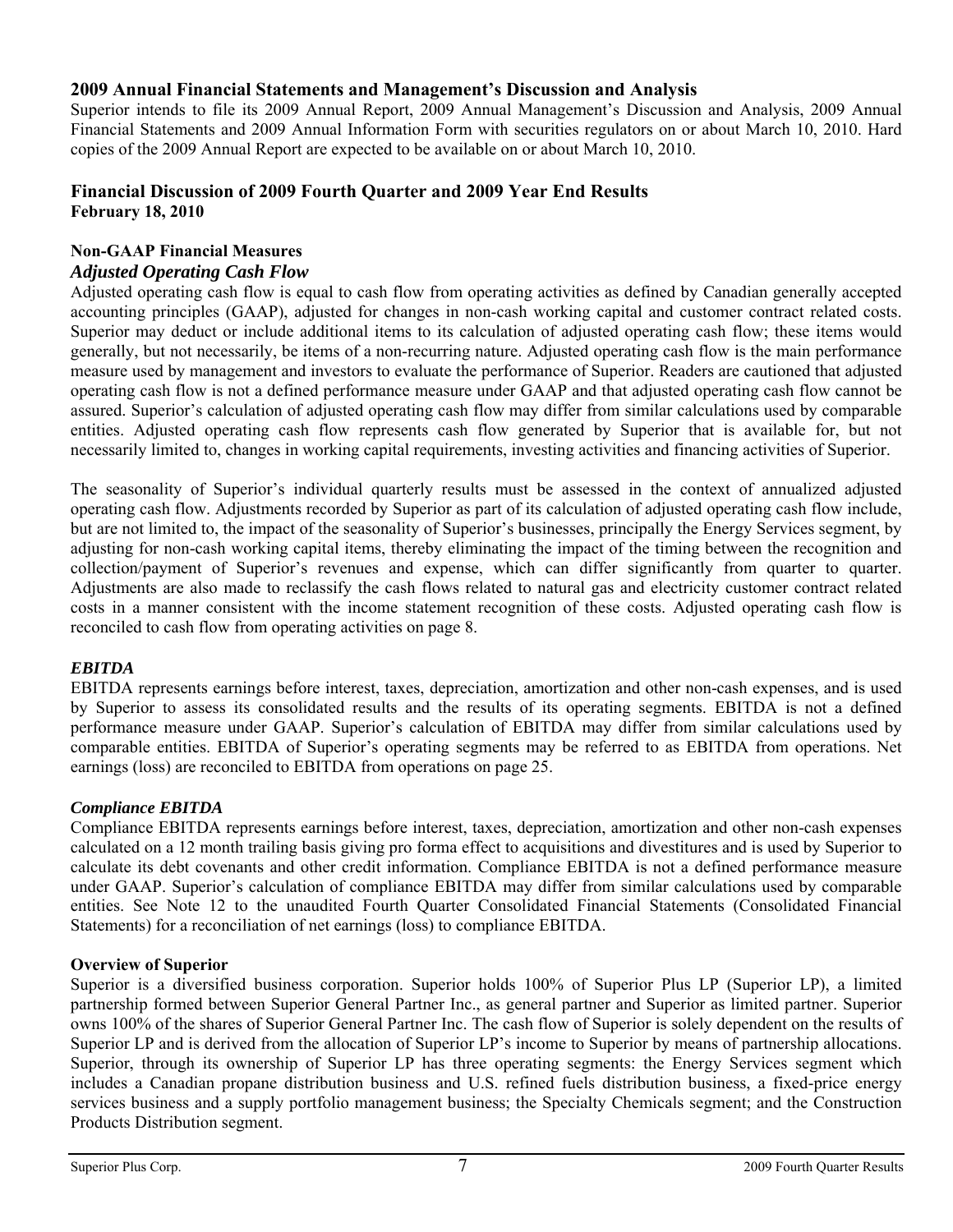# **Fourth Quarter and Year-to-Date Results**

## **Summary of Adjusted Operating Cash Flow**

|                                                                             | Three months ended |              | <b>Year ended</b> |              |
|-----------------------------------------------------------------------------|--------------------|--------------|-------------------|--------------|
|                                                                             |                    | December 31. |                   | December 31, |
| (millions of dollars except per share amounts)                              | 2009               | 2008         | 2009              | 2008         |
| EBITDA from operations: $(1)$                                               |                    |              |                   |              |
| <b>Energy Services</b>                                                      | 40.6               | 37.8         | 97.6              | 103.3        |
| <b>Specialty Chemicals</b>                                                  | 18.6               | 32.9         | 93.0              | 116.5        |
| <b>Construction Products Distribution</b>                                   | 10.9               | 13.5         | 22.8              | 37.4         |
|                                                                             | 70.1               | 84.2         | 213.4             | 257.2        |
| Interest                                                                    | (6.7)              | (9.6)        | (34.8)            | (36.5)       |
| Cash income tax recovery (expense)                                          | 4.2                | (3.6)        | (1.1)             | (13.8)       |
| Corporate costs                                                             | (3.2)              | (6.0)        | (13.6)            | (14.6)       |
| Adjusted operating cash flow                                                | 64.4               | 65.0         | 163.9             | 192.3        |
|                                                                             |                    |              |                   |              |
| Adjusted operating cash flow per share, basic $^{(2)}$ and diluted $^{(3)}$ | \$0.65             | \$0.74       | \$1.80            | \$2.18       |

(1) EBITDA and adjusted operating cash flow are not GAAP measures. See "Non-GAAP Financial Measures"  $\frac{12}{1000}$  The weighted average number of shares outstanding for the three months ended December 31, 2009, is 98

(2) The weighted average number of shares outstanding for the three months ended December 31, 2009, is 98.5 million (2008 – 88.4 million) and for the twelve months ended December 31, 2009, is 91.0 million (2008 – 88.3 million).

 $^{(3)}$  For the three and twelve months ended December, 2009 and 2008, there were no dilutive instruments.

#### **Adjusted Operating Cash Flow Reconciled to Cash Flow from Operating Activities** (1)

|                       |                                                 | Three months ended | Year ended   |                |              |
|-----------------------|-------------------------------------------------|--------------------|--------------|----------------|--------------|
|                       |                                                 |                    | December 31, |                | December 31, |
| (millions of dollars) |                                                 | 2009               | 2008         | 2009           | 2008         |
|                       | Cash flows from operating activities            | 3.6                | 53.5         | 191.3          | 207.6        |
| Add:                  | Customer contract related costs capitalized     | 1.0                | 1.8          | 4.0            | 6.8          |
|                       | Corporate conversion/strategic plan costs       |                    | 5.0          | $\blacksquare$ | 5.0          |
|                       | Increase in non-cash working capital            | 61.7               | 6.3          | ۰              | -            |
|                       | Less: Decrease in non-cash working capital      | -                  |              | (24.4)         | (20.6)       |
|                       | Amortization of customer contract related costs | (1.9)              | (1.6)        | (7.0)          | (6.5)        |
|                       | Adjusted operating cash flow                    | 64.4               | 65.0         | 163.9          | 192.3        |

 (1) See the fourth quarter Consolidated Financial Statements for cash flows from operating activities, customer contract related costs and changes in non-cash working capital.

Fourth quarter adjusted operating cash flow was \$64.4 million, a decrease of \$0.6 million or 1% compared to the prior year quarter. The decrease in adjusted operating cash flow was due to reduced EBITDA from operations at Specialty Chemicals and Construction Products Distribution, offset in part by improved EBITDA from Energy Services, lower interest costs, cash income taxes and corporate costs. Adjusted operating cash flow per share was \$0.65 per share in the fourth quarter, a decrease of 12% from \$0.74 per share in the prior year quarter due to an increase of the weighted average number of shares outstanding of 10.1 million related to the issuance of common shares to partially finance the acquisition of Specialty Products and Insulation Co. (SPI) on September 24, 2009, the acquisition of certain assets that comprise a U.S. heating oil and propane distribution business from Sunoco Inc. (Sunoco U.S. refined fuels assets) on September 30, 2009 and the acquisition of certain assets that comprise a retail heating oil, propane and motor fuels distribution business from Griffith Energy Services Inc. (Griffith CH U.S. refined fuels assets) on December 11, 2009 (the Sunoco U.S. refined fuels assets and the Griffith CH U.S. refined fuels assets, collectively referred to as the "U.S. refined fuels assets"). A comprehensive review of EBITDA from operations for all of Superior's businesses is contained in this financial discussion.

Adjusted operating cash flow for the twelve months ended December 31, 2009 was \$163.9 million, a decrease of \$28.4 million or 15% compared to the prior year period. The decrease in adjusted operating cash flow was due to reduced EBITDA from operations at all of Superior's operations, offset in party by reduced cash income taxes. Adjusted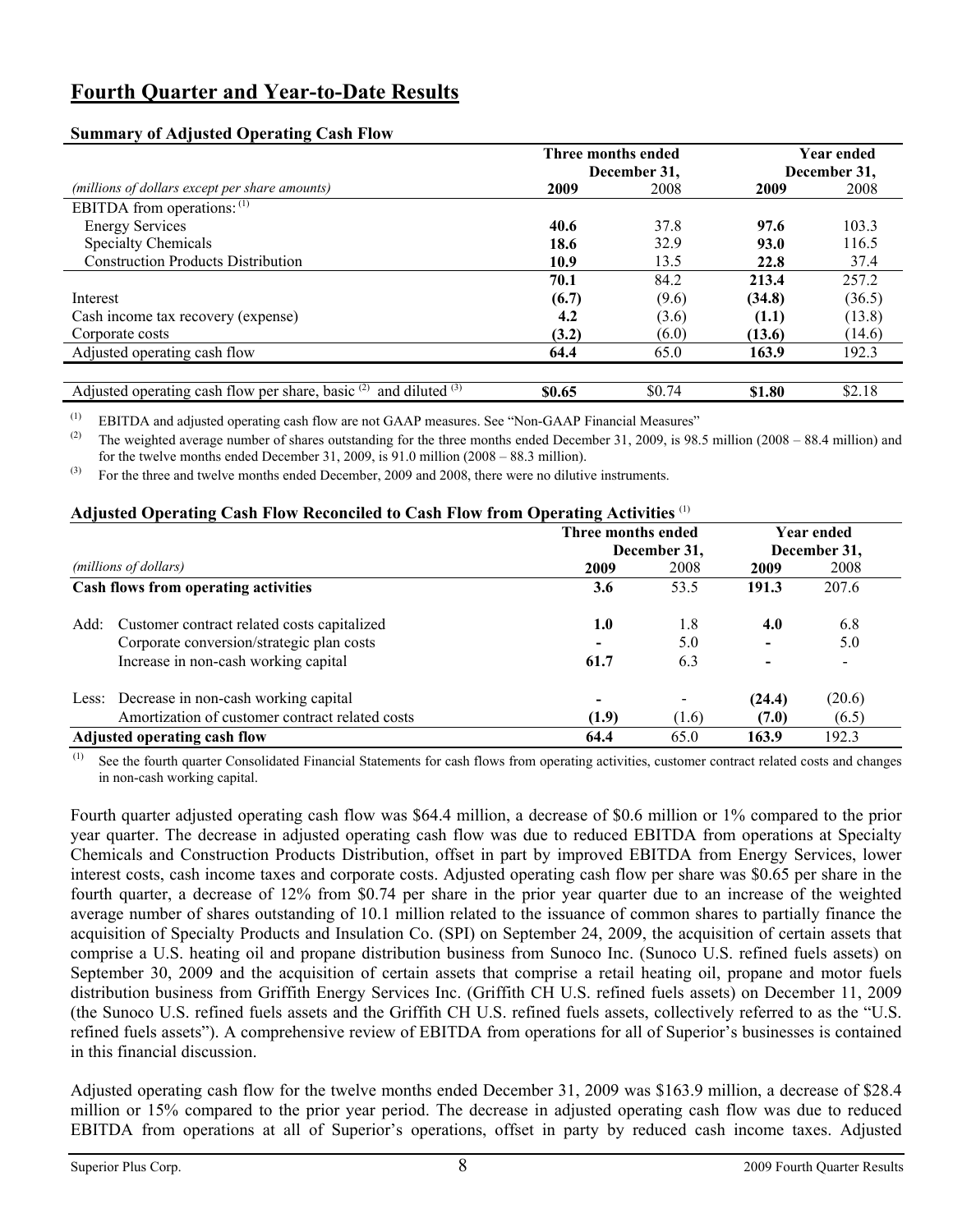operating cash flow per share was \$1.80 per share for the twelve months ended December 31, 2009, a decrease of \$0.38 per share or 17% due to the decrease in adjusted operating cash flow as noted above. Also contributing to the decrease was a higher weighted average number of shares outstanding as compared to the prior year period due to the issuance of common shares to finance acquisitions completed during the year.

Net earnings for the fourth quarter were \$17.4 million, compared to a net loss of \$19.9 million in the prior year quarter. Net earnings were impacted by \$0.2 million in unrealized losses on financial instruments in the current quarter, compared to unrealized losses of \$83.6 million in the prior year quarter. The change in the unrealized gains and losses on financial instruments was due principally to gains in the current quarter on Superior's natural gas financial derivatives compared to losses in the prior year as a result of fluctuations in the spot and forward price for natural gas. Revenues of \$747.5 million were \$89.0 million higher than the prior year quarter due principally to higher Energy Services revenue from the acquisitions of the U.S. refined fuels assets and higher Construction Products Distribution revenue due to the acquisition of SPI, offset in part by reduced propane and chemical sales volumes. Gross profit of \$203.3 million was \$10.2 million higher than the prior year quarter due principally to contribution of the acquisitions completed in 2009, offset in part by reduced sales volumes at Energy Services and Construction Products Distribution, and lower Specialty Chemicals gross margin. Total income tax for the fourth quarter was an expense of \$21.0 million compared to an income tax recovery of \$15.8 million in the prior year quarter. Income taxes were impacted by the commissioning of the Port Edwards expansion and acquisitions completed in 2009. The prior year income tax recovery was primarily due to Superior's conversion to a corporation on December 31, 2008, the reversal of Superior's deferred tax credit and financial instrument losses. Additionally, fourth quarter net earnings were affected for the same reasons as the analysis of adjusted operating cash flow for the fourth quarter which is detailed by operating business throughout this financial discussion.

Net earnings for the twelve months ended December 31, 2009 were \$68.3 million, compared to net earnings of \$67.7 million in the prior year period. Net earnings were impacted by \$20.6 million in unrealized losses on financial instruments in the current period, compared to unrealized losses of \$61.2 million in the prior year period. The decrease from the prior year is primarily due to lower unrealized losses in the current year on Superior's natural gas derivative contracts due to changes in the spot price of natural gas as compared to the prior year, offset in part by increased unrealized losses on Specialty Chemicals fixed-price electricity contracts. Revenues of \$2,246.7 million were \$240.6 million lower than the prior year period due principally to a decrease in the selling price of propane as a result of a reduction in the wholesale cost of propane and reduced volumes. In addition to reduced sales volumes and selling prices within the Construction Products Distribution segment, offset in part by the contribution from the acquisition of SPI and from the acquisition of the U.S. refined fuels assets. Gross profit of \$653.4 million was \$15.7 million lower than the prior year period, primarily due to reduced sales volumes across all businesses offset in part by the contribution from the acquisition of SPI and the acquisition of the U.S. refined fuels assets. Total income tax expense was \$12.7 million compared to an income tax expense of \$9.9 million in 2008. Income taxes were impacted by lower U.S. cash income taxes due to the tax benefit associated with commissioning the Port Edwards conversion, while future income taxes were primarily impacted by the acquisitions completed during 2009.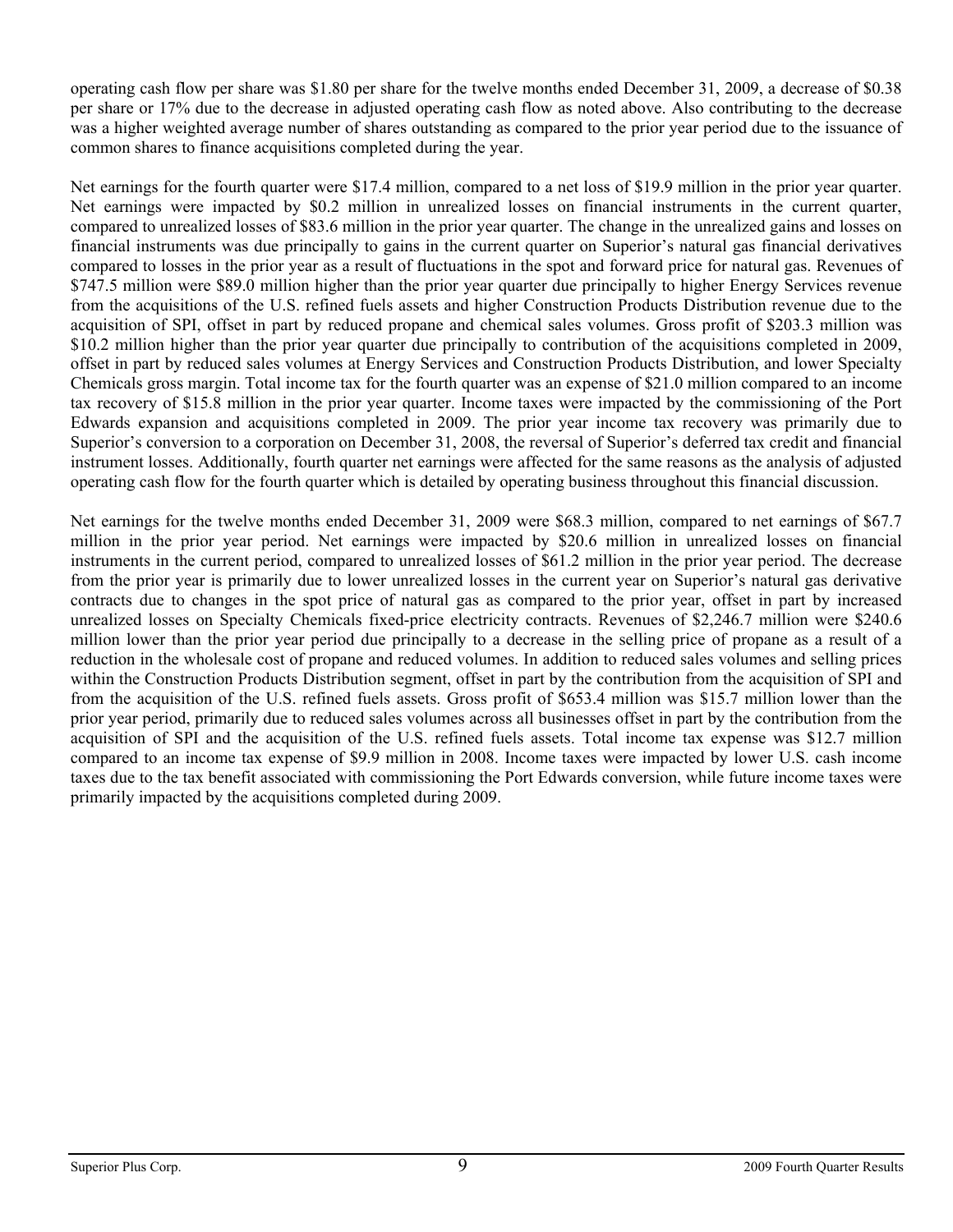### **Energy Services**

Energy Services' condensed operating results for the three months and years ended December 31, 2009 and 2008 are provided in the following table.

|                                                |         | Three months ended December 31, | Year ended December 31, |            |
|------------------------------------------------|---------|---------------------------------|-------------------------|------------|
| (millions of dollars except per litre amounts) | 2009    | 2008                            | 2009                    | 2008       |
| $Revenue$ <sup>(1)</sup>                       | 466.1   | 409.4                           | 1.312.1                 | 1,491.2    |
| Cost of sales <sup><math>(2)</math></sup>      | (353.9) | (311.1)                         | (971.9)                 | (1, 159.3) |
| Gross profit                                   | 112.2   | 98.3                            | 340.2                   | 331.9      |
| Less: Cash operating and administration costs  | (71.6)  | (60.5)                          | (242.6)                 | (228.6)    |
| <b>EBITDA</b> from operations                  | 40.6    | 37.8                            | 97.6                    | 103.3      |

Effective January 1, 2007, Superior discontinued hedge accounting for all economic hedging activities, as such, amounts related to these contracts must be accounted for separately on Superior's financial statements (see Notes 10 and 14 to the unaudited Consolidated Financial Statements). In order to better reflect the results of its operations, Superior has reclassified these amounts for purposes of this financial discussion to present its results as if it had accounted for these transactions as accounting hedges. As such, included in revenue for the three and twelve months ended December 31, 2009 is \$1.1 million and \$0.1 million in realized foreign currency forward contract gains, and included in revenue for the three and twelve months ended December 31, 2008 is \$2.4 million and \$2.8 million in realized foreign currency forward contract losses. For the three and twelve months ended December 31, 2009 for purposes of the financial discussion, Superior has reclassified \$0.1 million and \$0.1 million, of foreign currency translation losses related to US-denominated working capital from operating and administrative expense to revenue, and for the three and twelve months ended December 31, 2008 has reclassified \$0.2 million and \$0.8 million of foreign currency translation losses related to US-denominated working capital from operating and administrative expense to revenue. Reclassification of the translation gains or losses provides improved matching to the income statement recognition of the underlying working capital item that resulted in the translation gains or losses.

For the three and twelve months ended December 31, 2009 for purposes of the financial discussion, Superior has reclassified \$0.1 million and \$1.0 million, of foreign currency translation gains related to US-denominated working capital from operating and administrative expense to cost of sales, and for the three and twelve months ended December 31, 2008 has reclassified \$1.8 million and \$4.0 million of foreign currency translation losses related to US-denominated working capital from operating and administrative expense to cost of sales. Included in cost of sales for the three and twelve months ended December 31, 2009, is \$3.5 million and \$6.6 million in realized foreign currency forward contract losses and \$24.4 million and \$102.6 million related to natural gas commodity realized fixed price losses. Included in cost of sales for the three and twelve months ended December 31, 2008, is \$0.6 million and \$(17.6) million in realized foreign currency forward contract gains (losses) and \$(4.3) million and \$34.3 million in related to natural gas commodity realized fixed price gains (losses).

Revenues for the fourth quarter of 2009 were \$466.1 million, an increase of \$56.7 million from revenues of \$409.4 million in 2008. The increase in revenues was due to the contribution from the acquisition of the Sunoco U.S. refined fuels assets on September 30, 2009 and acquisition of the Griffith CH U.S. refined fuels assets on December 11, 2009 (the Sunoco U.S. refined fuels assets and the Griffith CH U.S. refined fuels assets, collectively referred to as the "U.S. refined fuels assets"), offset in part by lower propane sales volumes. Total gross profit for the fourth quarter of 2009 was \$112.2 million, an increase of \$13.9 million or 14% over the prior year quarter. The increase in gross profit was due to the contribution from the U.S. refined fuels assets acquisitions and increased fixed-price energy services gross profit. A summary and detailed review of gross profit by segment is provided below.

#### **Gross Profit Detail**

|                               | Three months ended December 31, |                | Year ended December 31, |       |
|-------------------------------|---------------------------------|----------------|-------------------------|-------|
| (millions of dollars)         | 2009                            | 2008           | 2009                    | 2008  |
| Canadian propane distribution | 65.2                            | 72.6           | 236.4                   | 253.3 |
| U.S. refined fuels            | 15.3                            | $\blacksquare$ | 15.3                    |       |
| Other services                | 10.6                            | 9.7            | <b>29.0</b>             | 29.4  |
| Supply portfolio management   | 12.7                            | 12.4           | 27.9                    | 21.6  |
| Fixed-price energy services   | 8.4                             | 3.6            | 31.6                    | 27.6  |
| Total gross profit            | 112.2                           | 98.3           | 340.2                   | 331.9 |

Canadian propane distribution gross profit for the fourth quarter was \$65.2 million, a decrease of \$7.4 million or 10% from the prior year quarter, due principally to a 17 million litre or 4% reduction in sales volumes and modestly lower average sales margins. Residential and commercial volumes decreased by 3 million litres or 2% and were negatively impacted by a weaker overall economic environment throughout most of Canada and the ongoing impact of the customer conservation trend which began in 2008. Ongoing marketing efforts have been successful in acquiring new customers, partially offsetting the impact of reduced volumes due to the weaker economic environment. Average weather across Canada as measured by degree days, for the fourth quarter was 1% warmer than the prior year and 4% colder than the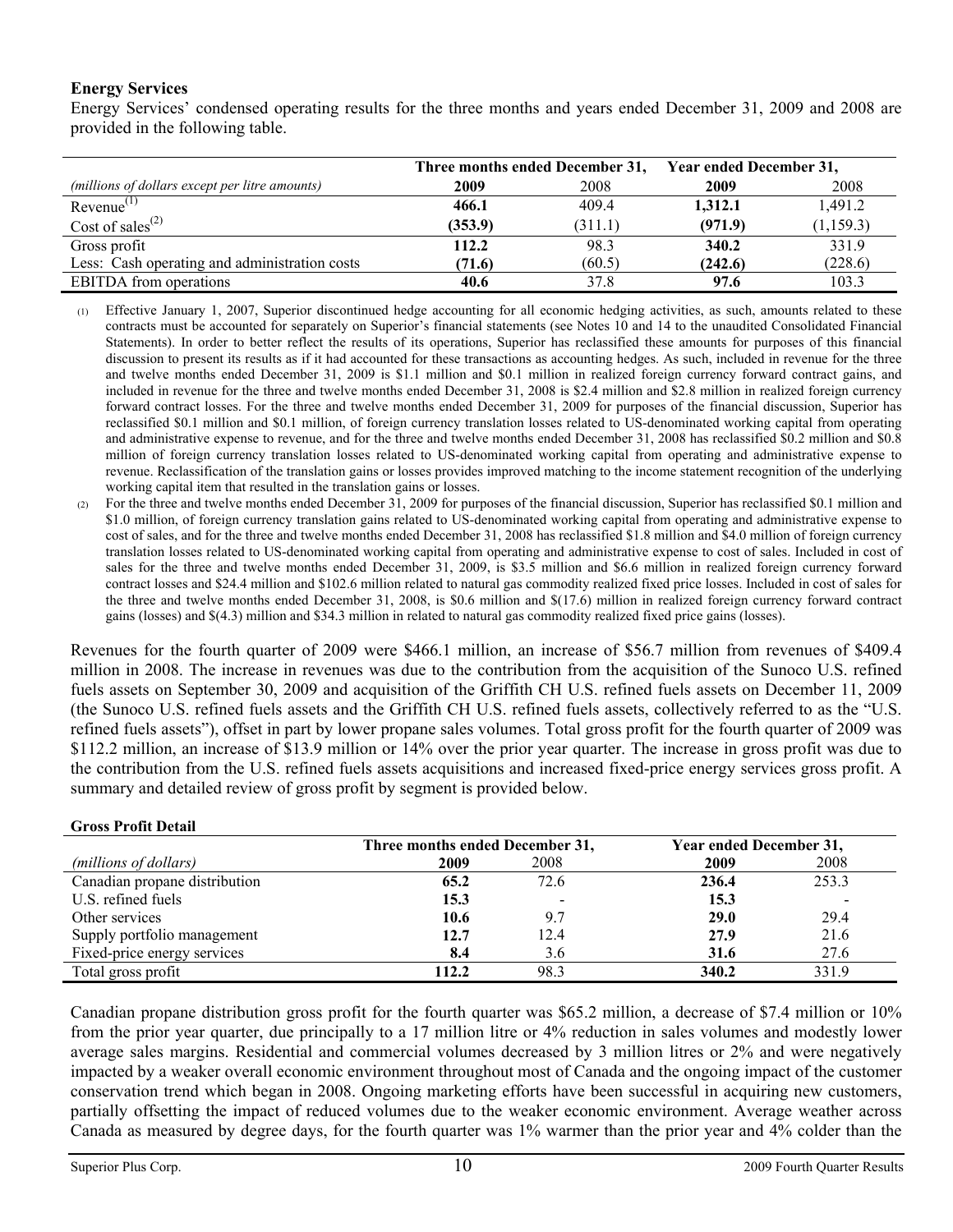five-year average, negatively impacting heating related volumes. Industrial volumes decreased by 17 million litres or 9%, due principally to the impact of a weaker economic environment as noted above. In particular, volumes were negatively impacted by customer cutbacks and closures in the manufacturing and mining sectors, throughout eastern Canada and western Canada in addition to the impact of reduced activity levels in the oil and natural gas sector. Automotive propane volumes declined by 1 million litres or 4%, which was below the historical decline trend in this end-use market due to a favourable pricing differential between propane and retail gasoline.

#### **Canadian Propane Distribution Sales Volumes**

| Volumes by End-Use Application $(1)$ |      |      | Volumes by Region $(2)$         |      |      |
|--------------------------------------|------|------|---------------------------------|------|------|
| Three months ended December 31,      |      |      | Three months ended December 31, |      |      |
| (millions of litres)                 | 2009 | 2008 |                                 | 2009 | 2008 |
| Residential                          | 49   | 50   | Western Canada                  | 204  | 222  |
| Commercial                           | 83   | 85   | Eastern Canada                  | 142  | 144  |
| Agricultural                         | 46   | 42   | Atlantic Canada                 |      | 24   |
| Industrial                           | 173  | 190  |                                 |      |      |
| Automotive                           | 22   | 23   |                                 |      |      |
|                                      | 373  | 390  |                                 | 373  | 390  |

| Volumes by End-Use Application $(1)$ |                         |      | Volumes by Region $(2)$ |                                |      |
|--------------------------------------|-------------------------|------|-------------------------|--------------------------------|------|
|                                      | Year ended December 31, |      |                         | <b>Year ended December 31,</b> |      |
| (millions of litres)                 | 2009                    | 2008 |                         | 2009                           | 2008 |
| Residential                          | 151                     | 159  | Western Canada          | 699                            | 772  |
| Commercial                           | 286                     | 299  | Eastern Canada          | 480                            | 510  |
| Agricultural                         | 86                      | 86   | Atlantic Canada         | 98                             | 95   |
| Industrial                           | 651                     | 719  |                         |                                |      |
| Automotive                           | 103                     | 114  |                         |                                |      |
|                                      | 1.277                   | .377 |                         | 1.277                          |      |

(1) **Volume**: Volume of propane sold (millions of litres).

(2) **Regions**: Western Canada region consists of British Columbia, Alberta, Saskatchewan, Manitoba, Northwest Ontario, Yukon and Northwest Territories; Eastern Canada region consists of Ontario (except for Northwest Ontario) and Quebec; and Atlantic Canada consists of New Brunswick, Newfoundland & Labrador, Nova Scotia and Prince Edward Island.

Superior continued to actively manage sales margins in the fourth quarter, resulting in an average Canadian propane distribution sales margin of 17.5 cents per litre, which was lower than the prior year quarter average margin of 18.6 cents per litre. Average margins compared to the prior year quarter were negatively impacted as a result of contract delays in passing through the rapid wholesale price increases experienced in December to customers and competitive market pressures.

U.S. refined fuels gross profit for 2009 was \$15.3 million and represents the contribution from the previously announced acquisitions of the U.S. refined fuels assets. The gross profit was generated by the sale of heating oil, propane and other refined fuels throughout the northeast United States. Volume contribution from the U.S. refined fuels assets was 153 million litres from October 1, 2009 through December 31, 2009. U.S. refined fuels also offers a broad range of services including heating, ventilation and air conditioning repair, and other related services which contributed \$3.0 million in gross profits included within the other services segment.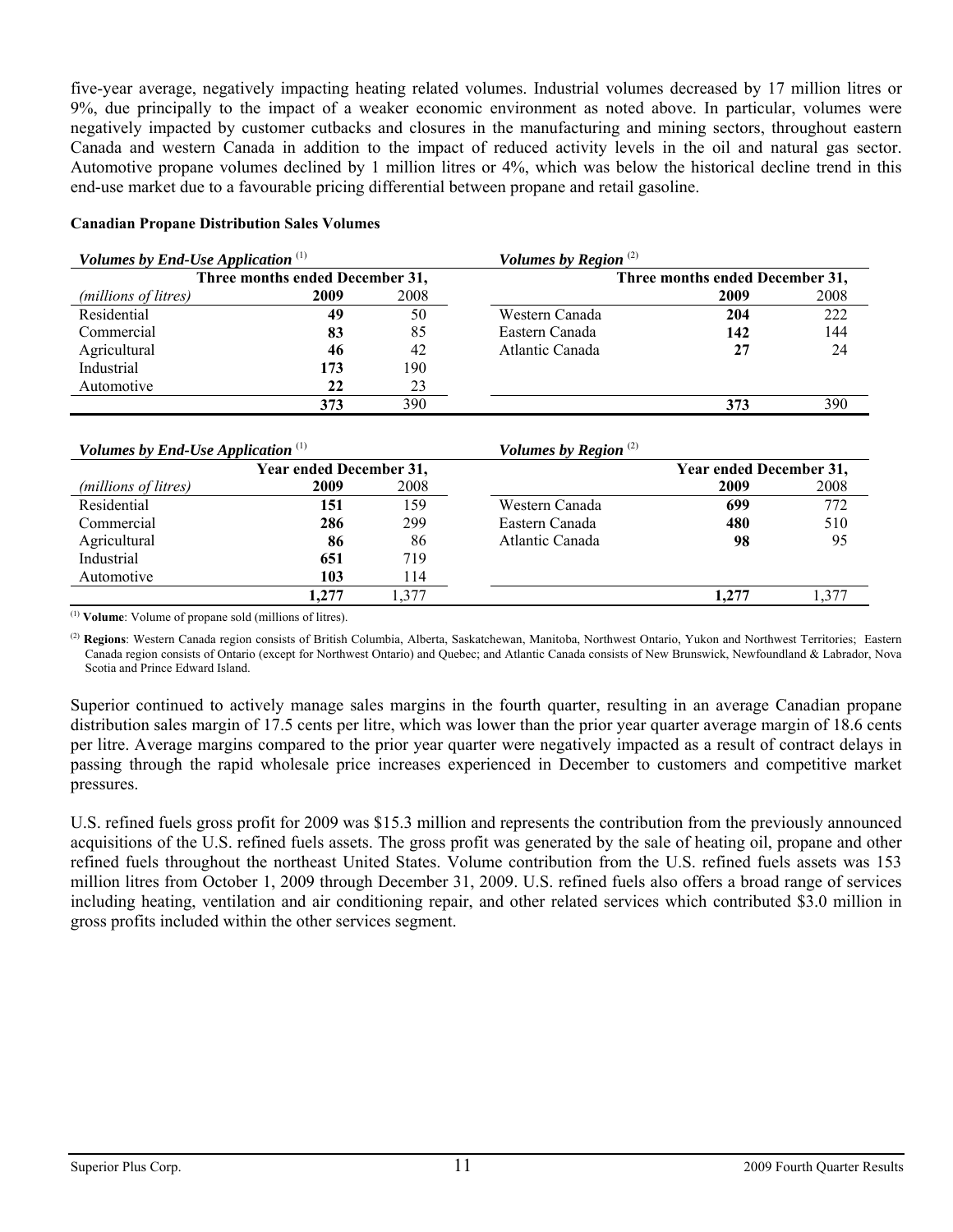#### **U.S. Refined Fuels Sales Volumes**

| Volumes by End-Use Application $(1)$ |                                 |      | Volumes by End-Use Application $(1)$ |                                |      |
|--------------------------------------|---------------------------------|------|--------------------------------------|--------------------------------|------|
|                                      | Three months ended December 31, |      |                                      | <b>Year ended December 31,</b> |      |
| (millions of litres)                 | 2009                            | 2008 | (millions of litres)                 | 2009                           | 2008 |
| Residential                          | 61                              |      | Residential                          | 61                             |      |
| Commercial                           | 74                              |      | Commercial                           | 74                             |      |
| Automotive                           | 18                              |      | Automotive                           | 18                             |      |
|                                      | 153                             |      |                                      | 153                            |      |
|                                      |                                 |      |                                      |                                |      |
| Volumes by Region $(2)$              |                                 |      | Volumes by Region $(2)$              |                                |      |
|                                      | Three months ended December 31, |      |                                      | <b>Year ended December 31,</b> |      |
|                                      | 2009                            | 2008 |                                      | 2009                           | 2008 |
| Northeast United States              | 153                             |      | Northeast United States              | 153                            |      |
|                                      | 153                             |      |                                      | 153                            |      |

**<sup>153</sup>**- **153** - (1) **Volume**: Volume of heating oil, propane, diesel and gasoline sold (millions of litres).

(2) **Regions**: Northeast United States region consists of Pennsylvania, Connecticut, New York, and Rhode Island.

Other services gross profit was \$10.6 million in the fourth quarter, an increase of \$0.9 million over the prior year quarter due primarily to the contribution from the acquisitions of the U.S. refined fuels assets.

Supply portfolio management related gross profits were \$12.7 million in the fourth quarter, an increase of \$0.3 million compared to the prior year quarter due to higher gross profits within the supply portfolio management business as a result of strong trading conditions offset in part by tight supply conditions.

Fixed-price energy services gross profit was \$8.4 million in the fourth quarter, an increase of \$4.8 million compared to the prior year quarter. Gross profit from natural gas was \$7.5 million in the fourth quarter, an increase of \$4.1 million or 121% compared to the prior year quarter, as gross profit of 93.8 cents per millions of gigajoules (GJ) was 129% higher than the prior year quarter, more than offsetting a 2% decrease in natural gas volumes sold. The prior year quarter natural gas gross profit was negatively impacted by a one-time, \$2.4 million adjustment for utility transportation charges and settlements that was determined during the account reconciliation process. Additionally, the prior year natural gas gross profit was also impacted by approximately \$2.0 million in foreign currency translation losses due to the dramatic appreciation of the US dollar relative to the Canadian dollar during the fourth quarter of 2008. Excluding the impact of the utility transportation charges and settlement along with the foreign exchange loss of \$2.0 million in the prior year quarter, gross margins were consistent with the prior year quarter. Electricity gross profit in the fourth quarter of 2009 was \$0.9 million, \$0.7 million higher than the prior year quarter due to the aggregation of additional commercial customers over the past twelve months.

| <b>Fixed-Price Energy Services Gross Profit</b> |  |
|-------------------------------------------------|--|
|-------------------------------------------------|--|

| ⊷                                                | Three months ended December 31, 2009 |                                     |                     |        |                              | Three months ended December 31, 2008 |
|--------------------------------------------------|--------------------------------------|-------------------------------------|---------------------|--------|------------------------------|--------------------------------------|
| (millions of dollars except volume and per unit) | Gross                                |                                     |                     | Gross  |                              |                                      |
| <i>amounts</i> )                                 | Profit                               | Volume                              | Per Unit            | Profit | Volume                       | Per Unit                             |
| Natural Gas <sup>(1)</sup>                       | 7.5                                  | 8.0 GJ                              | 93.8 $\epsilon$ /GJ | 3.4    | 8.2 GJ                       | 41.0 $\epsilon$ /GJ                  |
| Electricity <sup>(2)</sup>                       | 0.9                                  | <b>68.0 KWh</b>                     | 1.32 $\ell$ /KWh    | 0.2    | 27.6KWh                      | $0.87 \, \epsilon$ /KWh              |
| Total                                            | 8.4                                  |                                     |                     | 3.6    |                              |                                      |
|                                                  |                                      |                                     |                     |        |                              |                                      |
|                                                  |                                      | <b>Year ended December 31, 2009</b> |                     |        | Year ended December 31, 2008 |                                      |
| (millions of dollars except volume and per unit) | Gross                                |                                     |                     | Gross  |                              |                                      |
| <i>amounts</i> )                                 | Profit                               | Volume                              | Per Unit            | Profit | Volume                       | Per Unit                             |
| Natural Gas $(1)$                                | 29.6                                 | 32.8 GJ                             | 90.2 $\phi$ /GJ     | 26.7   | 33.2 GJ                      | $80.5 \ \text{\eC/GJ}$               |
| Electricity <sup><math>(2)</math></sup>          | 2.0                                  | 193.0 KWh                           | 1.04 $\ell$ /KWh    | 0.9    | 69.9KWh                      | $1.23 \times$ /KWh                   |
| Total                                            | 31.6                                 |                                     |                     | 27.6   |                              |                                      |

 $\overline{10}$  Natural gas volumes and per unit amounts are expressed in millions of gigajoules (GJ).

 $^{(2)}$  Electricity volumes and per unit amounts are expressed in millions of kilowatt hours (KWh).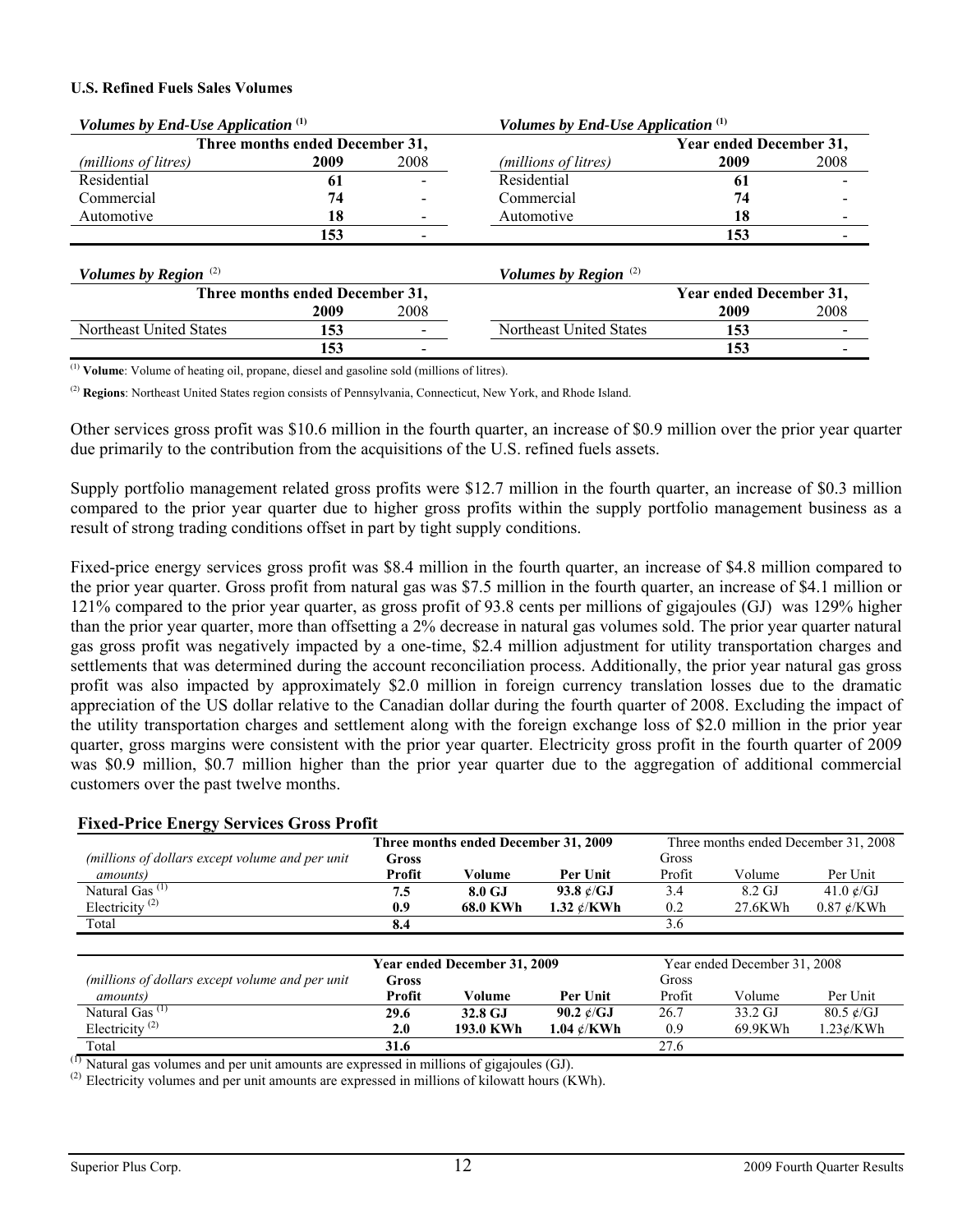Cash operating and administrative costs of \$71.6 million increased by \$11.1 million or 18% from the prior year quarter. The increase in expenses was due primarily to the contribution from the acquisition of the U.S. refined fuels assets, offset in part by lower wages and benefits and fuel costs. Energy Services continues to actively manage expenses, particularly wages and benefits in response to fluctuations in volumes.

### **Acquisition of U.S. Refined Fuels Assets**

On September 30, 2009, Superior acquired certain assets which make up a U.S. retail heating oil and propane distribution business (Sunoco U.S. refined fuels assets) from Sunoco, Inc. (R&M), and Sunoco, Inc. both of which are Pennsylvania corporations, for an aggregate purchase price of \$96.5 million (US\$90.0 million), inclusive of transaction related costs. The Sunoco U.S. refined fuels assets distribute a broad range of liquid fuels and propane gas and related services, serving markets in Pennsylvania and New York.

On December 11, 2009, Superior acquired certain assets which make up a retail heating oil, propane and motor fuels distributions business (Griffith CH U.S. refined fuels assets) from Griffith Energy Services Inc., for an aggregate purchase price of \$82.0 million (US\$77.4 million), inclusive of transaction related costs. The Griffith CH U.S. refined fuels assets distribute a broad range of liquid fuels and propane gas, serving markets in Connecticut, Pennsylvania and Rhode Island.

On January 20, 2010, Superior completed its acquisition of the shares of Griffith Holdings, Inc. (Griffith) for consideration of approximately US\$125.0 million before adjustments for working capital. Griffith is a retail and wholesale distributor of retail propane, heating oil and motor fuels in upstate New York.

Together, the above acquisitions form the foundation for Superior's U.S. refined fuels distribution platform. The acquisitions are complementary to Superior's existing Energy Services business and will expand Energy Services' customer base and product diversification.

# **Outlook**

Energy Services' expects EBITDA from operations for 2010 to be between \$140 million and \$150 million consistent with the previous outlook provided in Superior's press release dated January 20, 2010. Significant assumptions underlying its current outlook are:

- Average temperatures across Canada and the northeast United States are expected to be consistent with the most recent five-year average;
- Total propane, and U.S. refined fuels related sales volumes compared to 2009 are anticipated to increase due to increased economic activity and resulting demand;
- Wholesale propane, and U.S. refined fuels related prices will not significantly impact demand for propane, refined fuels and related services;
- Supply portfolio management and fixed-price energy services gross profit will be consistent with 2009 assuming normal volatility in the wholesale markets;
- Fixed price energy services will be able to access sales channel agents on acceptable contract terms;
- Natural gas markets in Ontario, Quebec and British Columbia will provide growth opportunities for fixed-priced energy services; and
- The commercial electricity market in Ontario and the retail electricity market in the northeastern U.S. are expected to provide additional growth opportunities for fixed-price energy services.

Energy Services' EBITDA from operations of \$97.6 million for 2009 was lower than the outlook provided in Superior's 2009 third quarter MD&A of \$104 million to \$117 million due to reduced Canadian propane distribution gross profits and volumes throughout the fourth quarter as a result of lower than expected heating degree days and the continued general economic slowdown.

In addition to the significant assumptions detailed above, refer to the section "Risk Factors to Superior" for a detailed review of significant business risks affecting Energy Services' businesses.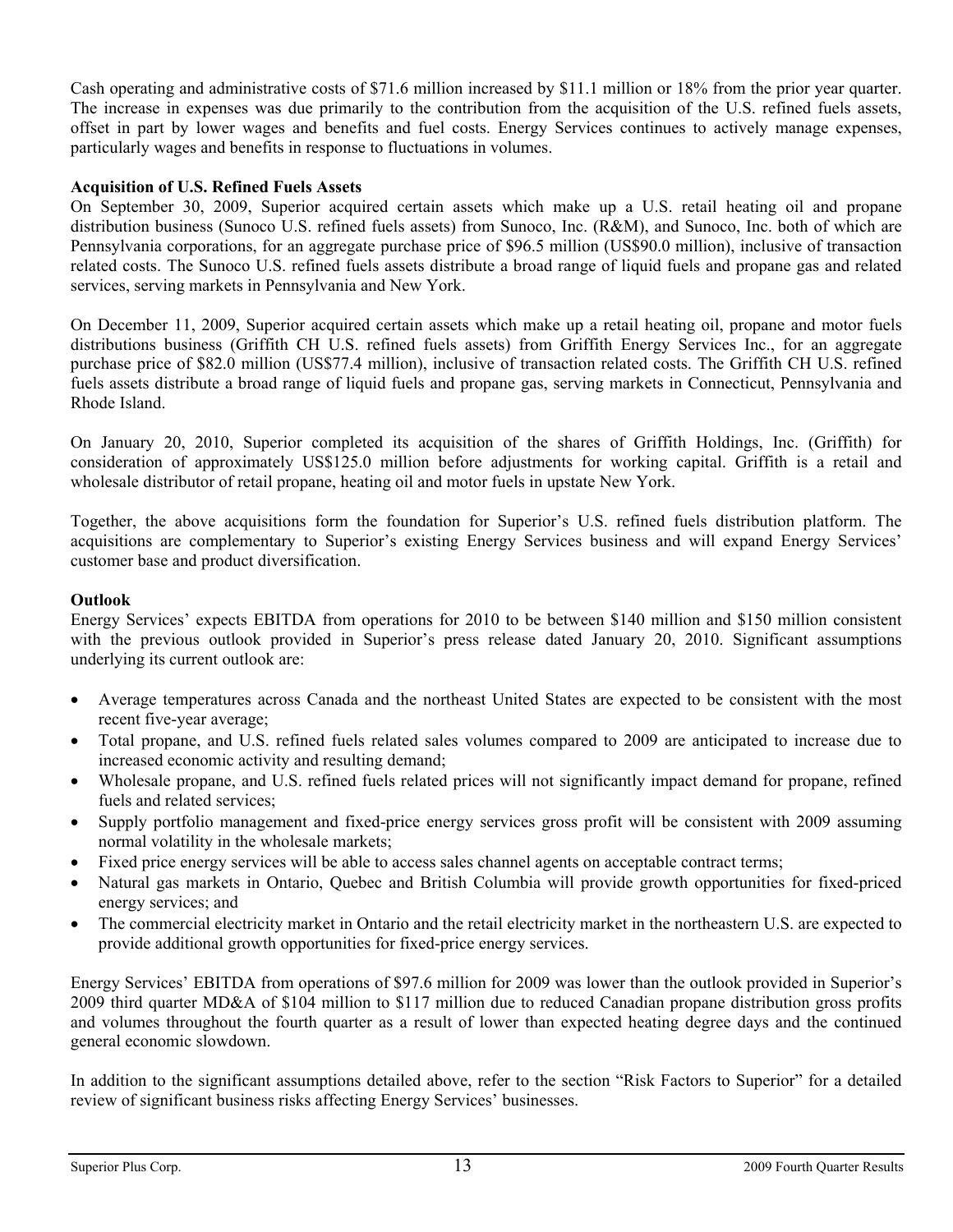#### **Specialty Chemicals**

Specialty Chemicals' condensed operating results for the three months and years ended December 31, 2009 and 2008 are provided in the following table.

| (millions of dollars except                           | Year ended December 31,<br>Three months ended December 31, |          |        |           |         |           |         |           |  |  |  |
|-------------------------------------------------------|------------------------------------------------------------|----------|--------|-----------|---------|-----------|---------|-----------|--|--|--|
| per metric tonne (MT) amounts)                        | 2009                                                       |          | 2008   |           |         | 2009      |         | 2008      |  |  |  |
| Revenue                                               |                                                            | S per MT |        | \$ per MT |         | \$ per MT |         | \$ per MT |  |  |  |
| Chemical <sup><math>(1)(3)</math></sup>               | 105.2                                                      | 657      | 115.5  | 722       | 448.6   | 708       | 460.1   | 633       |  |  |  |
| Technology                                            | 1.4                                                        | 9        | 9.6    | 60        | 8.2     | 13        | 19.5    | 27        |  |  |  |
| Cost of Sales                                         |                                                            |          |        |           |         |           |         |           |  |  |  |
| Chemical $(1)(2)$                                     | (60.1)                                                     | (376)    | (52.1) | (325)     | (243.9) | (385)     | (232.3) | (319)     |  |  |  |
| Technology                                            | (0.2)                                                      | (1)      | (6.5)  | (41)      | (2.9)   | (5)       | (12.0)  | (17)      |  |  |  |
| Gross Profit                                          | 46.3                                                       | 289      | 66.5   | 416       | 210.0   | 331       | 235.3   | 324       |  |  |  |
| Less: Cash operating and administrative $costs^{(3)}$ | (27.7)                                                     | (173)    | (33.6) | (210)     | (117.0) | (184)     | (118.8) | (164)     |  |  |  |
| EBITDA from operations                                | 18.6                                                       | 116      | 32.9   | 206       | 93.0    | 147       | 116.5   | 160       |  |  |  |
| Chemical volumes sold (thousands of MTs)              | 160                                                        |          | 160    |           |         | 634       | 727     |           |  |  |  |

(1) Effective January 1, 2007, Superior discontinued hedge accounting for all economic hedging activities. As such, amounts related to these contracts must be accounted for separately on Superior's financial statements (see Notes 10 and 14 to the unaudited Consolidated Financial Statements). In order to better reflect the results of its operations, Superior has reclassified these amounts for purposes of this financial discussion to present its results as if it had accounted for these transactions as accounting hedges. As such, included in revenue for the three and twelve months ended December 31, 2009 is \$1.1 million and \$(6.2) million in realized foreign currency forward contract gains (losses) and included in chemical cost of sales and for the three and twelve months ended December 31, 2009 is \$(0.3) million and \$0.1 million in realized fixed-price electricity gains (losses). Included in revenue for the three and twelve months ended December 31, 2008 is \$(2.3) million and \$4.0 million in realized foreign currency forward contract gains (losses) and included in chemical cost of sales for the three and twelve months ended December 31, 2008 is \$4.8 million and \$22.0 million in realized fixed-price electricity gains.

- (2) Effective January 1, 2008, Superior adopted a revised Canadian Institute of Chartered Accountants (CICA) Handbook section related to Inventory. This section impacts the calculation of the cost of inventory at Specialty Chemicals, due to the requirement to inventory the cost of certain fixed overhead items, principally the amortization of property, plant and equipment. Additionally, this section requires that the amortization that is inventoried be classified as a component of cost of products sold once sold. As such, for the three and twelve months ended December 31, 2009, for purposes of the financial discussion, Superior has excluded \$10.2 million and \$37.5 million in non-cash amortization from cost of sales in the calculation of Specialty Chemicals EBITDA from operations and for the three and twelve months ended December 31, 2008, Superior has excluded \$10.1 million and \$38.9 million.
- (3) For the three and twelve months ended December 31, 2009 for purposes of the financial discussion, Superior has reclassified \$0.7 million and \$2.6 million, of foreign currency translation losses related to US-denominated working capital from operating and administrative expense to revenue and for the three and twelve months ended December 31, 2008 has reclassified \$4.8 million and \$5.9 million of foreign currency translation gains related to US-denominated working capital from operating and administrative expense to revenue. Reclassification of the translation gains or losses provides improved matching to the income statement recognition of the underlying working capital item that resulted in the translation gains or losses.

Chemicals and technology revenues for the fourth quarter of \$106.6 million were \$18.5 million or 15% lower than the prior year quarter as result of reduced average selling prices and lower mix of chloralkali/potassium sales during the Port Edwards conversion. Technology revenues were below the prior year quarter as technology revenues and gross profits are dependent on the timing and number of projects. Fourth quarter gross profit was \$46.3 million, comprised of \$45.1 million from chemical sales and \$1.2 million from technology projects. Chemical gross profit was \$18.3 million lower than the prior year quarter due principally to reduced chloralkali/potassium gross profits as sodium chlorate gross profits were consistent with the prior year quarter. Chloralkali/potassium gross profits were impacted by reduced sales volumes due to the general economic slow down and reduced production due to the Port Edwards conversion project. In addition to lower sales volumes, gross profits were negatively impacted by higher input costs resulting from an increase in the price of potash, the primary input in the production of potassium products and increased finished products purchases to meet customer requirements during the Port Edwards conversion. Sodium chlorate gross profits were consistent with the prior year quarter as a 7% increase in sales volumes was offset by a decrease in the average selling price of sodium chlorate due to the appreciation of the Canadian dollar relative to the US dollar on US-denominated sales. Sodium chlorate sales volumes increased by 7,500 tonnes or 7% compared to the prior year quarter due principally to increased sales volumes in North America as a result of increased demand for pulp and higher overall sales volumes. Improved pulp market fundamentals led to pulp mill restarts in some operating areas. Sodium chlorate average selling prices were 6% lower than the prior year quarter due to the appreciation of the Canadian dollar relative to the US dollar on USdenominated sales and contract renewals at lower average selling prices. Notwithstanding strength in the North American pulp market, sodium chlorate producer capacity exceeded overall demand which also contributed to lower selling prices. Additionally lower average power rates due to reduced economic activity in North America also put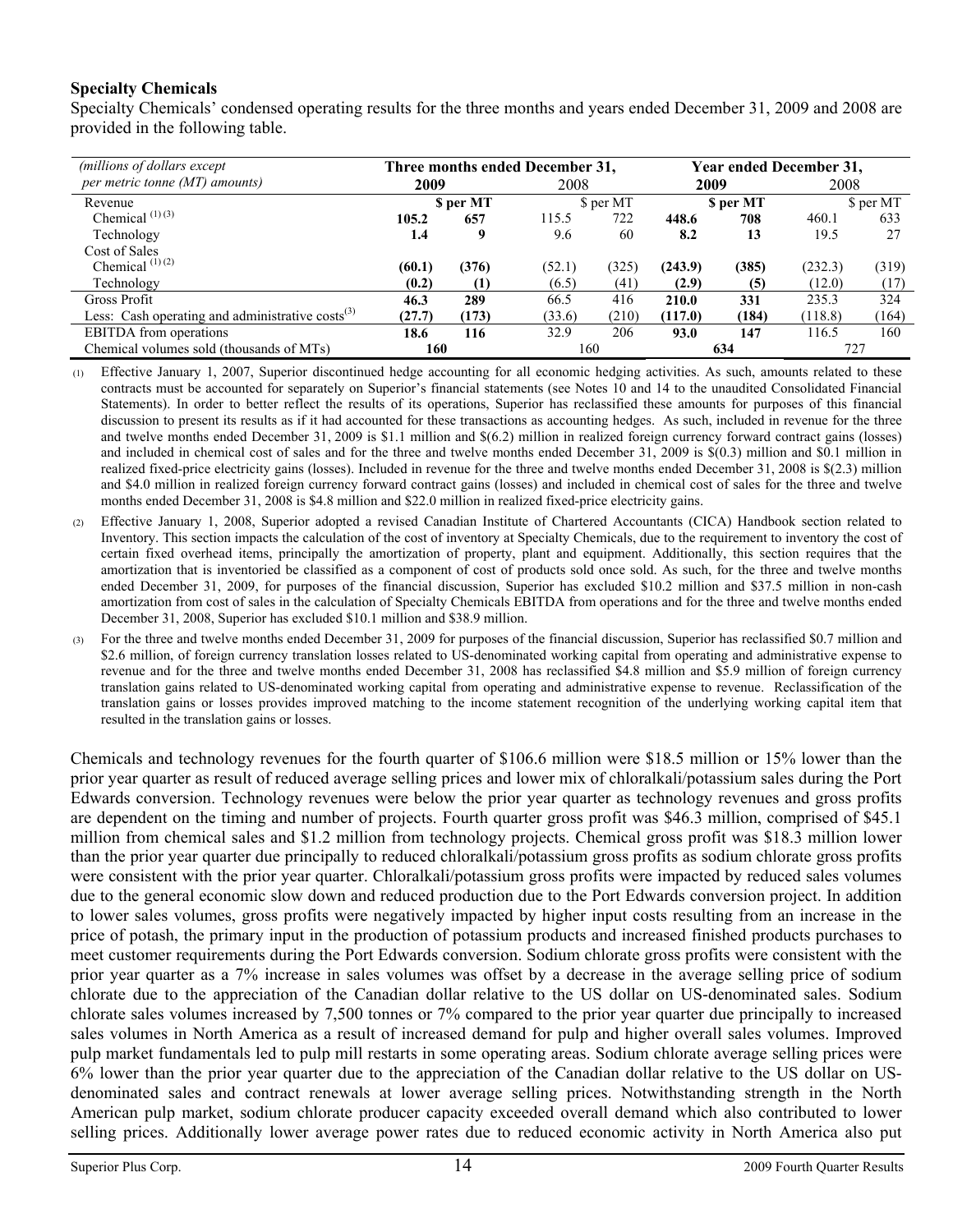pressure on sodium chlorate selling prices. Technology gross profit was \$1.9 million lower than the prior year quarter due to a decrease in the number of projects being completed and normal course expiration of royalty revenues.

Cash operating and administrative costs of \$27.7 million were \$5.9 million or 18% lower than the prior year quarter due to lower compensation costs, bad debt provisions and the impact of the appreciation of the Canadian dollar on USdenominated expenses.

#### **Port Edwards Conversion Project Completion**

Superior's project to convert its Port Edwards, Wisconsin chloralkali facility from mercury based technology to membrane technology was completed and fully commissioned in the fourth quarter of 2009. Production was curtailed during most of the fourth quarter while final equipment installation, testing and commissioning were completed. Production was restarted in November 2009 and the facility was operating at full load production levels in December.

The conversion project maintains the facility's ability to produce sodium and potassium products, increases the production capacity by approximately 30%, provides a significant extension of the plant life and enhances the efficiency of electrical energy use. The total costs to complete the conversion were US\$138.0 million, slightly above the revised estimate of US\$130 million included in Superior's 2009 third quarter MD&A due to scope changes identified and addressed during the final stages of construction. See "Consolidated Capital Expenditure Summary" for additional details on costs incurred related to Port Edwards.

#### **Outlook**

Superior expects 2010 EBITDA from operations from its Specialty Chemicals business to be between \$105 million and \$115 million, consistent with the previous outlook provided in Superior's press release dated January 20, 2010. Significant assumptions underlying the current outlook are:

- Supply and demand fundamentals for sodium chlorate will be stronger than in 2009, resulting in increased sales volumes for 2010;
- Chloralkali/potassium revenues will be higher than 2009 due to the expansion of the Port Edwards project in late 2009 and increased economic activity resulting in increased sales volumes for 2010; and
- Average plant utilization for 2010 will be approximately 85-90%.

Specialty Chemicals EBITDA from operations of \$93.0 million for 2009 was modestly lower than the outlook provided in Superior's 2009 third quarter MD&A of \$95 million to \$105 million due principally to the delayed start-up of the Port Edwards expansion which negatively impacted chloralkali/potassium product gross profit in the fourth quarter.

In addition to the significant assumptions detailed above, refer to the section "Risk Factors to Superior" for a detailed review of the significant business risks affecting Superior's Specialty Chemicals segment.

#### **Construction Products Distribution**

Construction Products Distribution's condensed operating results for the three months and years ended December 31, 2009 and 2008 are provided in the following table.

|                                               | Three months ended December 31, |        |         | Year ended December 31, |
|-----------------------------------------------|---------------------------------|--------|---------|-------------------------|
| (millions of dollars)                         | 2009                            | 2008   | 2009    | 2008                    |
| Distribution and direct sales revenue $(1)$   | 176.7                           | 124.1  | 469.5   | 523.6                   |
| Distribution and direct sales cost of sales   | (130.0)                         | (83.3) | (347.2) | (382.9)                 |
| Distribution and direct sales gross profit    | 46.7                            | 40.8   | 122.3   | 140.7                   |
| Less: Cash operating and administrative costs | (35.8)                          | (27.3) | (99.5)  | (103.3)                 |
| <b>EBITDA</b> from operations                 | 10.9                            | 3.5    | 22.8    | 37.4                    |

(1) Effective January 1, 2007, Superior discontinued hedge accounting for all economic hedging activities. As such, amounts related to these contracts must be accounted for separately on Superior's financial statements (see Notes 10 and 14 to the unaudited Consolidated Financial Statements). In order to better reflect the results of its operations, Superior has reclassified these amounts for purposes of this financial discussion to present its results as if it had accounted for these transactions as accounting hedges. As such, included in revenue for the three and twelve months ended December 31, 2009 is \$0.5 million and \$0.5 million in realized foreign currency forward contract gains. Included in revenue for the three and twelve months ended December 31, 2008 is \$nil million and \$nil million in realized foreign currency forward contract gains.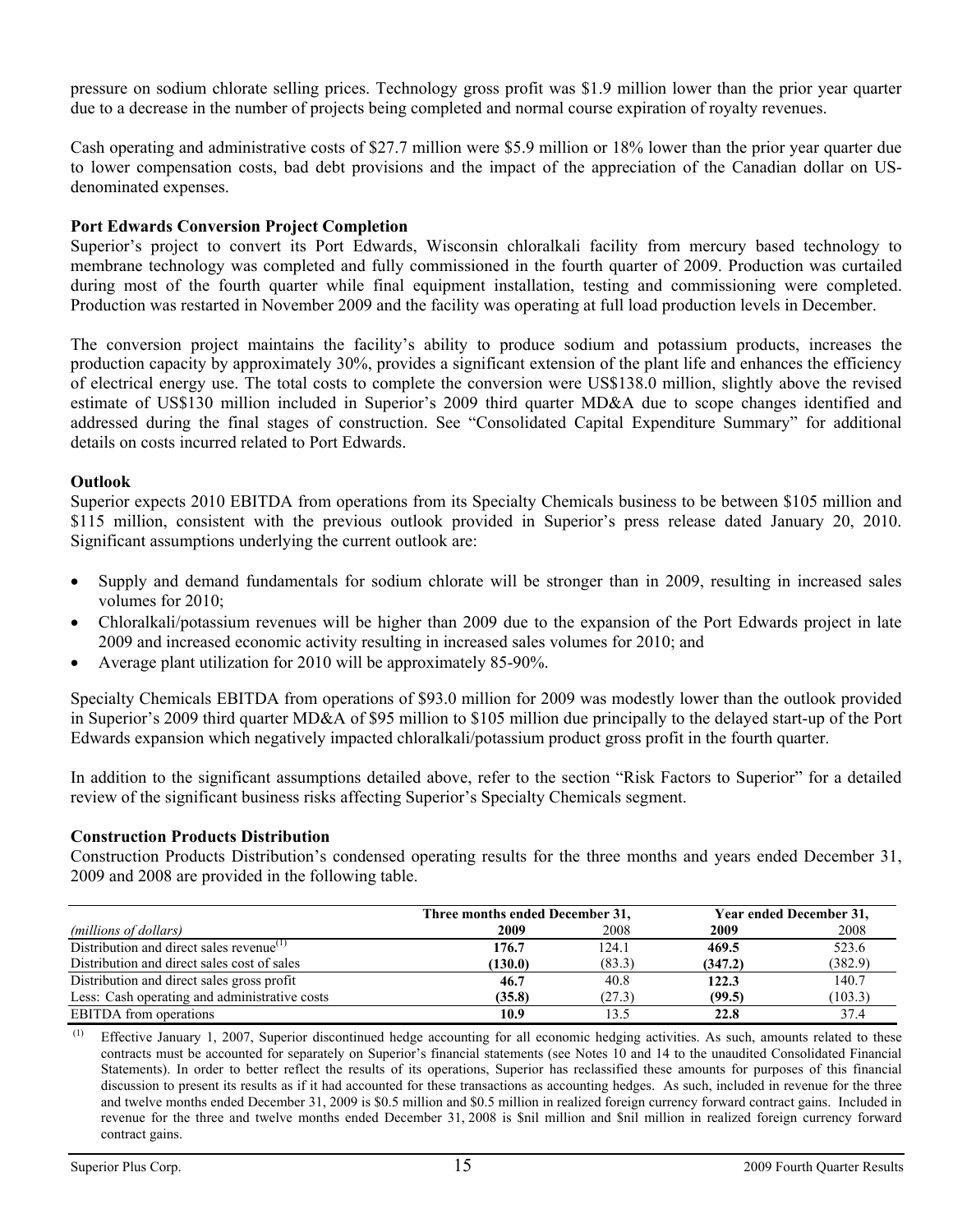Distribution and direct sales revenues of \$176.7 million for the fourth quarter of 2009 was \$52.6 million or 42% higher than the prior year quarter due primarily to the contribution from the acquisition of SPI offset in part by reduced sales volumes and lower selling prices. Distribution and direct sales gross profit of \$46.7 million in the fourth quarter was \$5.9 million or 14% higher than the prior year quarter, due principally to the contribution of the acquisition of SPI, offset in part by the impact of reduced sales volumes and lower percentage sales margins. Distribution drywall sales volumes, an indicator of overall distribution sales volumes, decreased by 18% from the prior year quarter. The decrease in distribution sales volumes was largely due to the ongoing slowdown in new home residential housing starts and commercial building activity which negatively impacted volumes in most operating regions, particularly in British Columbia and the U.S. Sales volumes were also negatively impacted by the general economic slowdown throughout North America. Percentage sales margins were lower than the prior year quarter as a result of competitive pressures and lower margin sales contribution from SPI. Cash operating and administrative costs of \$35.8 million were \$8.5 million or 31% higher than the prior year quarter due to the contribution of the acquisition of SPI, offset in part by the impact of aggressive cost reduction programs and lower warehouse wages and fleet costs due to reduced sales volumes.

### **Acquisition of Specialty Products & Insulation Co. (SPI)**

On September 24, 2009, Superior completed its acquisition of the shares of SPI for consideration of approximately \$142.1 million (US\$132.1 million), inclusive of transaction related costs. SPI is a US national distributor of insulation and architectural products in the commercial and industrial markets. The acquisition of SPI further diversifies Superior's Construction Products Distribution segment through SPI's leading market position in 28 states, served by its 71 operation centres and 11 primary fabrication facilities.

### **Outlook**

Superior expects Construction Products Distribution's EBITDA from operations for 2010, inclusive of the acquisition of SPI, to be between \$40 million and \$50 million, consistent with the previous outlook provided in Superior's press release dated January 20, 2010. Significant assumptions underlying its current outlook are:

- Sales volumes in 2010 compared to 2009 are expected to modestly improve as suggested by positive leading indicators in new home residential activity in both Canada and the United States; and
- Sales volumes for industrial insulation products in 2010 will be consistent with the prior year while commercial volumes in 2010 will be lower due to reduced commercial economic activity compared to the prior year.

Construction Products Distribution's EBITDA from operations of \$22.8 million for 2009 was consistent with the outlook provided in Superior's 2009 third quarter MD&A of \$20 million to \$25 million.

In addition to the Construction Products Distribution segment's significant assumptions detailed above, refer to the section "Risk Factors to Superior" for a detailed review of the significant business risks affecting Superior's Construction Products Distribution segment.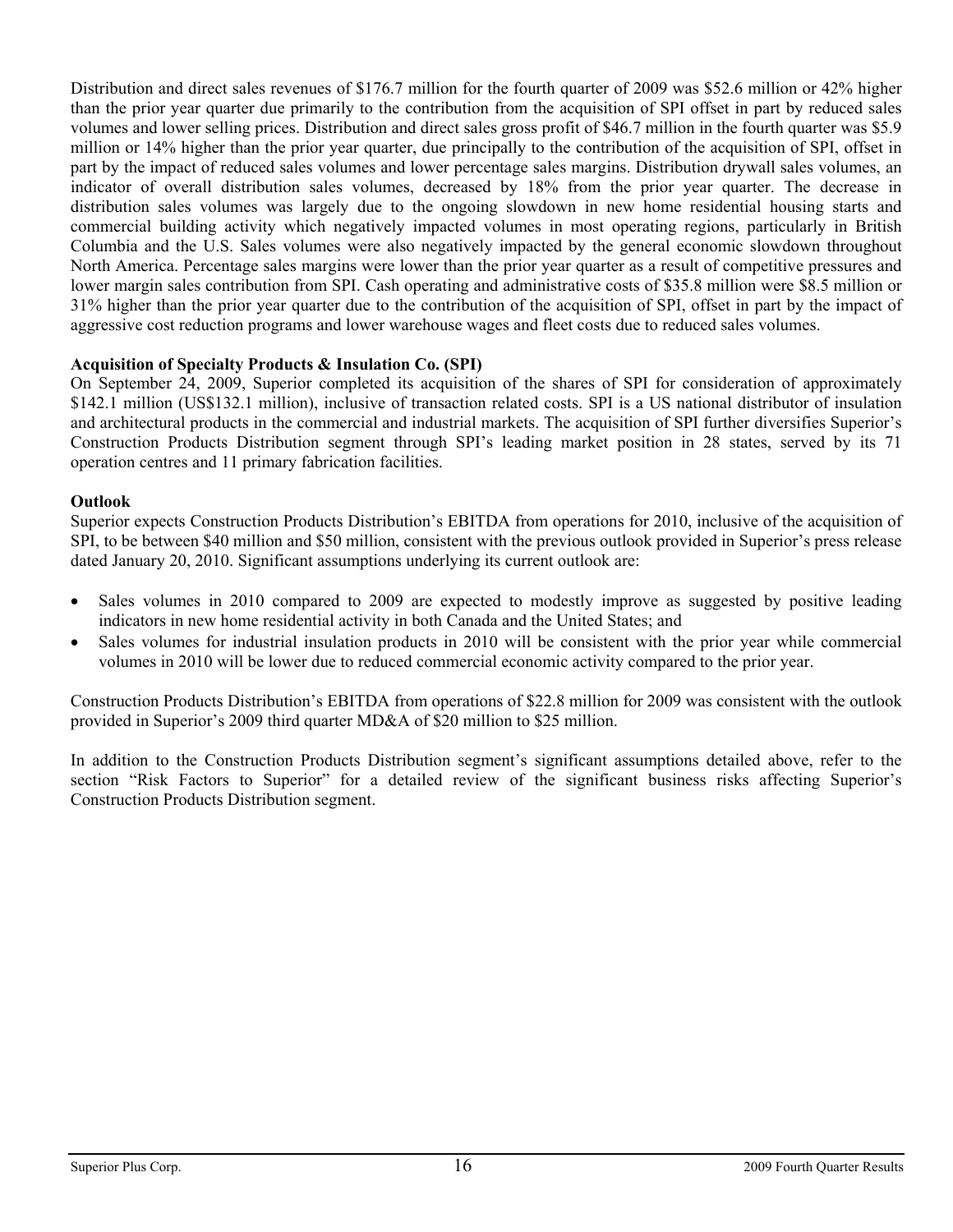### **Consolidated Capital Expenditure Summary**

|                                                       | Three months ended |              |       | <b>Year ended</b> |
|-------------------------------------------------------|--------------------|--------------|-------|-------------------|
|                                                       |                    | December 31, |       | December 31,      |
| (millions of dollars)                                 | 2009               | 2008         | 2009  | 2008              |
| Efficiency, process improvement and growth related    | 5.0                | 11.3         | 22.9  | 26.3              |
| Other capital                                         | 4.0                | 2.7          | 9.9   | 7.6               |
| Port Edwards conversion project                       | 19.2               | 32.3         | 106.5 | 49.8              |
|                                                       | 28.2               | 46.3         | 139.3 | 83.7              |
| Acquisition of SPI <sup>(1)</sup>                     | 0.3                |              | 142.1 |                   |
| Acquisition of U.S. refined fuels assets              | 82.4               |              | 178.5 |                   |
| Other acquisitions                                    | 0.1                |              | 0.8   | 24.5              |
| Earn-out payment on prior acquisition                 |                    |              | 0.6   | 0.5               |
| Transaction with Ballard Power Systems Inc. (Ballard) |                    | 46.3         |       | 46.3              |
| Proceeds on disposal of facility                      |                    |              |       | 4.0               |
| Proceeds on disposition of capital                    | (0.9)              | (4.9)        | (4.8) | (7.5)             |
| Total net capital expenditures                        | 110.1              | 87.7         | 456.5 | 143.5             |

 $<sup>(1)</sup>$  Includes the issuance of \$32.6 million of common shares that were issued by way of private placement at a deemed price of \$11.63 per share.</sup>

Efficiency, process improvement and growth related expenditures were \$5.0 million in the fourth quarter compared to \$11.3 million in the prior year quarter. Efficiency, process improvement and growth related expenditures were incurred in relation to Specialty Chemicals' electrical cell replacement program, other efficiency projects and Energy Services' business transformation project. Other capital expenditures were \$4.0 million in the fourth quarter compared to \$2.7 million in the prior year quarter, consisting primarily of required maintenance and general capital at Energy Services and Specialty Chemicals. Specialty Chemicals incurred \$19.2 million (US\$18.2 million) in the fourth quarter of 2009 related to its Port Edwards conversion project, and has incurred US\$138.0 million cumulatively on the project which is \$8.0 million higher than the previously estimated cost of US\$130.0 million. The Port Edwards conversion project was fully commissioned in the fourth quarter of 2009, although it is likely that a small amount of capital will be required in 2010 as non-critical items are completed, see Specialty Chemicals for further details. During the fourth quarter, as previously discussed, Superior completed the acquisition of certain Griffith CH U.S. refined fuels assets for \$82.4 million. Proceeds on the disposal of capital were \$0.9 million in the fourth quarter and consisted of Superior's disposition of surplus tanks and cylinders; the prior year quarter included the non-recurring sale of excess land at Specialty Chemicals.

### **Corporate and Interest Costs**

Corporate costs for the fourth quarter were \$3.2 million, compared to \$6.0 million in the prior year quarter. The decrease in corporate costs compared to the prior year quarter was due principally to \$0.3 million in foreign currency translation gains on the revaluation of US dollar cash transactions and US dollar-denominated interest payable compared to losses of \$2.1 million in prior year quarter. Excluding the impact of foreign currency translation gains and losses, the decrease in corporate costs was impacted by reduced employee compensation and long-term incentive plan costs due to quarterover-quarter fluctuations in the market value of Superior's share price as compared to the prior year quarter.

Interest expense on revolving term bank credits and term loans for the fourth quarter was \$1.6 million, a decrease of \$4.4 million from the prior year quarter. The decrease in interest costs was primarily due to the inclusion of \$6.1 million in realized gains due to the early termination of Superior's interest rate swaps in December of 2009. Excluding the realized gains on the early termination, interest costs increased primarily due to the impact of higher average debt levels due to the acquisitions completed in the third and fourth quarters and higher interest costs associated with the issuance of 8.25% senior unsecured debentures on October 27, 2009. See "Liquidity and Capital Resources" discussion for further details on the change in average debt levels.

Interest on Superior's convertible unsecured subordinated debentures ("Debentures" which includes all series of convertible unsecured subordinated debentures) was \$5.1 million for the fourth quarter of 2009, \$1.5 million higher than the prior year quarter of \$3.6 million. The increase in debenture interest is due to the issuance of \$69.0 million, 7.50% convertible debentures on August 28, 2009, due in part to the acquisition of SPI and the U.S. refined fuels assets as previously discussed.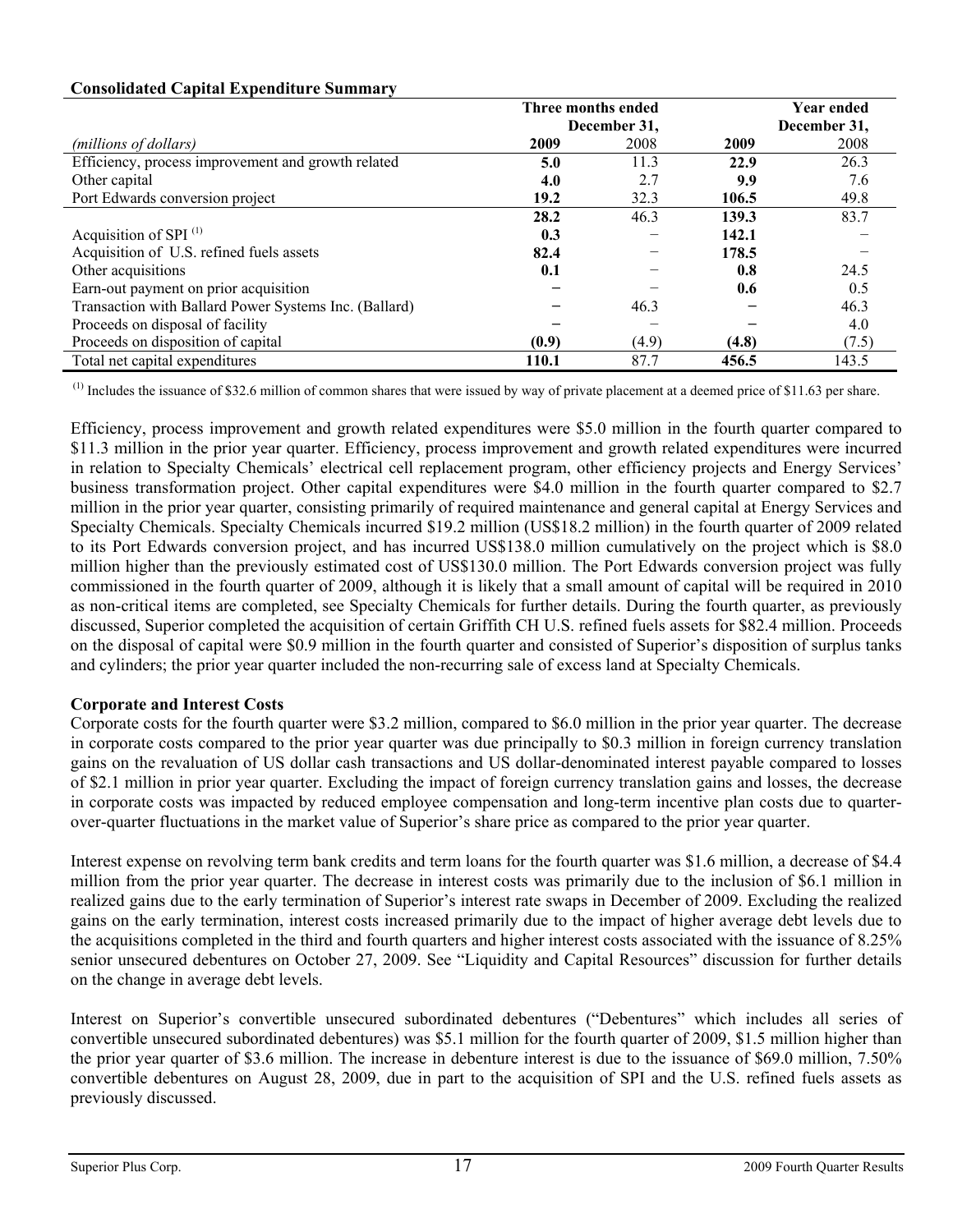### **Taxation**

Total income tax expense for the fourth quarter was \$21.0 million, and consists of \$4.2 million in cash income tax recoveries and \$25.2 million in future income taxes, compared to a total income tax recovery of \$15.8 million in the prior year quarter, which consisted of \$3.6 million in cash income taxes and a \$19.4 million future income tax recovery.

Cash income and withholding taxes for the fourth quarter were a recovery of \$4.2 million and consisted of a cash tax recovery in the US of \$4.6 million and a Canadian capital and withholding tax expense of \$0.4 million (2008 Q4 - \$3.6 million of US cash taxes expense and withholding taxes of nil). The decrease in US cash income taxes was primarily due to the tax amortization resulting from the commissioning of the Port Edwards conversion in the fourth quarter of 2009. Future income tax expense for the fourth quarter of 2009 was \$25.2 million (2008 Q4 - \$19.4 million future income tax recovery), resulting in a corresponding net future income tax asset of \$322.8 million as at December 31, 2009 and a net deferred credit of \$270.9 million. Future income taxes were impacted by the acquisitions completed during the fourth quarter.

## **Consolidated Outlook**

Superior expects adjusted cash flow from operations for 2010 to be between \$1.95 and \$2.15 per share. Superior's previous outlook for 2010 as provided in the 2009 third quarter MD&A was between \$2.05 and \$2.25 per share. Superior's consolidated adjusted operating cash flow outlook is dependent on the operating results of its three operating segments. See the discussion of operating results by segment for additional details on Superior's 2010 guidance. In addition to the operating results of Superior's three operating segments, significant assumptions underlying Superior's current 2010 outlook are:

- The economic conditions in Canada and the United States are expected to improve in 2010 compared to 2009;
- Superior continues to attract capital and obtain financing on acceptable terms;
- The foreign currency exchange rate between the Canadian and US dollar is expected to average 1.05 in 2010 on all unhedged foreign currency transactions;
- Financial and physical counterparties continue to fulfill their obligations to Superior;
- Regulatory authorities do not impose any new regulations impacting Superior;
- The 2010 average floating interest rates and floating debt are expected to increase modestly over 2009; and
- US based cash taxes for 2010 are expected to be minimal in 2010 as a result of the tax basis associated with the completion of the Port Edwards conversion.

Consolidated adjusted operating cash flow for 2009 of \$1.80 per share was below Superior's outlook provided in its 2009 third quarter MD&A of \$1.90 to \$2.05. The shortfall was due principally to lower than expected operating results from Energy Services due to reduced propane margins along with lower operating results from Specialty Chemicals due primarily to lower gross margin on chloralkali/potassium products. Refer to the Energy Services and Specialty Chemicals sections for a detailed review of their operating results.

In addition to Superior's significant assumptions detailed above, refer to the section "Risk Factors to Superior" for a detailed review of Superior's significant business risks.

### **Liquidity and Capital Resources**

Superior's revolving term bank credit (Credit Facility) and term loans before deferred financing fees, including \$92.7 million related to Superior's accounts receivable securitization program totaled \$738.1 million as at December 31, 2009, an increase of \$160.4 million from December 31, 2008. The increase in revolving term bank credits and terms loans is predominately due to Superior's acquisition of SPI, Sunoco U.S. refined fuels assets, and Griffith CH U.S. refined fuels assets in addition to capital expenditures related to the Port Edward's conversion, offset in part by the non-cash impact of the depreciation of the US dollar relative to the Canadian dollar on US-denominated debt (approximately \$40 million), the issuance of equity during the year, the issuance of \$69.0 million in convertible unsecured subordinated debentures and by operating cash flow in excess of dividends for the year. See "Summary of Cash Flows" for a complete summary of Superior's sources and uses of cash.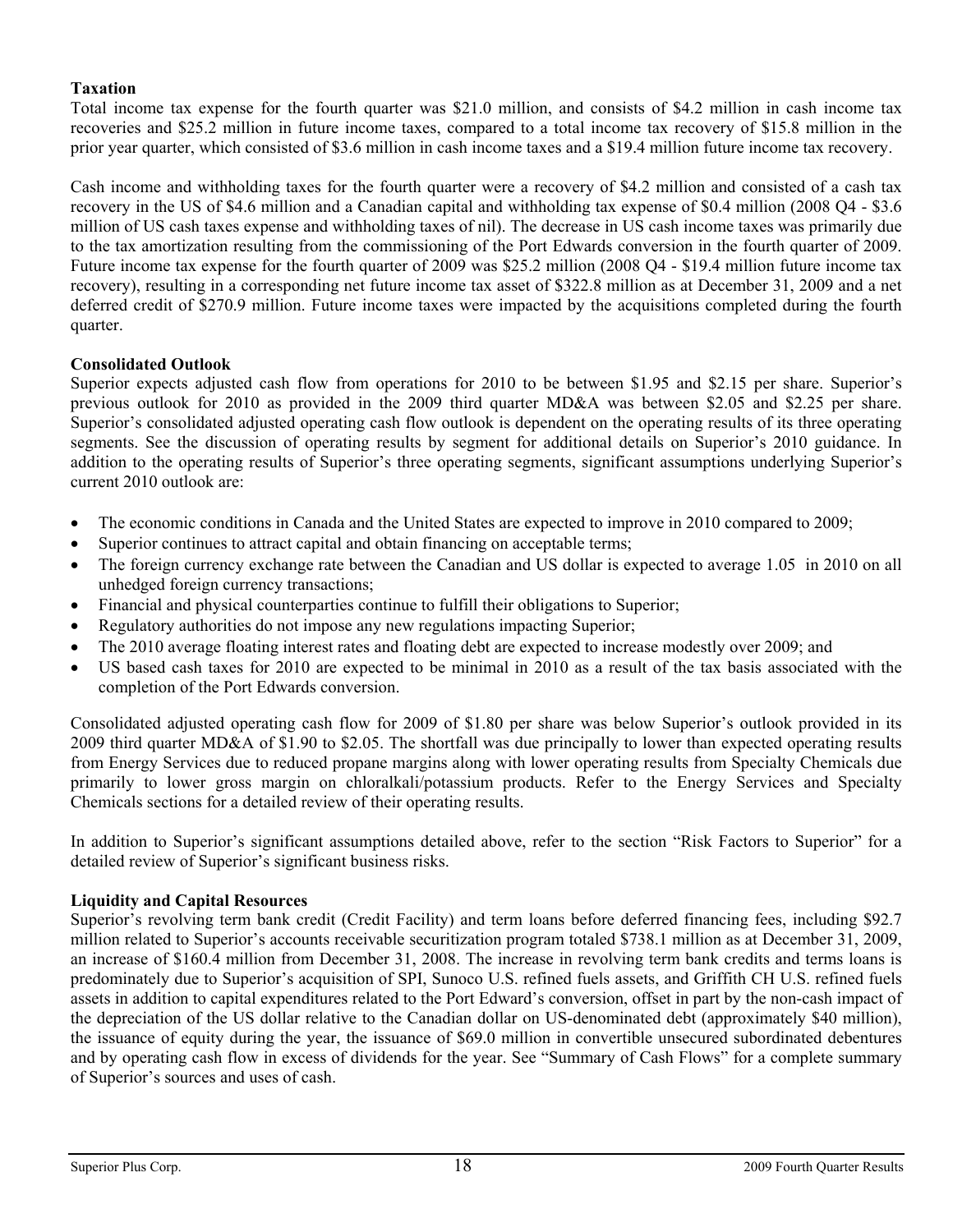As at December 31, 2009, Debentures before deferred issue costs issued by Superior totaled \$316.7 million, which is \$69.1 million higher than the balance as at December 31, 2008. The increase in Debentures is due to the issuance of \$69.0 million in 7.50% convertible unsecured subordinated debentures during the third quarter, issued in part to finance the acquisition of SPI. The 7.50% debentures mature December 31, 2014. See Note 8 to the unaudited Consolidated Financial Statements for additional details on Superior's Debentures.

As at December 31, 2009, approximately \$223.6 million was available under the Credit Facility and accounts receivable securitization program, which Superior considers sufficient to meet its net working capital funding requirements and expected capital expenditures.

Consolidated net working capital was \$183.8 million as at December 31, 2009, an increase of \$37.1 million from net working capital of \$146.7 million as at December 31, 2008. The increase in net working capital from the prior year is due to higher net working capital at Energy Services as a result of the acquisition of the U.S. refined fuels assets, offset in part by a year over year reduction in the retail cost of propane and lower sales volumes. Higher net working capital levels at Construction Products Distribution are due primarily to the impact of the acquisition of SPI offset in part by reduced sales activity and inventory management initiatives, while net working capital at Specialty Chemicals was impacted by reduced sales volumes. Superior's net working capital requirements are financed from revolving term bank credit facilities and by proceeds raised from a trade accounts receivable sales program.

As at December 31, 2009, Superior's senior debt and total debt to compliance EBITDA ratios are 2.7 and 3.8 times, respectively (December 31, 2008, 2.3 and 3.4 times, respectively), after taking into account the impact of the off-balance sheet receivable sales program amounts and the impact of cash on hand. These ratios are within the requirements contained in Superior's debt covenants, which restrict its ability to pay dividends. In accordance with Superior's credit facilities, Superior must maintain a consolidated debt to compliance EBITDA ratio of not more than 5.0 to 1.0. In addition, Superior must maintain a consolidated senior debt to compliance EBITDA ratio of not more than 3.0 to 1.0 and not more than 3.5 to 1.0 as a result of acquisitions. Distributions (including payments to debenture holders) cannot exceed compliance EBITDA, less cash income taxes and certain capital expenditures, plus \$25.0 million on a trailing twelve month rolling basis. At December 31, 2009, the senior debt ratio when calculated in accordance with Superior's senior banking agreements was 2.8 times to 1.0 (December 31, 2008 – 2.4 times) and the total debt ratio when calculated in accordance with Superior's senior bank agreements was 2.8 times to 1.0 (December 31, 2008 – 2.4 times). The total debt to compliance EBITDA for purposes of senior credit agreements does not include the Debentures. See "Expansion of Superior's Credit Facility".

Superior has entered into an agreement to sell, with limited recourse, certain accounts receivable on a 30-day revolving basis to an entity sponsored by a Canadian chartered bank to finance a portion of its working capital requirements, which represents an off-balance sheet obligation. The receivables are sold at a discount to face value based on prevailing money market rates. As at December 31, 2009, proceeds of \$92.7 million (December 31, 2008 – \$100.0 million) had been raised from this program and were used to repay revolving term bank credits. (See Note 5 to the unaudited Consolidated Financial Statements). Superior is able to adjust the size of the sales program on a seasonal basis in order to match the fluctuations of its accounts receivable funding requirements. The program requires Superior to maintain a minimum secured credit rating of BB and meet certain collection performance standards. Superior is currently fully compliant with program requirements. Effective April 30, 2009, Superior extended the maturity of its accounts receivable securitization program until June 29, 2010.

On October 16, 2009, DBRS confirmed Superior LP's senior secured notes rating at BBB(low) and issued a new rating on Superior LP's senior unsecured debentures of BB(high). On October 19, 2009, Standard and Poor's confirmed Superior LP's senior secured long-term debt credit rating at BBB- and a corporate credit rating of BB+ with a negative outlook. Standard and Poor's issued a new rating on Superior LP's senior unsecured debentures of BB-.

On January 20, 2010, DBRS confirmed Superior LP's senior secured notes and senior unsecured debenture ratings at BBB(low) and BB(high), respectively, both with stable trends. On January 21, 2010, Standard and Poor's confirmed Superior LP's credit ratings were unaffected upon the announcement by Superior to acquire Griffith Holdings Inc. on January 20, 2010.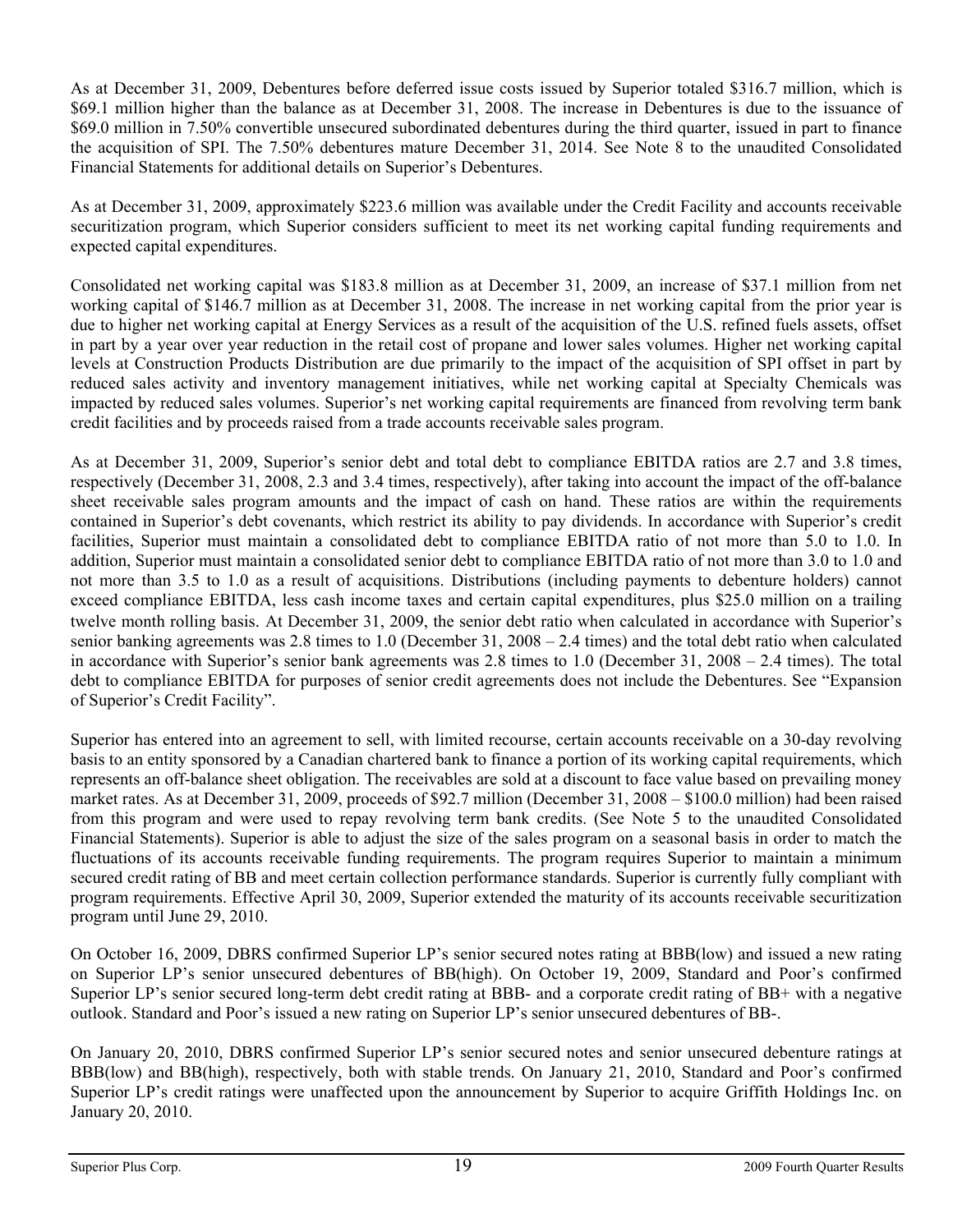### **Expansion of Superior's Credit Facility**

On January 27, 2010, Superior and its subsidiaries, Superior LP and Superior Plus U.S. Holdings Inc., completed an expansion of the Credit Facility from \$570 million to \$600 million. In addition, certain debt definitions used in the calculation of Superior's financial covenant ratios in the Credit Facility have been amended, together with corresponding amendments to the related financial covenant ratios. The previous consolidated senior debt coverage ratio requirement has been replaced with a consolidated secured debt (as defined in the Credit Facility) coverage ratio requirement. The new definition of consolidated secured debt under the Credit Facility excludes the \$150 million of senior unsecured debentures of Superior Plus LP issued on October 27, 2009, which are still included in the calculation of total debt for the purposes of the total debt coverage ratio requirement. As a result of the new definition of consolidated secured debt, Superior must maintain a consolidated secured debt to compliance EBITDA ratio of not more than 3.0 to 1.0 compared to the previous senior debt to compliance EBITDA ratio which was 3.5 to 1.0. Superior is permitted, as a result of acquisitions, to increase its consolidated secured debt to compliance EBITDA ratio to 3.5 to 1.0 for a period of 90 days. Superior's total debt, excluding convertible unsecured subordinated debentures, to compliance EBITDA coverage ratio requirement for compliance purposes is unchanged at not more than 5.0 to 1.0.

At December 31, 2009, Superior had an estimated defined benefit pension solvency deficiency of approximately \$24 million. Funding requirements required by applicable pension legislation are based upon solvency actuarial assumptions. These assumptions differ from the going concern actuarial assumptions used in Superior's financial statements. Superior has sufficient liquidity through existing revolving term bank credits and anticipated future operating cash flow to fund this deficiency over the prescribed funding period.

In the normal course of business, Superior is subject to lawsuits and claims. Superior believes the resolution of these matters will not have a material adverse effect, individually or in the aggregate, on Superior's liquidity, consolidated financial position or results of operations. Superior records costs as they are incurred or when they become determinable.

## **Shareholders' Capital**

The weighted average number of shares outstanding during the fourth quarter was 98.5 million shares, an increase of 10.1 million shares compared to the prior year quarter, due to the issuance of 4,166,667 common shares for gross consideration of \$50,000,004 or \$12.00 per common share, and the issuance of 595,500 common shares for gross proceeds of \$6.8 million during the fourth quarter. In addition to the common shares issued in the fourth quarter, 6,773,135 common shares were issued in the third quarter to partially finance the SPI acquisition and Sunoco U.S. refined fuel assets acquisition.

As at February 18, 2010, December 31, 2009, and December 31, 2008, the following shares and securities convertible into shares were outstanding:

|                                                                | <b>February 18, 2010</b> |               | <b>December 31, 2009</b> |               | December 31, 2008 |               |
|----------------------------------------------------------------|--------------------------|---------------|--------------------------|---------------|-------------------|---------------|
|                                                                | Convertible              |               | Convertible              |               | Convertible       |               |
| (millions)                                                     | <b>Securities</b>        | <b>Shares</b> | <b>Securities</b>        | <b>Shares</b> | Securities        | <b>Shares</b> |
| Common shares outstanding <sup>(1)</sup>                       |                          | 104.9         |                          | 99.9          |                   | 88.4          |
| 5.75% Debentures (convertible at \$36.00 per share)            | \$174.9                  | 4.9           | \$174.9                  | 4.9           | \$174.9           | 4.9           |
| 5.85% Debentures (convertible at \$31.25 per share)            | \$75.0                   | 2.4           | \$75.0                   | 2.4           | \$75.0            | 2.4           |
| 7.50% Debentures (convertible at \$13.10 per share)            | \$69.0                   | 5.3           | \$69.0                   | 5.3           | $S-$              |               |
| Shares outstanding, and issuable upon conversion of debentures |                          | 117.5         |                          | 112.5         |                   | 95.7          |

 $<sup>(1)</sup>$  Common shares outstanding as at February 18, 2010, includes 5,002,500 of common shares issued subsequent to December 31, 2009 in relation</sup> to the acquisition of Griffith.

### **Dividends/Distributions Paid to Shareholders/Unitholders**

Superior's dividends/distributions to its shareholders/unitholders are dependent on its cash flow from operating activities with consideration for changes in working capital requirements, investing activities and financing activities of Superior. See "Summary of Adjusted Operating Cash Flow" on page 8 and "Summary of Cash Flows" on page 21 for additional details on the sources and uses of Superior's cash flow.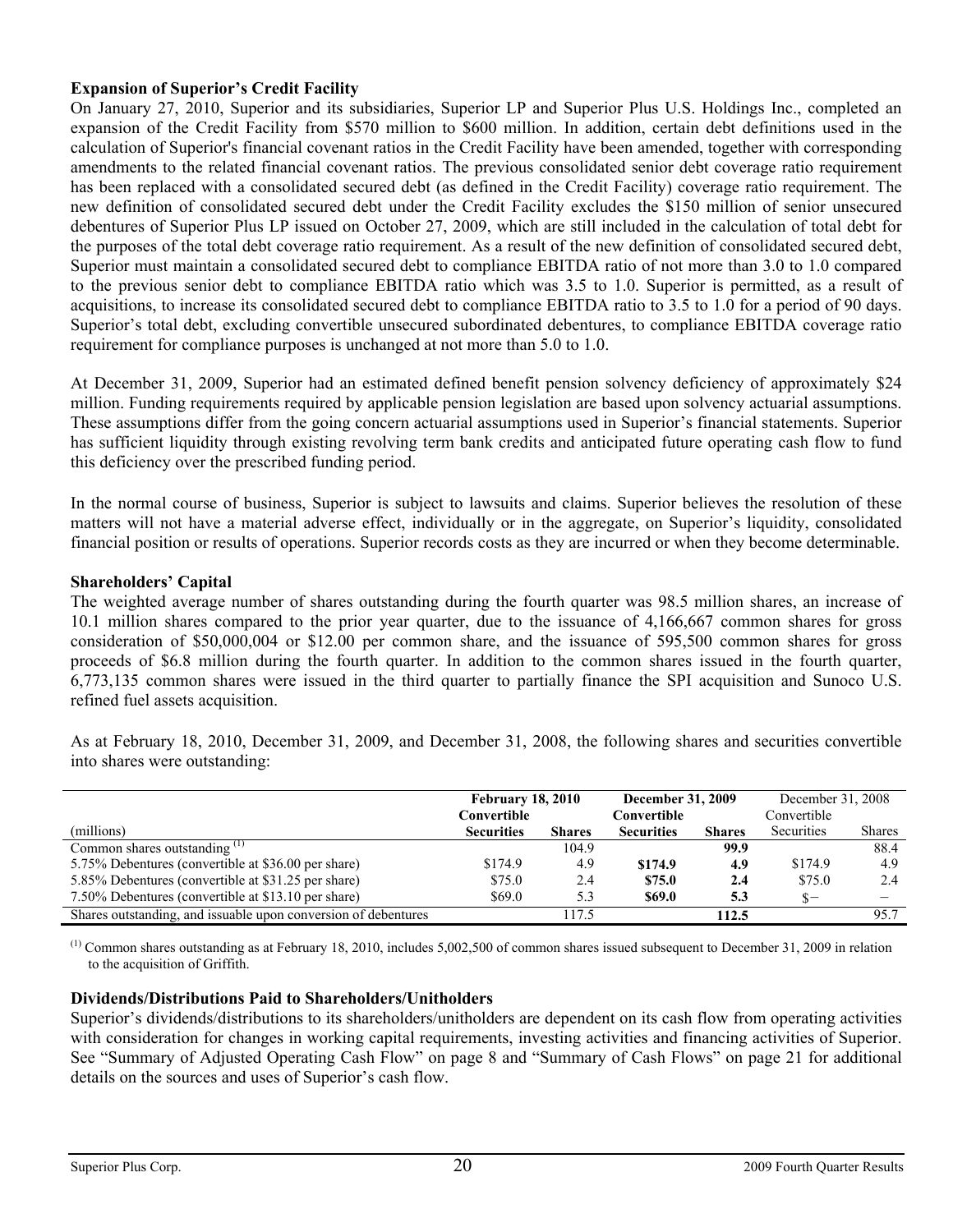Dividends paid to shareholders for the quarter ended December 31, 2009 totaled \$39.9 million or \$0.405 per share, an increase of \$4.1 million as compared to the fourth quarter of 2008 due to the issuance of common shares during the third and fourth quarters. Superior's current monthly dividend is \$0.135 per share (\$1.62 on an annualized basis). Dividends to shareholders are declared at the discretion of Superior.

Superior's primary sources and uses of cash have been detailed in the table below:

#### **Summary of Cash Flows** (1)

|                                                            | Three months ended |              | <b>Year ended</b> |                          |  |
|------------------------------------------------------------|--------------------|--------------|-------------------|--------------------------|--|
|                                                            |                    | December 31, |                   | December 31              |  |
| (millions of dollars)                                      | 2009               | 2008         | 2009              | 2008                     |  |
| <b>Cash flows from operating activities</b>                | 3.6                | 53.5         | 191.3             | 207.6                    |  |
| Investing activities:                                      |                    |              |                   |                          |  |
| Purchase of property, plant and equipment <sup>(2)</sup>   | (28.2)             | (46.3)       | (139.3)           | (84.2)                   |  |
| Proceeds on disposal of property, plant and equipment      | 0.9                | 0.9          | 4.8               | 7.5                      |  |
| Proceeds on disposal of facility                           |                    | 4.0          |                   | 4.0                      |  |
| Acquisition of SPI <sup>(1)</sup>                          | (0.3)              |              | (109.5)           |                          |  |
| Acquisition of U.S. refined fuels assets                   | (82.4)             |              | (178.5)           | —                        |  |
| Other acquisitions                                         | (0.1)              |              | (0.8)             | (24.5)                   |  |
| <b>Transactions with Ballard</b>                           |                    | (46.3)       |                   | (46.3)                   |  |
| Earn-out payment on prior acquisition                      |                    |              | (0.6)             | $\overline{\phantom{0}}$ |  |
| <b>Cash flows from investing activities</b>                | (110.1)            | (87.7)       | (423.9)           | (143.5)                  |  |
| Financing activities:                                      |                    |              |                   |                          |  |
| Dividends to shareholders                                  | (39.9)             | (35.8)       | (148.2)           | (142.2)                  |  |
| Revolving term bank credits and term loans                 | 72.7               | (7.6)        | 210.1             | 82.6                     |  |
| Issuance of 7.50% convertible debentures                   |                    |              | 65.8              |                          |  |
| Issuance of common shares                                  | 54.8               |              | 97.8              |                          |  |
| Net proceeds of accounts receivable securitization program | 25.9               | 100.0        | (7.3)             |                          |  |
| Realized gain on financial instruments                     |                    |              | 7.7               |                          |  |
| Other                                                      | (2.0)              | (11.4)       | 14.9              | (11.4)                   |  |
| Proceeds from distribution reinvestment plan               |                    |              |                   | 8.9                      |  |
| <b>Cash flows from financing activities</b>                | 111.5              | 45.2         | 240.8             | (62.1)                   |  |
|                                                            | 5.0                | 11.0         | 8.2               | 2.0                      |  |
| Net increase (decrease) in cash                            | 19.3               | 5.1          | 16.1              | 14.1                     |  |
| Cash beginning of period                                   |                    | 16.1         |                   |                          |  |
| Cash end of period                                         | 24.3               |              | 24.3              | 16.1                     |  |

(1) See the unaudited Consolidated Statements of Cash Flows for additional details.

 $^{(2)}$  See "Consolidated Capital Expenditure Summary" for additional details.

### **Financial Instruments – Risk Management**

Derivative and non-financial derivatives are used by Superior to manage its exposure to fluctuations in foreign currency exchange rates, interest rates and commodity prices. Superior assesses the inherent risks of these instruments by grouping derivative and non-financial derivatives related to the exposures these instruments mitigate. Superior's policy is not to use derivative or non-financial derivative instruments for speculative purposes. Superior does not formally designate its derivatives as hedges, as a result, Superior does not apply hedge accounting and is required to designate its derivatives and non-financial derivatives as held for trading.

Effective 2008, Energy Services entered into natural gas financial swaps primarily with Macquarie Cook Energy Canada Ltd. (formerly, Constellation Energy Commodities Group Inc.) for distributor billed natural gas business in Canada to manage its economic exposure of providing fixed-price natural gas to its customers. Additionally, Energy Services maintains its natural gas swap positions with seven additional counterparties. Energy Services monitors its fixed-price natural gas positions on a daily basis to evaluate compliance with established risk management policies. Superior maintains a substantially balanced fixed-price natural gas position in relation to its customer supply commitments.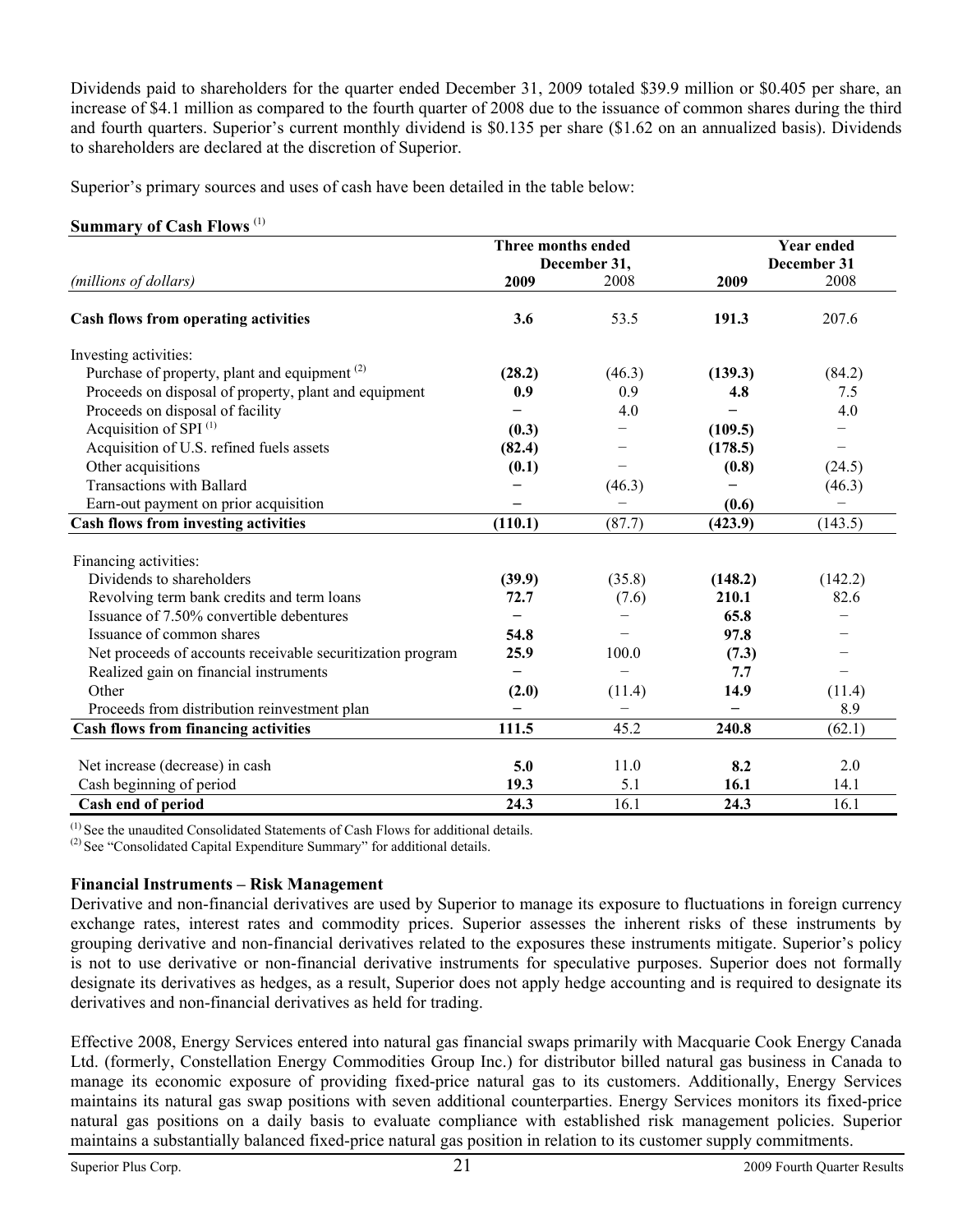Energy Services entered into electricity financial swaps with three counterparties to manage the economic exposure of providing fixed-price electricity to its customers. Energy Services monitors its fixed-price electricity positions on a daily basis to evaluate compliance with established risk management policies. Energy Services maintains a substantially balanced fixed-price electricity position in relation to its customer supply commitments.

Energy Services entered into various propane forward purchase and sale agreements with more than twenty counterparties to manage the economic exposure of its wholesale customer supply contracts. Energy Services monitors its fixed-price propane positions on a daily basis to monitor compliance with established risk management policies. Energy Services maintains a substantially balanced fixed-price propane gas position in relation to its wholesale customer supply commitments.

Specialty Chemicals has entered into fixed-price electricity purchase agreements to manage the economic exposure of certain of its chemical facilities to changes in the market price of electricity, in markets where the price of electricity is not fixed. Substantially all of the fair value with respect to these agreements is with a single counterparty.

Superior, on behalf of its operating divisions, entered into foreign currency forward contracts with ten counterparties to manage the economic exposure of Superior's operations to movements in foreign currency exchange rates. Energy Services contracts a portion its fixed-price natural gas, propane and heating oil purchases and sales in US dollars and enters into forward US dollar purchase contracts to create an effective Canadian dollar fixed-price purchase cost. Specialty Chemicals enters into US dollar forward sales contracts on an ongoing basis to mitigate the impact of foreign exchange fluctuations on sales margins on production from its Canadian plants that is sold in US dollars. Interest expense on Superior's US dollar debt is also used to mitigate the impact of foreign exchange fluctuations.

As at December 31, 2009, Energy Services had hedged approximately 100% of its US dollar natural gas and propane purchase (sales) obligations and Specialty Chemicals had hedged 94% and 61% of its estimated US dollar exposure for the remainder of 2010 and 2011. Energy Services had hedged approximately 45% of its estimated US dollar exposure for the remainder of 2010 and 2011. Construction Products Distribution had hedged approximately 95% and 62% of its estimated US dollar exposure for the remainder of 2010 and 2011. The estimated sensitivity on adjusted operating cash flow for Superior, including divisional US exposures and the impact on US-denominated debt with respect to a \$0.01 change in the Canadian to United States exchange rate for 2010 is \$0.2 million, after giving effect to United States forward contracts for 2010, as shown in the table below. Superior's sensitivities and guidance are based on an anticipated Canadian to USD foreign currency exchange rate for 2010 of 1.05.

|                                                                   |        |       |       |      |                          | 2015 and          |              |
|-------------------------------------------------------------------|--------|-------|-------|------|--------------------------|-------------------|--------------|
| (US\$ millions)                                                   | 2010   | 2011  | 2012  | 2013 | 2014                     | <b>Thereafter</b> | <b>Total</b> |
| Energy Services – US\$ forward purchases $(1)$                    | (54.8) | (5.4) |       |      |                          |                   | (60.2)       |
| Energy Services – US\$ forward sales                              | 28.9   | 24.6  | 24.0  | 24.0 |                          |                   | 101.5        |
| Construction Products Distribution – US\$ forward sales           | 23.5   | 18.0  | 24.0  | 24.0 |                          |                   | 89.5         |
| Specialty Chemicals – US\$ forward sales                          | 117.4  | 82.5  | 56.5  | 33.0 | $\overline{\phantom{0}}$ |                   | 289.4        |
| Net US \$ forward sales                                           | 115.0  | 119.7 | 104.5 | 81.0 |                          |                   | 420.2        |
|                                                                   |        |       |       |      |                          |                   |              |
| Energy Services–Average US\$ forward purchase rate <sup>(1)</sup> | 1.16   | 1.11  |       |      |                          |                   | 1.15         |
| Energy Services – Average US\$ forward rate                       | 1.09   | 1.06  | 1.06  | 1.06 |                          |                   | 1.07         |
| Construction Products Distribution - Average US\$ forward         |        |       |       |      |                          |                   |              |
| sales rate                                                        | 1.08   | 1.06  | 1.06  | 1.07 |                          |                   | 1.07         |
| Specialty Chemicals – Average US\$ forward sales rate             | 1.08   | 1.17  | 1.10  | 1.08 |                          |                   | 1.11         |
| Net average external US\$/Cdn\$ exchange rate                     | 1.10   | 1.13  | 1.08  | 1.07 |                          |                   | 1.10         |
|                                                                   |        |       |       |      |                          |                   |              |
| Specialty Chemicals – Euro forward sales                          | 5.1    | 0.3   |       |      |                          |                   | 5.4          |
| Specialty Chemicals – Average Euro forward sales rate             | 1.58   | 1.58  |       |      |                          |                   | 1.58         |

(1) Energy services is now sourcing its fixed-price natural gas requirements in Canadian dollars, as such, it will no longer be required to use United States dollar forward contracts to fix its Canadian dollar exposure.

Superior manages its overall liquidity risk in relation to its general funding requirements by utilizing a mix of short-term and longer-term maturity debt instruments. Superior reviews its mix of short-term and longer-term debt instruments on an on-going basis to ensure it is able to meet its liquidity requirements.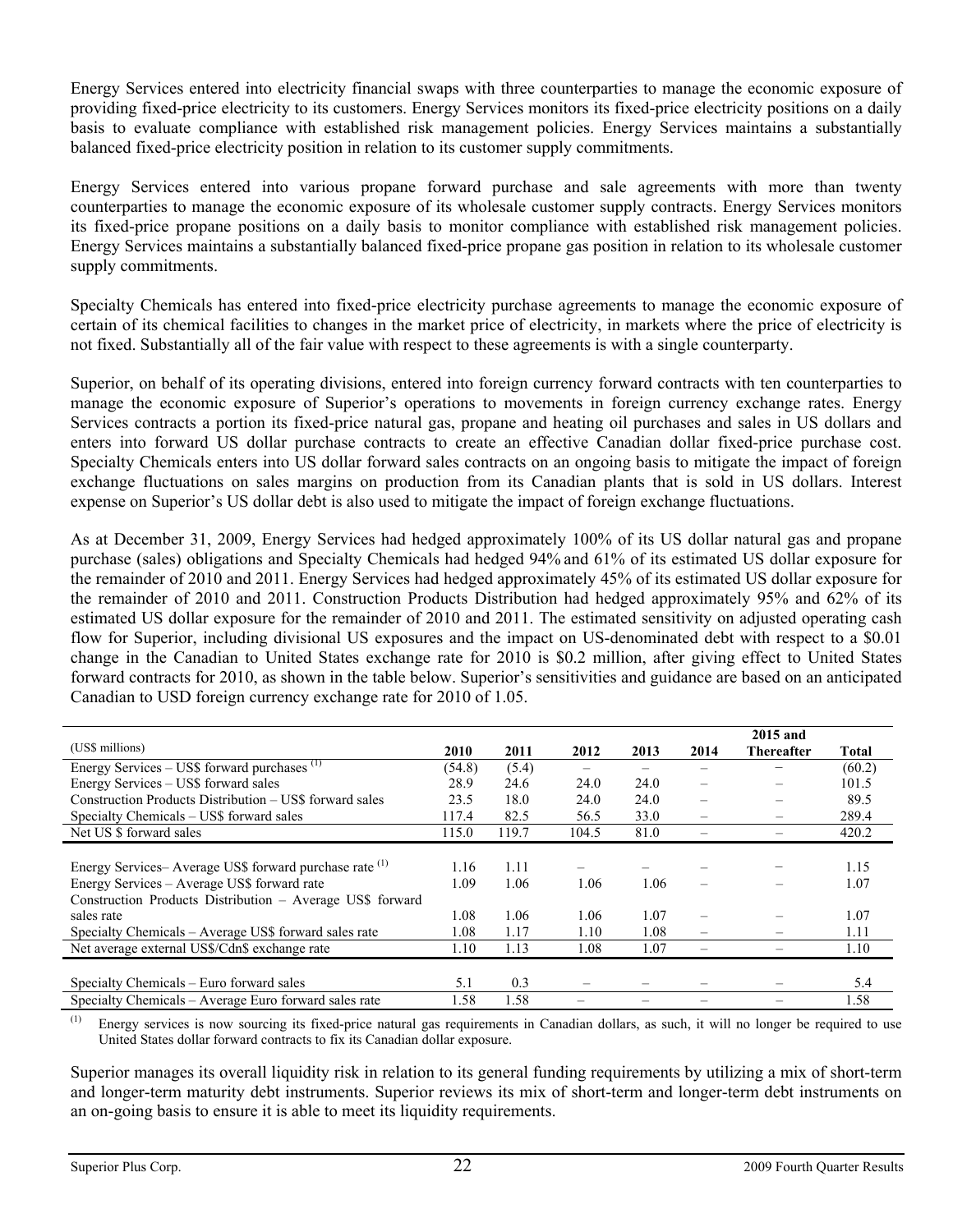Superior utilizes a variety of counterparties in relation to its derivative and non-financial derivative instruments in order to mitigate its counterparty risk. Superior assesses the credit worthiness of its significant counterparties at the inception and throughout the term of a contract. Superior is also exposed to customer credit risk. Energy Services and Construction Products Distribution deal with a large number of small customers, thereby reducing this risk. Specialty Chemicals, due to the nature of its operations, sells its products to a relatively small number of customers. Specialty Chemicals mitigates its customer credit risk by actively monitoring the overall credit worthiness of its customers. Energy Services has minimal exposure to customer credit risk as local natural gas and electricity distribution utilities have been mandated, for a nominal fee, to provide Energy Services with invoicing, collection and the assumption of bad debts risk for residential and small commercial customers. Energy Services actively monitors the credit worthiness of its direct bill industrial customers.

For additional details on Superior's financial instruments, including the amount and classification of gains and losses recorded in Superior's third quarter Consolidated Financial Statements, summary of fair values, notional balances, effective rates and terms, and significant assumptions used in the calculation of the fair value of Superior's financial instruments, see Note 10 to the unaudited Consolidated Financial Statements.

## **Internal Control over Financial Reporting**

The certifying officers have limited the scope of their interim certification under National Instrument 52-109 for the design of Disclosure Controls & Procedures and Internal Controls over Financial Reporting to exclude controls, policies and procedures due to the acquisition of Griffith CH U.S. refined fuels assets on December 11, 2009. The results of operations in the quarter are immaterial and are described in the Energy Services – U.S. Refined Fuels sections of this financial discussion. The asset and liabilities acquired are described in Note 4 to the unaudited Consolidated Financial Statements.

## **Critical Accounting Policies and Estimates**

Superior's unaudited Consolidated Financial Statements have been prepared in accordance with GAAP. The significant accounting policies are described in the Consolidated Financial Statements, see Note 2 on pages 61 to 66 of the 2008 annual report. Certain of these accounting policies, as well as estimates made by management in applying such policies, are recognized as critical because they require management to make subjective or complex judgments about matters that are inherently uncertain. Our critical accounting estimates relate to the allowance for doubtful accounts, employee future benefits, future income tax assets and liabilities, the valuation of derivatives and non-financial derivatives and asset impairments and the assessment of potential asset retirement obligations.

# **Changes in Accounting Policies**

# *Financial Assets and Financial Liabilities*

On January 1, 2009, Superior adopted the requirements of guidance provided by the CICA related to the application of credit risk and the determination of the fair value of financial assets and liabilities. Superior adopted the guidance retrospectively, but did not restate prior periods. Accordingly, Superior decreased the carrying value of its net financial instrument assets and liabilities as at January 1, 2009, by \$0.4 million, with a corresponding increase of \$0.1 million to Superior's future income tax asset and an increase of \$0.3 million to Superior's opening accumulated deficit; comparative earnings and financial assets and liabilities for prior periods have not been restated. See the unaudited Consolidated Financial Statements for additional details.

# *Financial Instruments – Disclosure*

The CICA has amended Handbook Section 3862 *Financial Instruments – Disclosure.* These amendments require enhanced disclosure on the fair value of certain financial instruments. The amendments are effective for annual financial statements on or after September 30, 2009. Superior adopted these changes amendments in the fourth quarter of 2009. See the unaudited Consolidated Financial Statements for additional details.

# *Goodwill and Intangible Assets*

On January 1, 2009, Superior adopted CICA Handbook Section 3064 Goodwill and Intangible Assets. This standard provides more specific guidance on the recognition of internally developed intangible assets and requires that research and development expenditures be evaluated against the same criteria as expenditures for intangible assets. The Section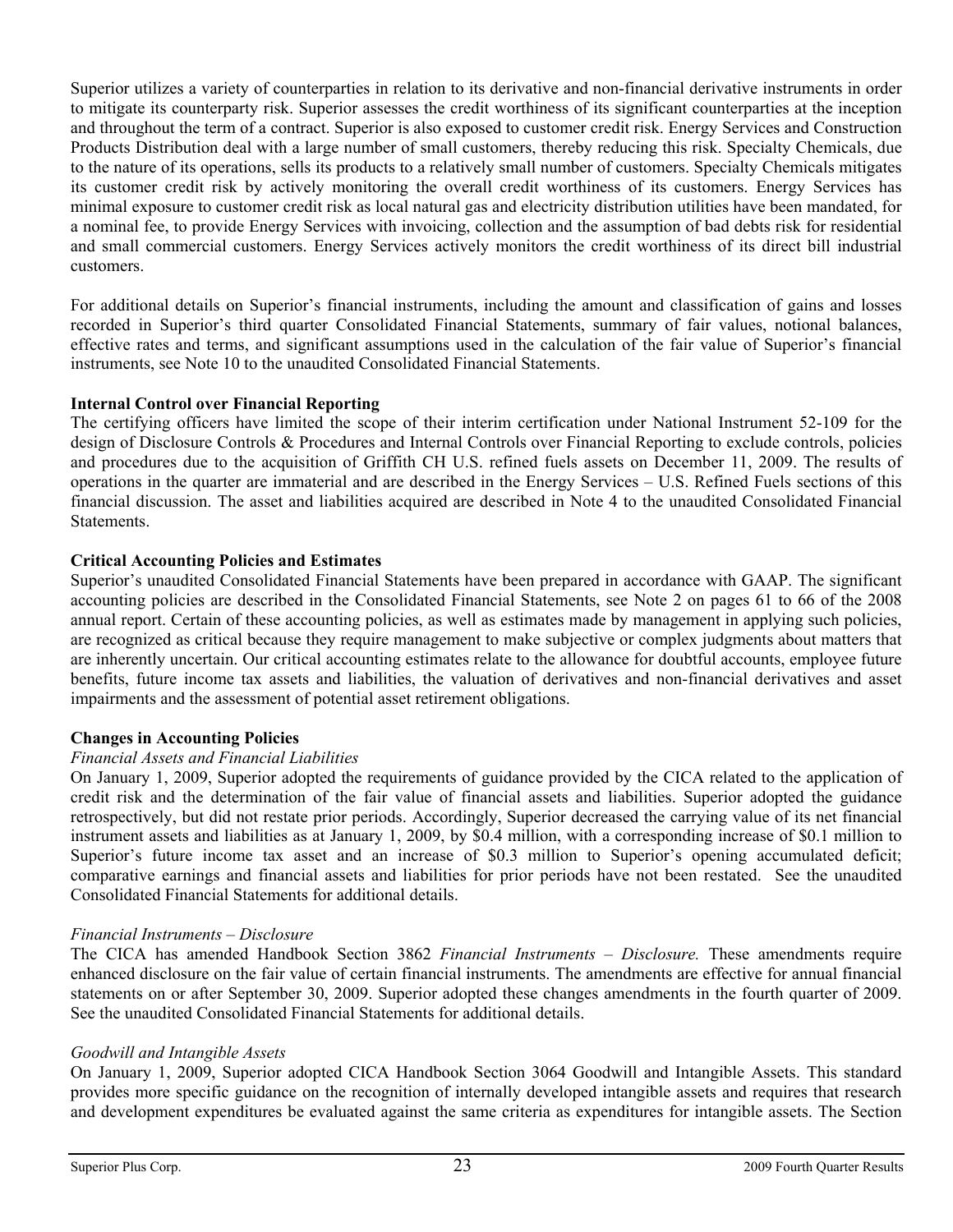harmonizes GAAP with International Financial Reporting Standards (IFRS). Adoption of this standard did not have an impact on Superior.

### **Future Accounting Changes**

### *International Financial Reporting Standards*

The Accounting Standards Board of Canada (AcSB) has announced plans that will require the convergence of GAAP with International Financial Reporting Standards (IFRS) for publicly accountable enterprises, including Superior Plus Corp. The changeover date from GAAP to IFRS is for annual and interim financial statements relating to fiscal years beginning on or after January 1, 2011.

During 2008, Superior formed an IFRS project team to develop an IFRS transition plan. Superior's approach is to assess and coordinate ongoing training requirements in conjunction with the development of a comprehensive diagnostic/planning document throughout the first and second quarters of 2009. Superior's diagnostic plan will include the assessment of differences between GAAP and IFRS, options available under IFRS, potential system requirements as a result of the adoption of IFRS, and the impact on internal controls and other business activities. During the fourth quarter of 2009, Superior completed the majority of its comprehensive diagnostic and began work on the development and execution of a detailed IFRS transition plan.

At this time, Superior is unable to reasonably estimate the impact that the adoption of IFRS may have on its future operating results or financial position. Superior's preliminary assessment of areas that may have a significant impact upon adoption of IFRS consist of, but may not be limited to:

- Property, plant and equipment may be impacted by the requirement to record and amortize on the basis of material components;
- Employee future benefit obligations will be impacted as IFRS does not allow the deferral of certain actuarial gains and losses which are currently deferred under GAAP;
- Asset impairments recorded in prior years, under certain circumstances, are eligible to be reversed under IFRS;
- The classification of a lease arrangement as either an operating lease or a finance/capital lease may differ under IFRS;
- The assessment and accounting treatment of off-balance sheet arrangements such as Superior's accounts receivable securitization program may differ under IFRS;
- The classification of financial statement items may differ under IFRS;
- Financial statement disclosures under IFRS tend to be more comprehensive than those under GAAP; and
- The impact on various credit agreements, if any.

Superior will continue to assess the impact of IFRS throughout 2010, including the impact on its consolidated financial statements, financial reporting systems and internal control systems, and Superior is expected to disclose the quantitative impact of IFRS during 2010.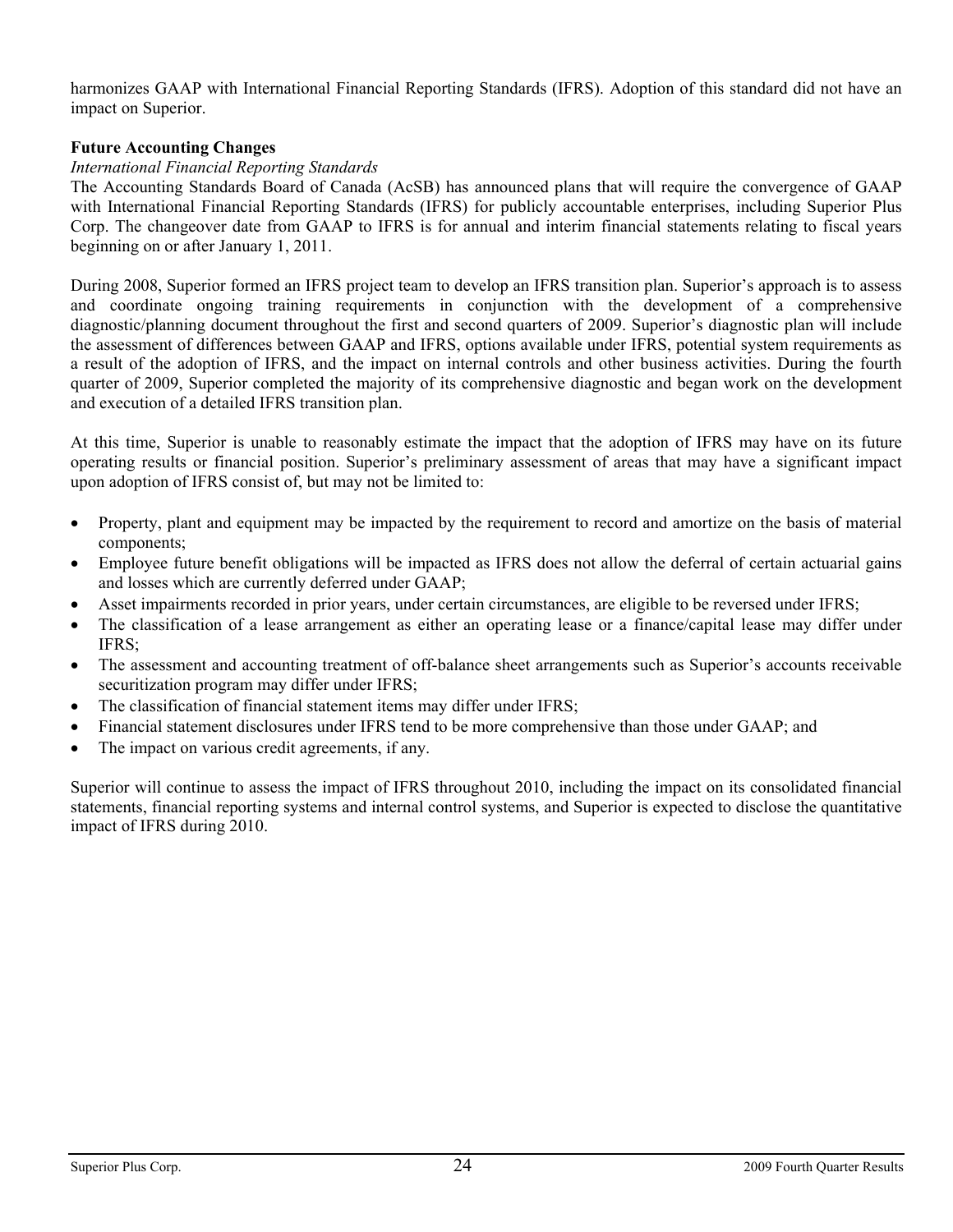## **Quarterly Financial and Operating Information**

|                                                     | 2009 Ouarters<br>2008 Ouarters |        |        |          |          |          |        |        |
|-----------------------------------------------------|--------------------------------|--------|--------|----------|----------|----------|--------|--------|
| (millions of dollars except per trust unit amounts) | Fourth                         | Third  | Second | First    | Fourth   | Third    | Second | First  |
| Canadian propane sales volumes (millions of         |                                |        |        |          |          |          |        |        |
| litres)                                             | 373                            | 224    | 249    | 431      | 390      | 244      | 274    | 469    |
| U.S. refined fuels sales volumes (millions of       |                                |        |        |          |          |          |        |        |
| litres)                                             | 153                            |        |        |          | -        |          |        |        |
| Natural gas sales volumes (millions of GJs)         | 8                              | 8      | 8      | 8        | 8        | 8        | 8      | 9      |
| Electricity sales volumes (millions of KwH)         | 68                             | 56     | 38     | 31       | 28       | 18       | 14     | 10     |
| Chemical sales volumes (thousands of metric         |                                |        |        |          |          |          |        |        |
| tonnes)                                             | 160                            | 163    | 155    | 155      | 160      | 188      | 188    | 191    |
| Gross profit                                        | 203.3                          | 126.9  | 134.9  | 188.3    | 193.1    | 152.8    | 153.3  | 169.9  |
| Net earnings (loss)                                 | 17.4                           | 33.0   | 23.4   | (5.5)    | (19.9)   | (203.9)  | 164.3  | 127.2  |
| Per share, basic                                    | \$0.17                         | \$0.37 | \$0.26 | \$(0.06) | \$(0.23) | \$(2.31) | \$1.86 | \$1.44 |
| Per share, diluted                                  | \$0.17                         | \$0.37 | \$0.26 | \$(0.06) | \$(0.23) | \$(2.31) | \$1.86 | \$1.44 |
| Adjusted operating cash flow                        | 64.4                           | 19.3   | 18.9   | 61.3     | 65.0     | 33.5     | 38.1   | 55.7   |
| Per share, basic and diluted                        | \$0.65                         | \$0.22 | \$0.21 | \$0.69   | \$0.74   | \$0.38   | \$0.43 | \$0.63 |
| Net working capital <sup>(1)</sup>                  | 183.8                          | 132.0  | 72.0   | 83.7     | 152.2    | 227.4    | 217.6  | 256.3  |

 $<sup>(1)</sup>$  Net working capital reflects amounts as at the quarter end and is comprised of cash and cash equivalents, accounts receivable and inventories, less bank</sup> indebtedness, accounts payable and accrued liabilities, current portion of term loans and dividends and interest payable to shareholders and debentureholders.

# **Reconciliation of Net Earnings to EBITDA from Operations** (1) (2)

|                                                                                                    |                 |                  | Construction                  |
|----------------------------------------------------------------------------------------------------|-----------------|------------------|-------------------------------|
|                                                                                                    | Energy          | <b>Specialty</b> | <b>Products</b>               |
| For the three months ended December 31, 2009                                                       | <b>Services</b> |                  | <b>Chemicals Distribution</b> |
| Net earnings                                                                                       | 34.6            | 3.8              | 9.0                           |
| Add: Amortization of property, plant and equipment, intangible assets and accretion of convertible |                 |                  |                               |
| debenture issue costs                                                                              | 6.5             | 1.2              | 1.9                           |
| Amortization included in cost of sales                                                             |                 | 10.2             |                               |
| Energy Services non-cash pension expense                                                           | 0.6             |                  |                               |
| Unrealized (gains) losses on financial instruments                                                 | (1.1)           | 3.4              |                               |
| <b>EBITDA</b> from operations                                                                      | 40.6            | 18.6             | 10.9                          |

|                                                                                                    |                 |                  | Construction                  |
|----------------------------------------------------------------------------------------------------|-----------------|------------------|-------------------------------|
|                                                                                                    | Energy          | <b>Specialty</b> | <b>Products</b>               |
| For the three months ended December 31, 2008                                                       | <b>Services</b> |                  | <b>Chemicals Distribution</b> |
| Net earnings (loss)                                                                                | (37.3)          | 18.9             | 12.3                          |
| Add: Amortization of property, plant and equipment, intangible assets and accretion of convertible |                 |                  |                               |
| debenture issue costs                                                                              | 1.2             | 2.4              | 1.2                           |
| Amortization included in cost of sales                                                             |                 | 10.1             |                               |
| Energy Services non-cash pension expense                                                           | 0.5             |                  |                               |
| Unrealized (gains) losses on financial instruments                                                 | 73.4            | L5               |                               |
| Gain on disposal of facility                                                                       |                 |                  |                               |
| <b>EBITDA</b> from operations                                                                      | 37.8            | 32.9             | 13.5                          |

| For the year ended December 31, 2009                                                               | Energy<br><b>Services</b> | <b>Specialty</b> | Construction<br><b>Products</b><br><b>Chemicals Distribution</b> |
|----------------------------------------------------------------------------------------------------|---------------------------|------------------|------------------------------------------------------------------|
| Net earnings                                                                                       | 53.1                      | 19.6             | 17.6                                                             |
| Add: Amortization of property, plant and equipment, intangible assets and accretion of convertible |                           |                  |                                                                  |
| debenture issue costs                                                                              | 19.9                      | 4.8              | 5.2                                                              |
| Amortization included in cost of sales                                                             |                           | 37.5             |                                                                  |
| Energy Services non-cash pension expense                                                           | 1.7                       |                  |                                                                  |
| Unrealized (gains) losses on financial instruments                                                 | 22.9                      | 31.1             |                                                                  |
| <b>EBITDA</b> from operations                                                                      | 97.6                      | 93.0             | 22.8                                                             |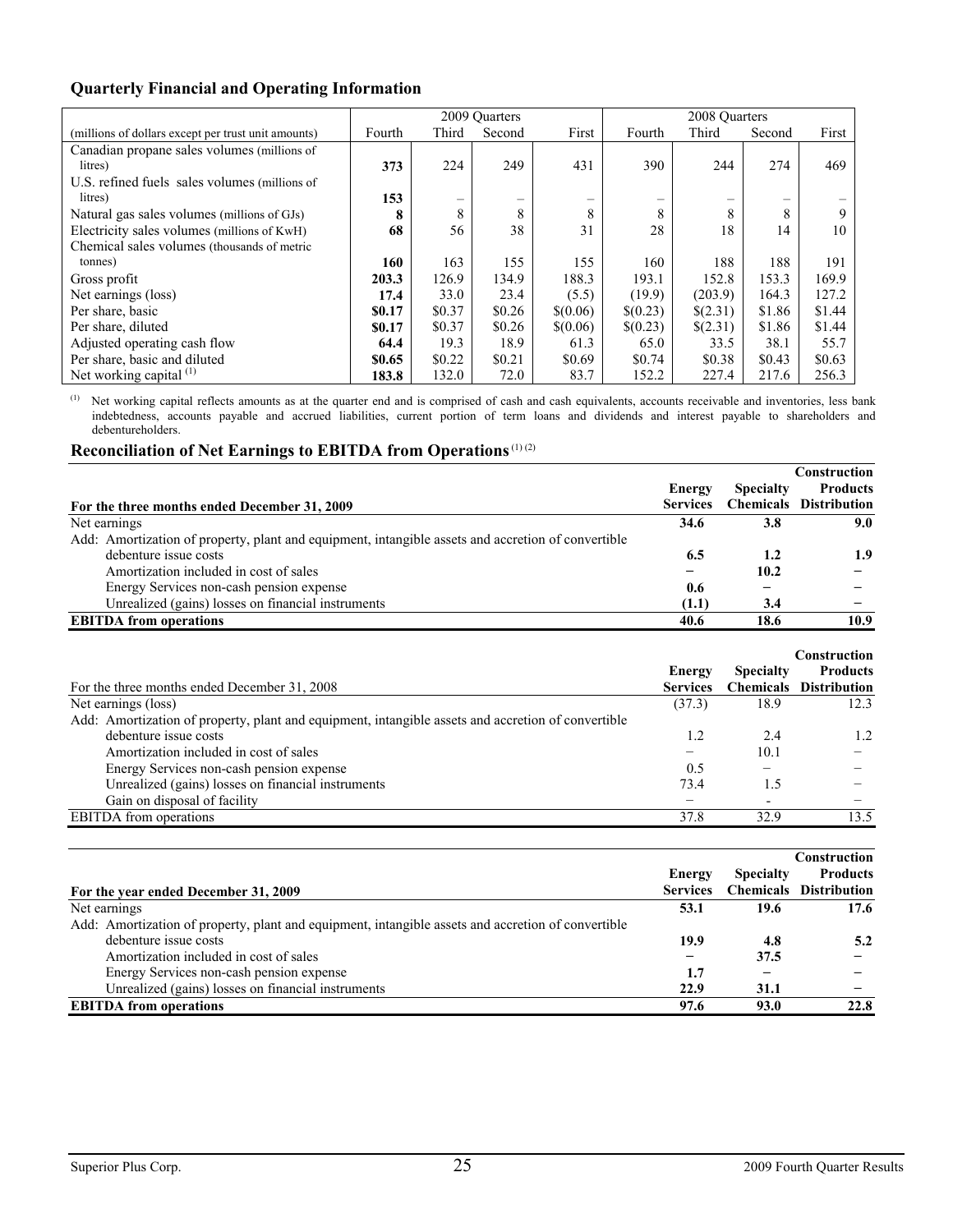|                                                                                                    |                 |                  | Construction                  |
|----------------------------------------------------------------------------------------------------|-----------------|------------------|-------------------------------|
|                                                                                                    | Energy          | <b>Specialty</b> | <b>Products</b>               |
| For the year ended December 31, 2008                                                               | <b>Services</b> |                  | <b>Chemicals Distribution</b> |
| Net earnings                                                                                       | 14.2            | 90.3             | 33.0                          |
| Add: Amortization of property, plant and equipment, intangible assets and accretion of convertible |                 |                  |                               |
| debenture issue costs                                                                              | 12.7            | 6.5              | 4.4                           |
| Amortization included in cost of sales                                                             |                 | 38.9             |                               |
| Energy Services non-cash pension expense                                                           | 2.4             | -                |                               |
| Unrealized (gains) losses on financial instruments                                                 | 74.0            | (15.2)           |                               |
| Gain on disposal of facility                                                                       |                 | (4.0)            |                               |
| <b>EBITDA</b> from operations                                                                      | 103.3           | 116.5            | 37.4                          |

 (1) See the unaudited Consolidated Financial Statements for net earnings (loss), amortization of property, plant and equipment, intangible assets and accretion of convertible debenture issue costs, amortization included in cost of sale, non-cash pension expense, unrealized (gains) losses on financial instruments and gain on disposal of facility.

 $(2)$  See "Non-GAAP Financial Measures" for additional details.

#### **Risk Factors to Superior**

The risks factors and uncertainties detailed below are a summary of Superior's assessment of its material risk factors as identified in Superior's 2008 Annual Information Form under the heading "Risk Factors". For a detailed discussion of these risks, see Superior's 2008 Annual Information Form filed on the Canadian Securities Administrator's website, www.sedar.com and Superior's website, www.superiorplus.com.

### **Risks to Superior**

Superior is entirely dependent upon the operations and assets of Superior LP. Superior's ability to make dividend payments to shareholders is dependent upon the ability of Superior LP to make distributions on its outstanding limited partnership units as well as the operations and business of Superior LP.

Although Superior intends to distribute the income allocated from Superior LP, less the amount of its expenses, indebtedness and other obligations and less amounts, if any, Superior pays in connection with the redemption of common shares, there is no assurance regarding the amounts of cash to be distributed by Superior LP or generated by Superior LP and therefore funds available for dividends to shareholders. The actual amount distributed in respect of the limited partnership units will depend on a variety of factors including, without limitation, the performance of Superior LP's operating businesses, the effect of acquisitions or dispositions on Superior LP, and other factors that may be beyond the control of Superior LP or Superior. In the event significant sustaining capital expenditures are required by Superior LP or the profitability of Superior LP declines, there would be a decrease in the amount of cash available for dividends to shareholders and such decrease could be material.

Superior's dividend policy and the distribution policy of Superior LP are subject to change at the discretion of the board of directors of Superior or the board of directors of Superior General Partner Inc., as applicable. Superior's dividend policy and the distribution policy of Superior LP are also limited by contractual agreements including agreements with lenders to Superior and its affiliates and by restrictions under corporate law.

The credit facilities of Superior LP contain covenants that require Superior LP to meet certain financial tests and that restrict, among other things, the ability of Superior LP to incur additional debt, dispose of assets or pay dividends/distributions in certain circumstances. These restrictions may preclude Superior LP from returning capital or making distributions on the limited partnership units.

The payout by Superior LP of substantially all of its available cash flow means that capital expenditures to fund growth opportunities can only be made in the event that other sources of financing are available. Lack of access to such additional financing could limit the future growth of the business of Superior LP and, over time, have a material adverse effect on the amount of cash available for dividends to Shareholders.

To the extent that external sources of capital, including public and private markets, become limited or unavailable, Superior's and Superior LP's ability to make the necessary capital investments to maintain or expand the current business and to make necessary principal payments, uncertainties and assumptions under its term credit facilities may be impaired.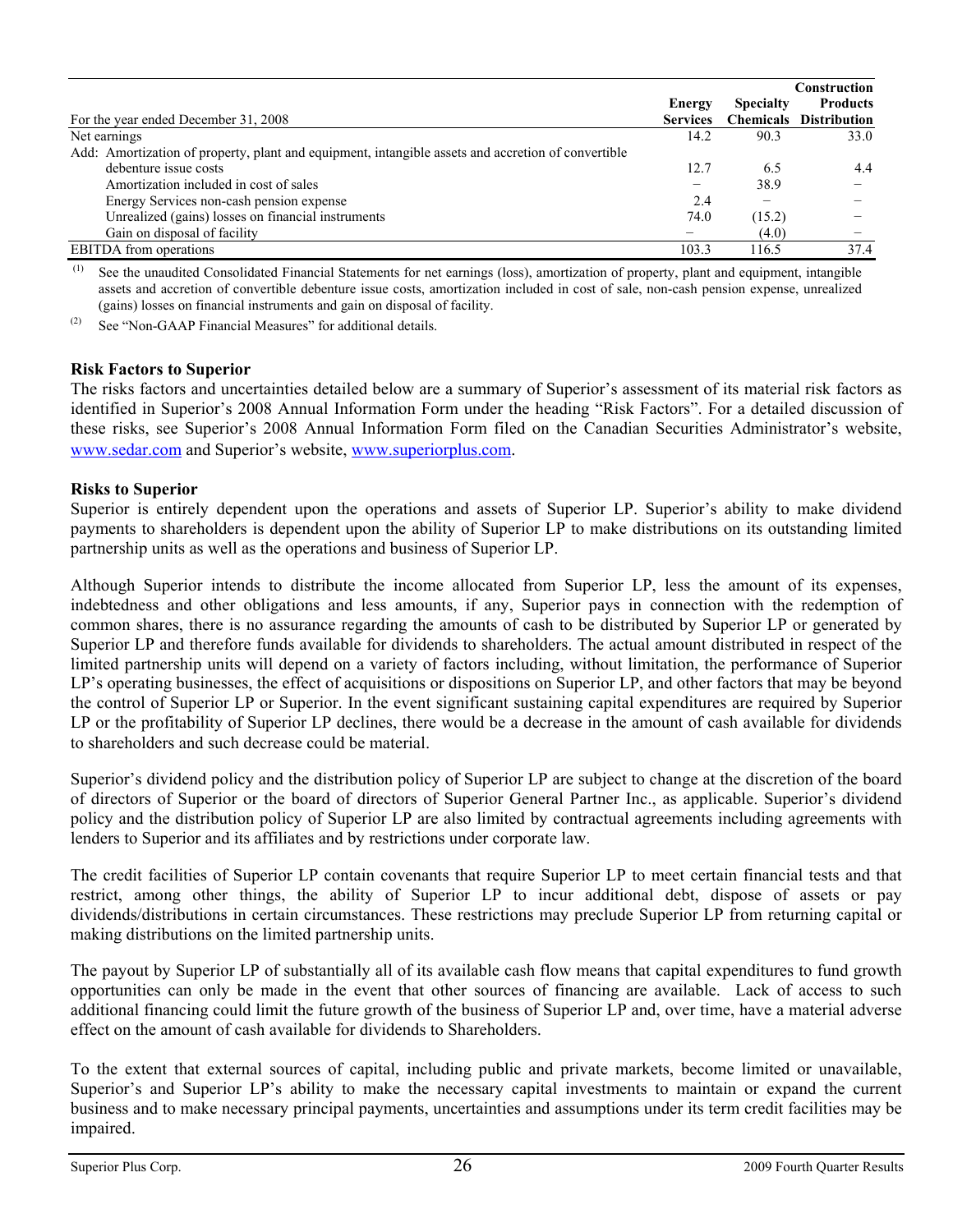Superior maintains a substantial floating interest rate exposure through a combination of floating interest rate borrowings and the use of derivative instruments. Demand levels for approximately half of Energy Services' sales and substantially all of Specialty Chemicals and Construction Products Distribution's sales are affected by general economic trends. Generally speaking, when the economy is strong, interest rates increase as does sales demand from Superior's customers, thereby increasing Superior's ability to pay higher interest costs and vice versa. In this way, there is a common relationship between economic activity levels, interest rates and Superior's ability to pay higher or lower rates.

A portion of Superior's net cash flows are denominated in US dollars. Accordingly, fluctuations in the Canadian/US dollar exchange rate can impact profitability. Superior attempts to mitigate this risk by hedging.

The timing and amount of capital expenditures incurred by Superior LP or by its subsidiaries will directly affect the amount of cash available to Superior for dividends to shareholders. Dividends may be reduced, or even eliminated, at times when significant capital expenditures are incurred or other unusual expenditures are made.

If the board of directors of Superior decides to issue additional common shares, preferred shares or securities convertible into common shares, existing shareholders may suffer significant dilution.

Superior has, through the contractual provisions in the Arrangement Agreement, the Indemnity Agreement and the Divestiture Agreement, and through securing certain insurance coverage, attempted to ensure that the liabilities and obligations relating to the business of Ballard are transferred to and assumed by New Ballard, that Superior is released from any such obligations and, even where such transfer or release is not effective or is not obtained, Superior is indemnified by New Ballard for all such obligations. However, in the event New Ballard fails or is unable to meet such contractual obligations to Superior, Superior could be exposed to liabilities and risks associated with the operations of Ballard which include, without limitation, risks relating to claims with respect to intellectual property matters, product liability or environmental damages.

There can be no assurances that income tax laws in the numerous jurisdictions in which Superior operates will not be changed in a manner which adversely affects Superior and its shareholders. In addition, there can be no assurance that the Canadian Revenue Agency (or provincial tax agency), U.S. Internal Revenue Service (or a state or local tax agency), or the Chilean Internal Revenue Service (collectively the "Tax Agencies") will agree with how Superior calculates its income for tax purposes or that the various Tax Agencies will not change their administrative practices to the detriment of Superior or its Shareholders. In particular, there is the possibility that the Canada Revenue Agency could challenge the tax consequences of the Plan of Arrangement or prior Ballard transactions which could potentially affect the availability or amount of the tax basis or other tax accounts of Superior.

### **Risks to Superior's segments**

### **Energy Services**

### *Canadian Propane Distribution and U.S. Refined Fuels*

Propane is sold in competition with other energy sources such as fuel oil, electricity and natural gas, along with alternative energy sources that are currently under development. In addition to competition from other energy sources, Superior competes with other retail marketers. Superior's ability to remain an industry leader depends on its ability to provide reliable service at competitive selling prices.

Competition in the U.S. Refined Fuels business markets generally occurs on a local basis between large full service, multi-state marketers and smaller local independent marketers. Although the industry has seen a continued trend of consolidation over the past several years, the top ten multi-state marketers still contribute only one-third of total retail sales in the United States. Marketers primarily compete based upon price and service and tend to operate in close proximity to customers, typically within a 35-mile marketing radius from a central depot, to lower delivery costs and provide prompt service.

Weather and general economic conditions affect propane and refined fuels market volumes. Weather influences the demand for propane and heating oil used primarily for space heating uses and also for agricultural applications.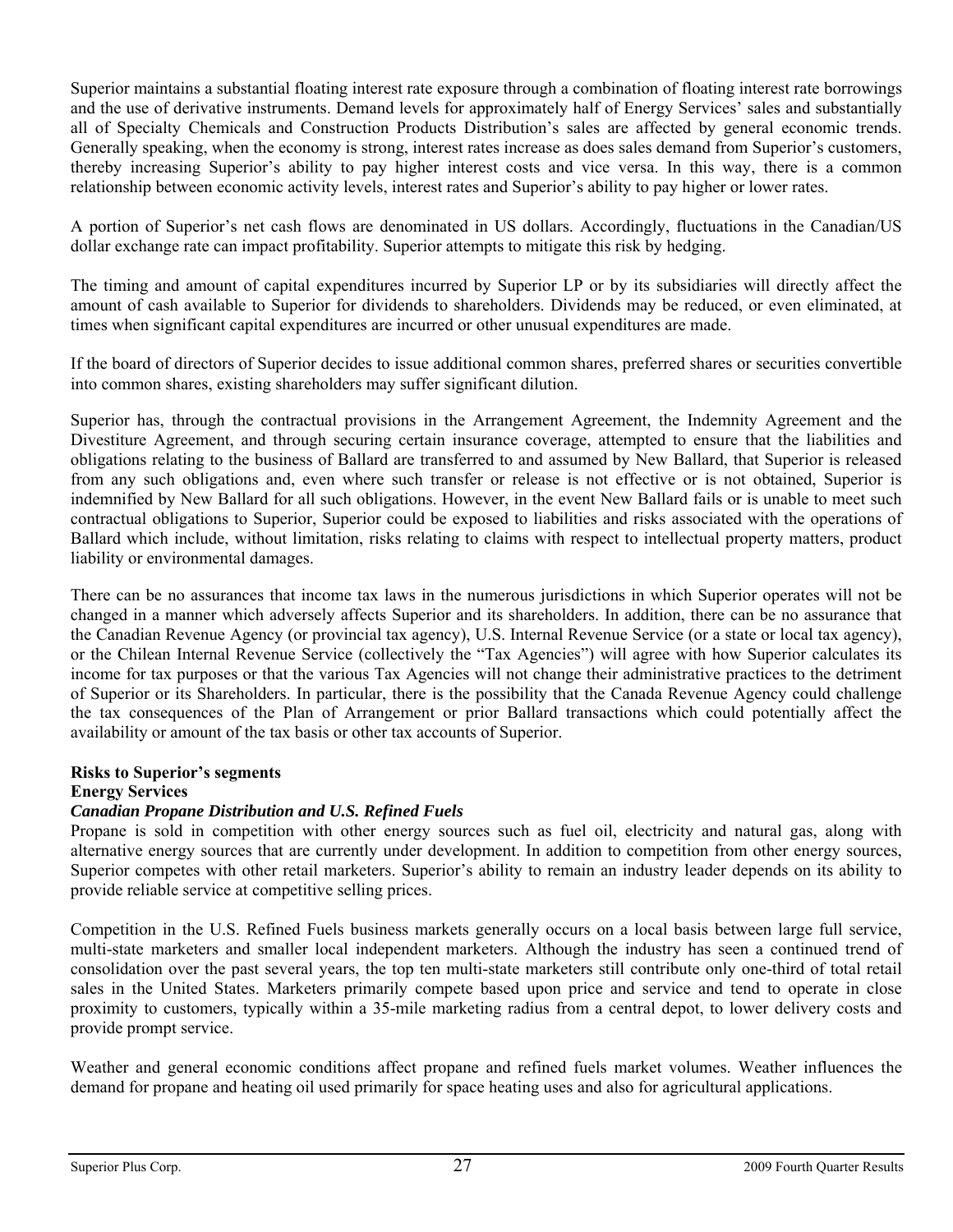The trend towards increased conservation measures and technological advances in energy efficiency may have a detrimental effect on propane demand and Superior's sales. Further, increases in the cost of propane encourage customers to conserve fuel and to invest in more energy-efficient equipment, reducing demand. Changes in propane supply costs are normally passed through to customers, but timing lags (the time between when Superior purchases the propane and when the customer purchases the propane) may result in positive or negative gross margin fluctuations.

Superior offers its customers various fixed-price propane and heating oil programs. In order to mitigate the price risk from offering these services, Superior uses its physical inventory position, supplemented by forward commodity transactions with various third parties having terms and volumes substantially the same as its customers' contracts. In periods of high propane price volatility the fixed price programs create exposure to over or under supply positions as the demand from customers may significantly exceed or fall short of supply procured. In addition, if propane prices decline significantly subsequent to customers signing up for a fixed price program there is a risk that customers will default on their commitments.

Superior's operations are subject to the risks associated with handling, storing and transporting propane in bulk. Slight quantities of propane may also be released during transfer operations. To mitigate risks, Superior has established a comprehensive program directed at environmental, health and safety protection. This program consists of an environmental policy, codes of practice, periodic self-audits, employee training, quarterly and annual reporting and emergency prevention and response.

The U.S. Refined Fuels business, through a centralized safety and environment management system, ensures safety practices and regulatory compliance are an important part of its business. The storage and delivery of refined fuels posses the potential for spills which impact the soils and water of storage facilities and customer properties.

Superior's fuel distribution businesses are based and operate in Canada and the United States, and, as a result, such operations could be affected by changes to laws, rules or policies which may either be more favourable to competing energy sources or increase costs or otherwise negatively affect the operations of Energy Services in comparison to such competing energy sources. Any such changes could have an adverse effect on the operations of Energy Services.

Approximately 18% of Superior's propane and U.S. refined fuels distribution business's employees are unionized. Collective bargaining agreements are renegotiated in the normal course of business.

### *Fixed-price energy services business*

New entrants in the energy retailing business may enter the market and compete directly for the customer base that Superior targets, slowing or reducing its market share.

Fixed-price energy services purchases natural gas to meet its estimated commitments to its customers based upon their historical consumption. Depending on a number of factors, including weather, customer attrition and poor economic conditions affecting commercial customers' production levels, customers'combined natural gas consumption may vary from the volume purchased. This variance must be reconciled and settled at least annually and may require Superior to purchase or sell natural gas at market prices which may have an adverse impact on the results of this business. To mitigate balancing risk, Superior closely monitors its balancing position and takes measures such as adjusting gas deliveries and transferring gas between pools of customers, so that imbalances are minimized. In addition, Superior maintains a reserve for potential balancing costs. The reserve is reviewed on a monthly basis to ensure that it is sufficient to absorb any losses that might arise from balancing.

Fixed-price energy services matches its customers estimated electricity requirements by entering into electricity swaps in advance of acquiring customers. Depending on several factors, including weather, customer's energy consumption may vary from the volumes purchased by Superior. Superior is able to invoice existing commercial electricity customers for balancing charges when the amount of energy used is greater than or less than the tolerance levels set initially. In certain circumstances, there can be balancing issues for which Superior is responsible when customer aggregation forecasts are not realized.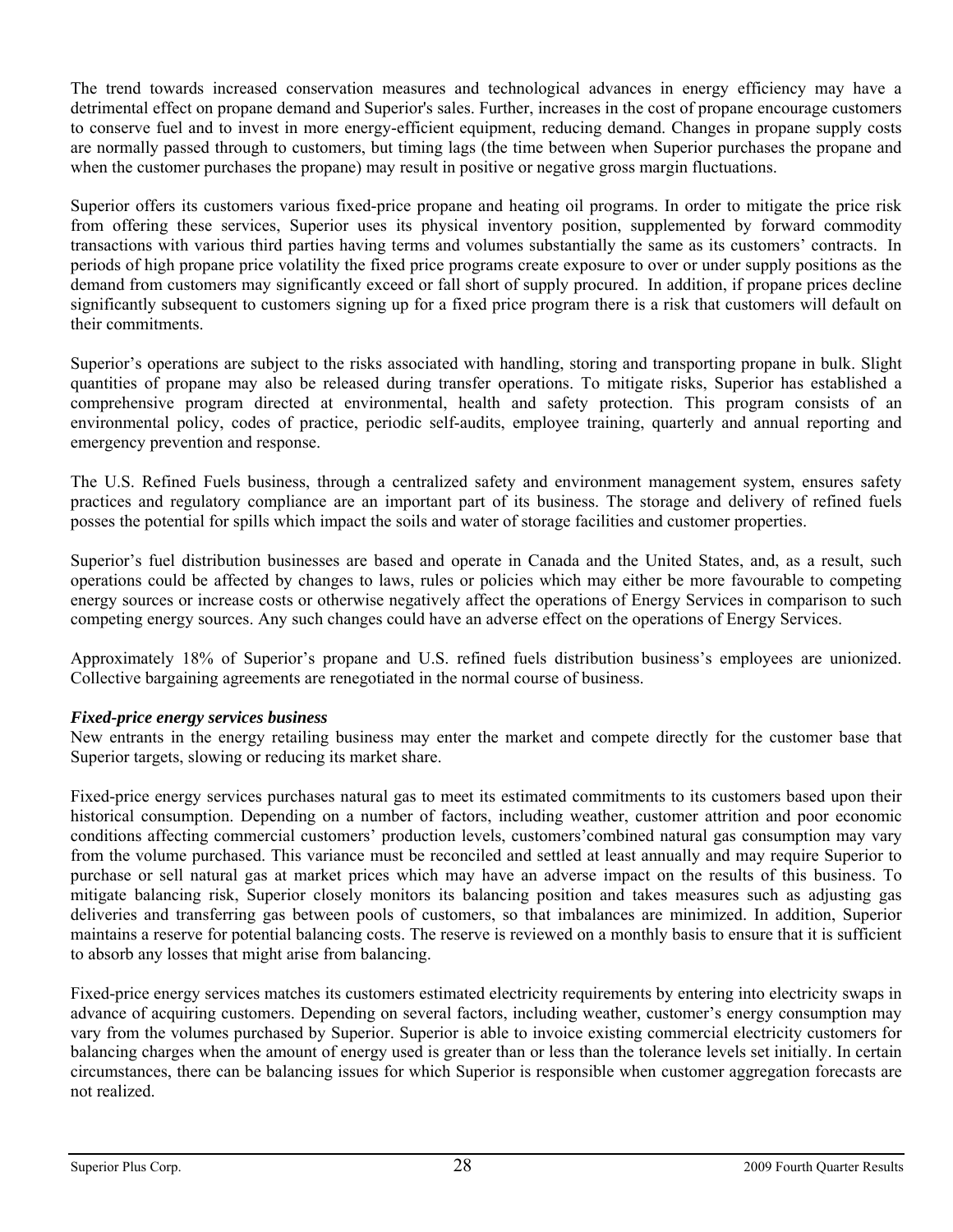Fixed-price energy services resources its fixed-price term natural gas sales commitments by entering into various physical natural gas and US dollar foreign exchange purchase contracts for similar terms and volumes to create an effective Canadian dollar fixed-price cost of supply. Superior transacts with nine financial and physical natural gas counterparties. There can be no assurance that any of these counterparties will not default on any of their obligations to Superior. However, the financial condition of each counterparty is evaluated and credit limits are established to minimize Superior's exposure to this risk. There is also a risk that supply commitments and foreign exchange positions may become unmatched; however, this is monitored daily in compliance with Superior's risk management policy.

Fixed-price energy services must retain qualified sales agents in order to properly execute its business strategy. The continued growth of fixed-price energy services is reliant on the services of agents to sign up new customers. There can be no assurance that competitive conditions will allow these agents to achieve these customer additions. Lack of success in the marketing programs of fixed-price energy services would limit future growth of cash flow.

Fixed-price energy services operates in the highly regulated energy industry in Ontario, British Columbia and Quebec. Changes to existing legislation could impact this business's operations. As part of the current regulatory framework, local delivery companies are mandated to perform certain services on behalf of fixed-price energy services, including invoicing, collection, assuming specific bad debt risks and storage and distribution of natural gas. Any elimination or changes to these rules could have a significant adverse effect on the results of this business.

In November 2009 the Ontario government introduced a new piece of legislation (Bill 235) to address energy consumer protection. Bill 235 proposes a new Energy Consumer Protection Act (ECPA) that, if passed, would affect how fixedprice energy services maintains its existing Ontario residential and small commercial base and acquires new small commercial customers that fall within the low volume definition of the OEB Codes of Conduct for Gas Marketers and Electricity Retailers (less than 50,000m3 annually for natural gas and less than 150,000 kWh annually for electricity). The new ECPA could also influence any potential plans for fixed-price energy services to re-enter the Ontario residential energy market in the future.

The Bill passed first reading on December 8, 2009. The second reading and comment period is anticipated early in 2010 and, if passed, will likely take affect toward the middle of 2010. The bill includes limitations on renewals; increased marketer accountability, including licensing of individual sales agents; the elimination of telemarketing; increased cancellation alternatives for residential consumers; rules regarding smart sub-metering, and a requirement for retailers to offer time-of-use products.

# **Specialty Chemicals**

Specialty Chemicals competes with sodium chlorate, chloralkali and potassium producers on a worldwide basis. Key competitive factors include price, product quality, logistics capability, reliability of supply, technical capability and service. The end-use markets for products are correlated to the general economic environment and the competitiveness of its customers, all of which are outside of its control.

Specialty Chemicals has long-term electricity contracts or electricity contracts that renew automatically with power producers in each of the jurisdictions where its plants are located. There is no assurance that Specialty Chemicals will continue to be able to secure adequate supplies of electricity at reasonable prices or on acceptable terms.

Potassium Chloride (KCl) is a major raw material used in the production of potassium hydroxide at the Port Edwards, Wisconsin facility. Substantially all of Specialty Chemicals KCl is received from Potash Corporation of Saskatchewan (Potash). Specialty Chemicals currently has a limited ability to source KCl from additional suppliers.

Specialty Chemicals' is exposed to fluctuations in the US dollar and the euro to the Canadian dollar.

Specialty Chemicals' operations involve the handling, production, transportation, treatment and disposal of materials that are classified as hazardous and are regulated by environmental and health and safety laws, regulations and requirements. The potential exists for the release of highly toxic and lethal substances, including chlorine. Equipment failure could result in damage to facilities, death or injury and liabilities to third parties. If at any time the appropriate regulatory authorities deem any of the facilities unsafe, they may order that such facilities be shut down.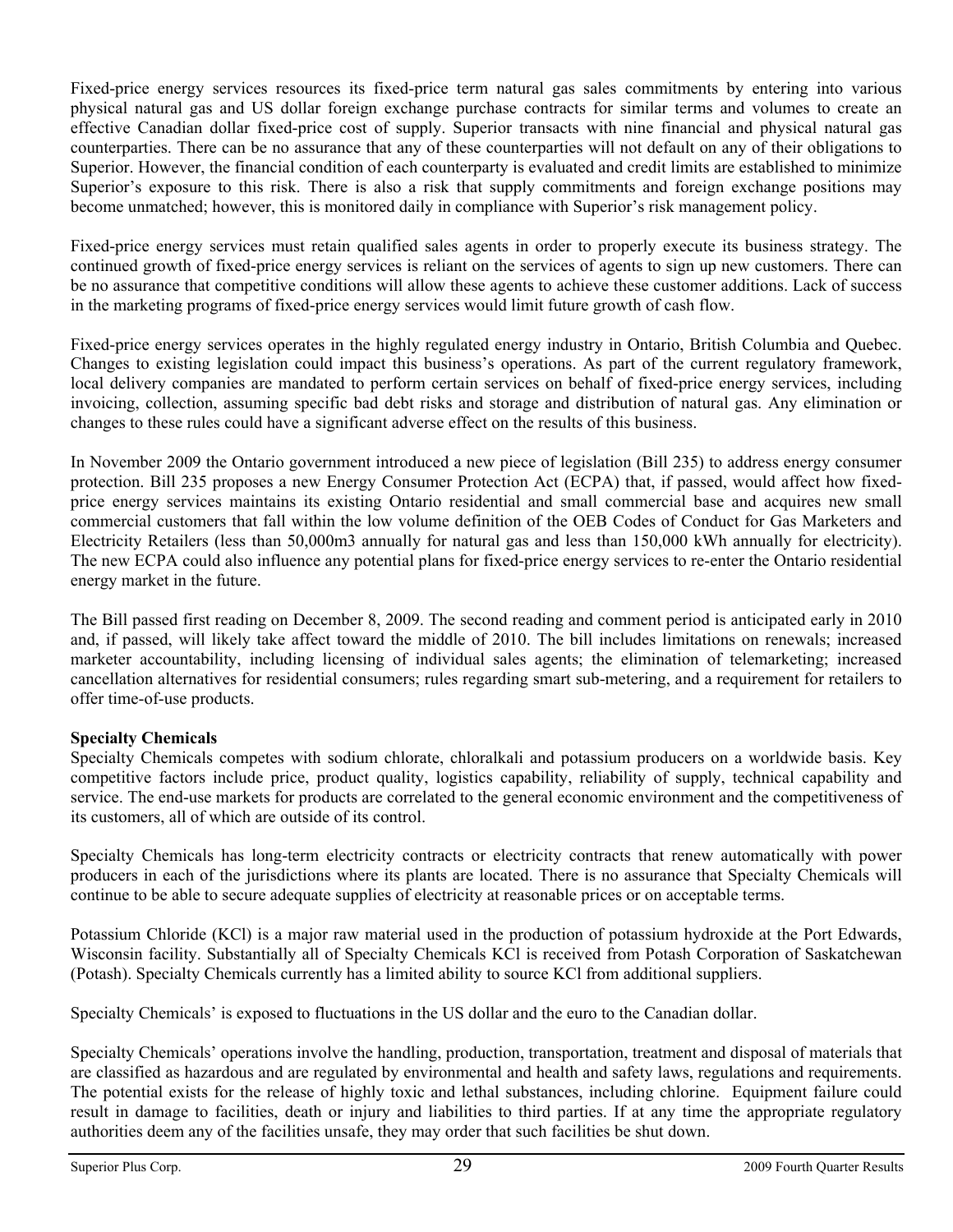Specialty Chemicals' operations and activities in various jurisdictions require regulatory approvals for the handling, production, transportation and disposal of chemical products and waste substances. The failure to obtain or comply fully with such applicable regulatory approvals may materially adversely affect Specialty Chemicals.

Approximately 25% of Specialty Chemicals employees are unionized. Collective bargaining agreements are renegotiated in the normal course of business.

#### **Construction Products Distribution**

Construction Products Distribution competes with other specialty construction distributors servicing the builder/contractor market, in addition to big-box home centres and independent lumber yards. The ability to remain competitive depends on its ability to provide reliable service at competitive prices.

Demand for walls and ceilings building materials is affected by changes in general and local economic factors including demographic trends, employment levels, interest rates, consumer confidence and overall economic growth. These factors in turn impact the level of existing housing sales, new home construction, new non-residential construction, and office/commercial space turnover, all of which are significant factors in the determination of demand for products and services.

The Commercial & Industrial (C&I) market is driven largely by C&I construction spending and economic growth. Sectors within the C&I market that are particularly influential to demand include commercial construction and renovation, construction or expansion of industrial process facilities, such as oil refineries and petrochemical plants, as well as institutional facilities (eg. government, healthcare and schools).

Approximately 4% of Construction Products Distribution's employees are unionized. Collective bargaining agreements are renegotiated in the normal course of business.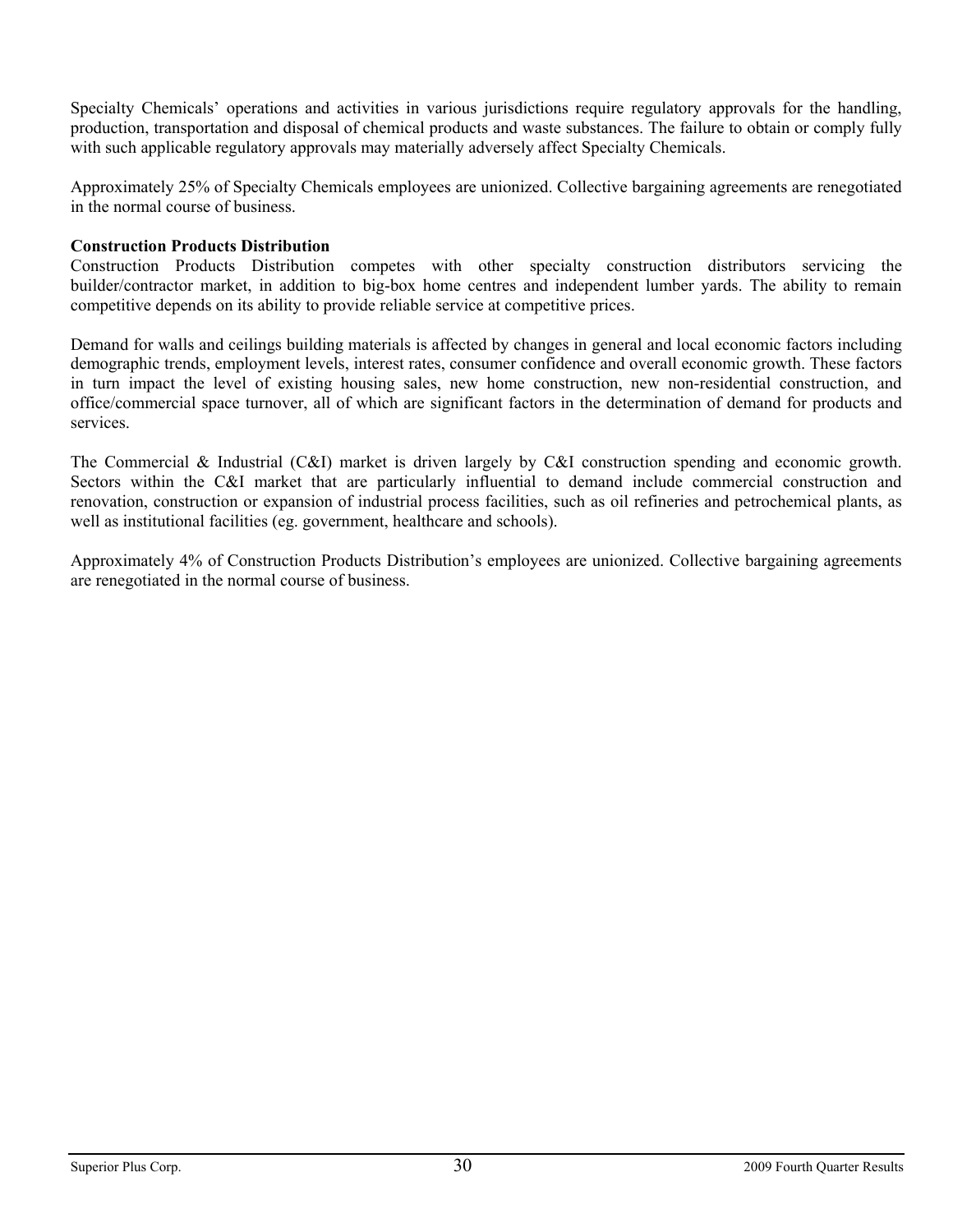# **SUPERIOR PLUS CORP. Consolidated Balance Sheets**

| As at December 31<br>(unaudited, millions of dollars)                                                                                                                                                                                                                                                                                                                                 | 2009                                        | 2008                                 |
|---------------------------------------------------------------------------------------------------------------------------------------------------------------------------------------------------------------------------------------------------------------------------------------------------------------------------------------------------------------------------------------|---------------------------------------------|--------------------------------------|
| <b>Assets</b>                                                                                                                                                                                                                                                                                                                                                                         |                                             |                                      |
| <b>Current Assets</b>                                                                                                                                                                                                                                                                                                                                                                 |                                             |                                      |
| Cash and cash equivalents                                                                                                                                                                                                                                                                                                                                                             | 24.3                                        | 16.1                                 |
| Accounts receivable and other (Note 5 and 10)                                                                                                                                                                                                                                                                                                                                         | 313.8                                       | 246.8                                |
| Inventories                                                                                                                                                                                                                                                                                                                                                                           | 145.7                                       | 128.0                                |
| Future income tax asset (Note 11)                                                                                                                                                                                                                                                                                                                                                     | 59.0                                        | 65.9                                 |
| Current portion of unrealized gains on financial instruments (Note 10)                                                                                                                                                                                                                                                                                                                | 22.2                                        | 42.0                                 |
|                                                                                                                                                                                                                                                                                                                                                                                       | 565.0                                       | 498.8                                |
| Property, plant and equipment (Note 4)                                                                                                                                                                                                                                                                                                                                                | 668.0                                       | 562.3                                |
| Customer contract related costs                                                                                                                                                                                                                                                                                                                                                       | 14.7                                        | 17.7                                 |
| Intangible assets (Note 4)                                                                                                                                                                                                                                                                                                                                                            | 165.3                                       | 28.8                                 |
| Goodwill (Note 4)                                                                                                                                                                                                                                                                                                                                                                     | 528.4                                       | 472.7                                |
| Accrued pension asset                                                                                                                                                                                                                                                                                                                                                                 | 18.2                                        | 19.5                                 |
| Future income tax asset (Note 11)                                                                                                                                                                                                                                                                                                                                                     | 165.7                                       | 185.9                                |
| Investment tax credits                                                                                                                                                                                                                                                                                                                                                                | 120.2                                       | 133.1                                |
| Long-term portion of unrealized gains on financial instruments (Note 10)                                                                                                                                                                                                                                                                                                              | 28.5                                        | 108.1                                |
|                                                                                                                                                                                                                                                                                                                                                                                       | 2,274.0                                     | 2,026.9                              |
| <b>Liabilities and Shareholders' Equity</b><br><b>Current Liabilities</b><br>Accounts payable and accrued liabilities<br>Unearned revenue<br>Current portion of term loans (Note 7)<br>Dividends and interest payable to shareholders and debentureholders<br>Current portion of deferred credit (Note 11)<br>Current portion of unrealized losses on financial instruments (Note 10) | 280.7<br>5.8<br>5.1<br>14.2<br>24.5<br>77.8 | 230.5<br>13.0<br>0.7<br>37.9<br>87.8 |
|                                                                                                                                                                                                                                                                                                                                                                                       | 408.1                                       | 369.9                                |
| Revolving term bank credits and term loans (Note 7)                                                                                                                                                                                                                                                                                                                                   | 633.2                                       | 462.8                                |
| Convertible unsecured subordinated debentures (Note 8)                                                                                                                                                                                                                                                                                                                                | 309.0                                       | 241.7                                |
| Employee future benefits                                                                                                                                                                                                                                                                                                                                                              | 17.2                                        | 18.0                                 |
| Asset retirement obligation (Note 9)                                                                                                                                                                                                                                                                                                                                                  | 0.9                                         |                                      |
| Future income tax liability (Note 11)                                                                                                                                                                                                                                                                                                                                                 | 22.1                                        |                                      |
| Deferred credit (Note 11)                                                                                                                                                                                                                                                                                                                                                             | 246.4                                       | 269.8                                |
| Long-term portion of unrealized losses on financial instruments (Note 10)                                                                                                                                                                                                                                                                                                             | 52.6                                        | 90.5                                 |
| <b>Total Liabilities</b>                                                                                                                                                                                                                                                                                                                                                              | 1,689.5                                     | 1,452.7                              |
| <b>Shareholders' Equity</b>                                                                                                                                                                                                                                                                                                                                                           |                                             |                                      |
| Shareholders' capital (Note 12)                                                                                                                                                                                                                                                                                                                                                       | 1,502.0                                     | 1,370.9                              |
| Contributed surplus (Note 12)                                                                                                                                                                                                                                                                                                                                                         | 5.3                                         | 4.8                                  |
| Accumulated deficit                                                                                                                                                                                                                                                                                                                                                                   | (883.3)                                     | (803.1)                              |
| Accumulated other comprehensive income (loss) (Note 12)                                                                                                                                                                                                                                                                                                                               | (39.5)                                      | 1.6                                  |
|                                                                                                                                                                                                                                                                                                                                                                                       | (922.8)                                     | (801.5)                              |
| <b>Total Shareholders' Equity</b>                                                                                                                                                                                                                                                                                                                                                     | 584.5                                       | 574.2                                |
|                                                                                                                                                                                                                                                                                                                                                                                       |                                             |                                      |
|                                                                                                                                                                                                                                                                                                                                                                                       | 2,274.0                                     | 2,026.9                              |

(See Notes to the Fourth quarter Consolidated Financial Statements)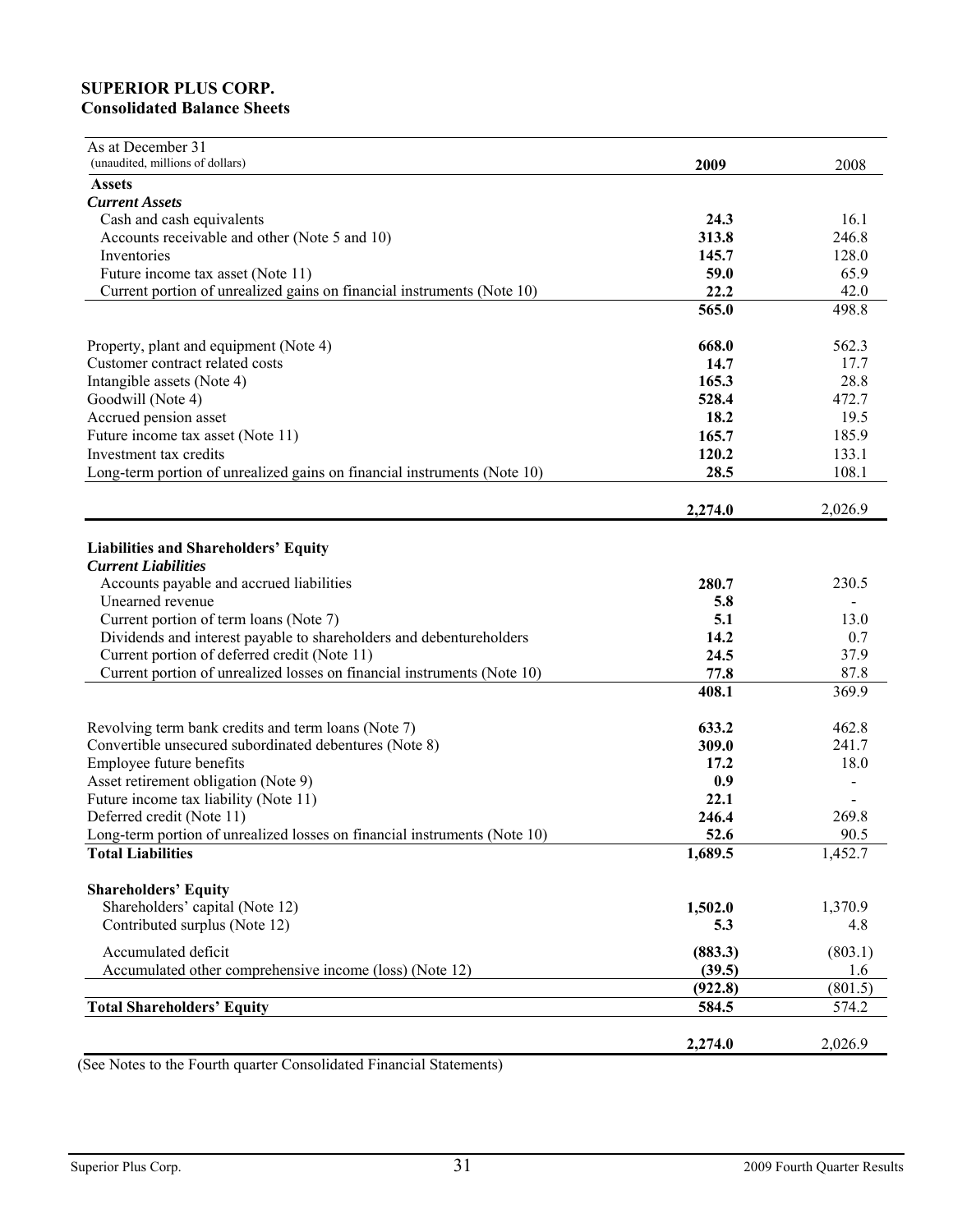### **SUPERIOR PLUS CORP. Consolidated Statements of Net Earnings (Loss), Comprehensive Income and Deficit**

|                                                                                                       | Three months ended December 31, |                          | Year ended December 31, |           |
|-------------------------------------------------------------------------------------------------------|---------------------------------|--------------------------|-------------------------|-----------|
| (unaudited, millions of dollars except per share amounts)                                             | 2009                            | 2008                     | 2009                    | 2008      |
|                                                                                                       | 747.5                           | 658.5                    | 2,246.7                 | 2,487.3   |
| <b>Revenues</b><br>Cost of products sold                                                              | (526.3)                         | (462.4)                  | (1, 495.3)              | (1,860.1) |
| Realized gains (losses) on financial instruments (Note 10)                                            | (17.9)                          | (3.0)                    | (98.0)                  | 41.9      |
| Gross profit                                                                                          | 203.3                           | 193.1                    | 653.4                   | 669.1     |
|                                                                                                       |                                 |                          |                         |           |
| <b>Expenses</b>                                                                                       |                                 |                          |                         |           |
| Operating and administrative                                                                          | 139.6                           | 131.0                    | 476.1                   | 470.8     |
| Amortization of property, plant and equipment                                                         | 6.7                             | 3.3                      | 22.6                    | 18.3      |
| Amortization of intangible assets                                                                     | 3.5                             | 1.5                      | 7.9                     | 5.3       |
| Interest on revolving term bank credits and term loans                                                | 9.2                             | 5.5                      | 27.0                    | 23.7      |
| Interest on convertible unsecured subordinated debentures                                             | 5.1                             | 3.6                      | 16.8                    | 14.8      |
| Accretion of convertible debenture issue costs                                                        | 0.6                             | 0.3                      | 1.4                     | 1.4       |
| Gain on disposal of facility                                                                          |                                 | $\overline{a}$           |                         | (4.0)     |
| Unrealized losses on financial instruments (Note 10)                                                  | 0.2                             | 83.6                     | 20.6                    | 61.2      |
|                                                                                                       | 164.9                           | 228.8                    | 572.4                   | 591.5     |
|                                                                                                       |                                 |                          |                         |           |
| Net earnings (loss) before income taxes                                                               | 38.4                            | (35.7)                   | 81.0                    | 77.6      |
| Income tax recovery (expense) (Note 11)                                                               | (21.0)                          | 15.8                     | (12.7)                  | (9.9)     |
| <b>Net Earnings (Loss)</b>                                                                            | 17.4                            | (19.9)                   | 68.3                    | 67.7      |
|                                                                                                       |                                 |                          |                         |           |
| Net earnings (loss)                                                                                   | 17.4                            | (19.9)                   | 68.3                    | 67.7      |
| Other comprehensive income (loss):                                                                    |                                 |                          |                         |           |
| Unrealized foreign currency gains (losses) on translation of self-                                    |                                 |                          |                         | 30.1      |
| sustaining foreign operations                                                                         | (11.5)                          | 23.3                     | (39.4)                  |           |
| Reclassification of derivative gains and (losses) previously                                          | 1.2                             | (0.8)                    | (1.7)                   | (8.2)     |
| deferred                                                                                              | 7.1                             | 2.6                      |                         | 89.6      |
| <b>Comprehensive Income</b>                                                                           |                                 |                          | 27.2                    |           |
|                                                                                                       | (860.8)                         | (747.4)                  | (803.1)                 | (728.6)   |
| <b>Deficit, Beginning of Period</b><br>Cumulative impact of adopting new guidance on the valuation of |                                 |                          |                         |           |
| financial instrument asset and liabilities (Note 2 (b))                                               |                                 | $\overline{\phantom{0}}$ | (0.3)                   |           |
| Net earnings (loss)                                                                                   | 17.4                            | (19.9)                   | 68.3                    | 67.7      |
| Dividends to Shareholders (Note $2(a)$ )                                                              | (39.9)                          | (35.8)                   | (148.2)                 | (142.2)   |
| Deficit, End of Period                                                                                | (883.3)                         | (803.1)                  | (883.3)                 | (803.1)   |
|                                                                                                       |                                 |                          |                         |           |
| Net earnings (loss) per share, basic and diluted (Note 13)                                            | \$0.18                          | (\$0.23)                 | \$0.75                  | \$0.77    |

(See Notes to the Fourth quarter Consolidated Financial Statements)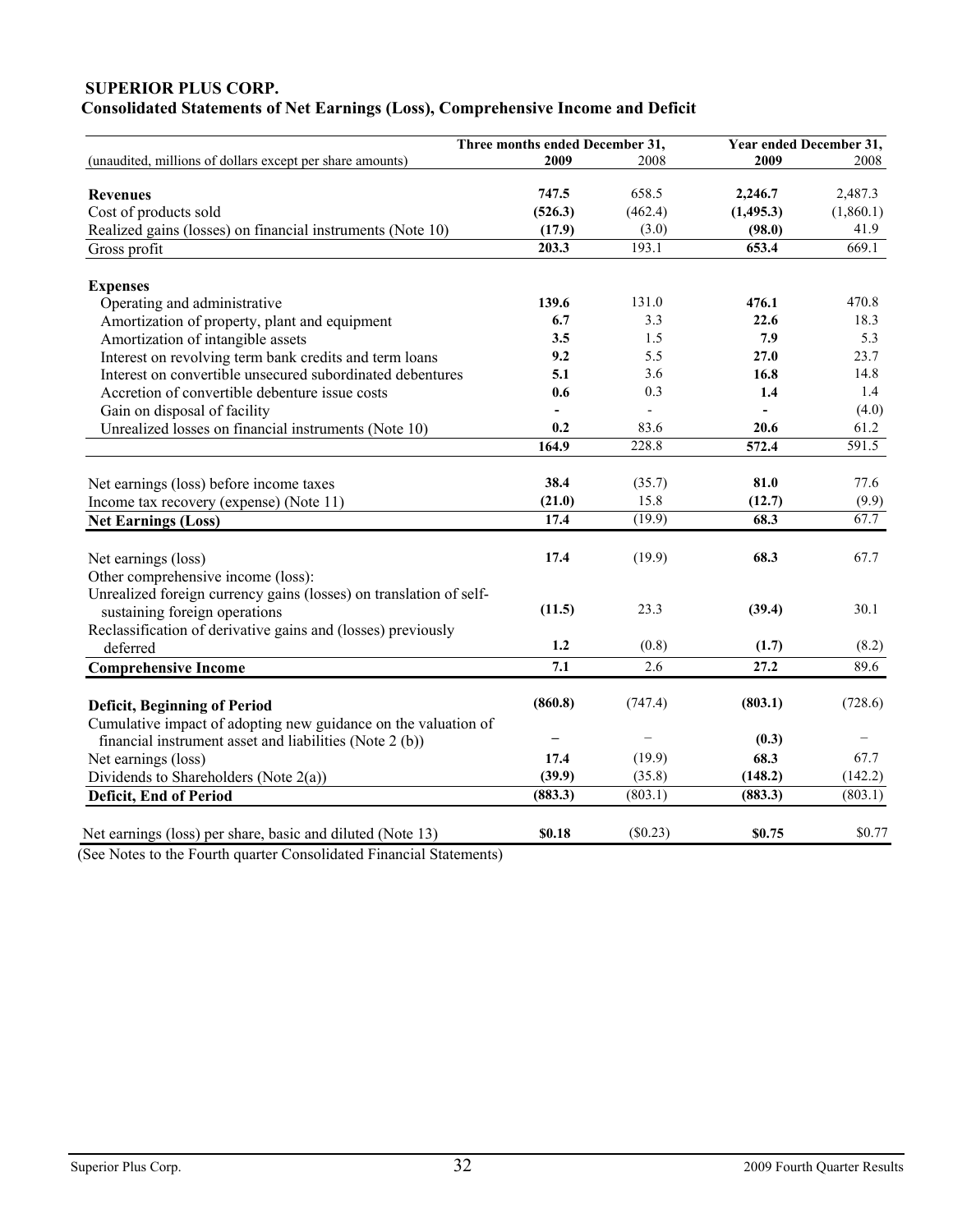### **SUPERIOR PLUS CORP. Consolidated Statements of Cash Flows**

|                                                   | Three months ended December 31, |                   |         | Year ended December 31,  |
|---------------------------------------------------|---------------------------------|-------------------|---------|--------------------------|
| (unaudited, millions of dollars)                  | 2009                            | 2008              | 2009    | 2008                     |
| <b>Operating Activities</b>                       |                                 |                   |         |                          |
| Net earnings (loss)                               | 17.4                            | (19.9)            | 68.3    | 67.7                     |
| Items not affecting cash:                         |                                 |                   |         |                          |
| Amortization of property, plant and               |                                 |                   |         |                          |
| equipment, intangible assets and accretion        |                                 |                   |         |                          |
| of convertible debenture issue costs              | 10.8                            | 5.1               | 31.9    | 25.0                     |
| Amortization of customer contract related costs   | 1.9                             | 1.6               | 7.0     | 6.5                      |
| Amortization included in cost of sales            | 10.2                            | 10.1              | 37.5    | 38.9                     |
| Pension expense                                   | 0.6                             | 0.5               | 1.7     | 2.4                      |
| Unrealized losses on financial instruments        | 0.2                             | 83.6              | 20.6    | 61.2                     |
| Future income tax expense (recovery)              | 25.2                            | (19.4)            | 11.6    | (3.9)                    |
| Customer contract related costs                   | (1.0)                           | (1.8)             | (4.0)   | (6.8)                    |
| Realized gains on financial instruments           |                                 |                   | (7.7)   |                          |
| Proceeds on disposal of facility                  |                                 |                   |         | (4.0)                    |
| Decrease (increase) in non-cash operating         |                                 |                   |         |                          |
| working capital items                             | (61.7)                          | (6.3)             | 24.4    | 20.6                     |
| Cash flows from operating activities              | $\overline{3.6}$                | $\overline{53.5}$ | 191.3   | 207.6                    |
|                                                   |                                 |                   |         |                          |
| <b>Investing Activities</b>                       |                                 |                   |         |                          |
| Purchase of property, plant and equipment         | (28.2)                          | (46.3)            | (139.3) | (84.2)                   |
| Proceeds on disposal of property, plant and       | 0.9                             | 4.9               | 4.8     | 7.5                      |
| equipment                                         |                                 |                   |         |                          |
| Acquisition of SPI (Note 4)                       | (0.3)                           |                   | (109.5) |                          |
| Acquisition of U.S. refined fuels assets (Note 4) | (82.4)                          |                   | (178.5) |                          |
| Proceeds on disposal of facility                  |                                 |                   |         | 4.0                      |
| Other acquisitions (Note 4)                       | (0.1)                           |                   | (0.8)   | (24.5)                   |
| Transaction with Ballard Power Systems Inc.       |                                 | (46.3)            |         | (46.3)                   |
| Earn-out payment on prior acquisition             |                                 | $\equiv$          | (0.6)   | $\overline{\phantom{0}}$ |
| Cash flows used in investing activities           | (110.1)                         | (87.7)            | (423.9) | (143.5)                  |
|                                                   |                                 |                   |         |                          |
| <b>Financing Activities</b>                       |                                 |                   |         |                          |
| Revolving term bank credits and term loans        | (74.3)                          | (7.6)             | 63.1    | 82.6                     |
| Net repayment of accounts receivable sales        | 25.9                            | 100.0             |         |                          |
| program                                           |                                 |                   | (7.3)   |                          |
| Dividends to shareholders                         | (39.9)                          | (35.8)            | (148.2) | (142.2)                  |
| Issuance of common shares (Note 12)               | 54.8                            |                   | 97.8    |                          |
| Issuance of 8.25% senior unsecured debentures     | 147.0                           |                   | 147.0   |                          |
| (Note 7)                                          |                                 |                   |         |                          |
| Issuance of 7.50% convertible debentures (Note 8) |                                 |                   | 65.8    |                          |
| Proceeds from distribution reinvestment           |                                 |                   | -       | 8.9                      |
| program                                           |                                 |                   | 7.7     | -                        |
| Realized gains on financial instruments           |                                 |                   |         |                          |
| Increase (decrease) in non-cash working capital   | (2.0)                           | (11.4)            | 14.9    | (11.4)                   |
| Cash flows from (used in) financing activities    | 111.5                           | 45.2              | 240.8   | (62.1)                   |
| Net increase in cash                              | 5.0                             | 11.0              | 8.2     | $2.0$                    |
| Cash and cash equivalents, beginning of period    | 19.3                            | 5.1               | 16.1    | 14.1                     |
| Cash and cash equivalents, end of period          | 24.3                            | 16.1              | 24.3    | 16.1                     |
|                                                   |                                 |                   |         |                          |

(See Notes to the Fourth quarter Consolidated Financial Statements)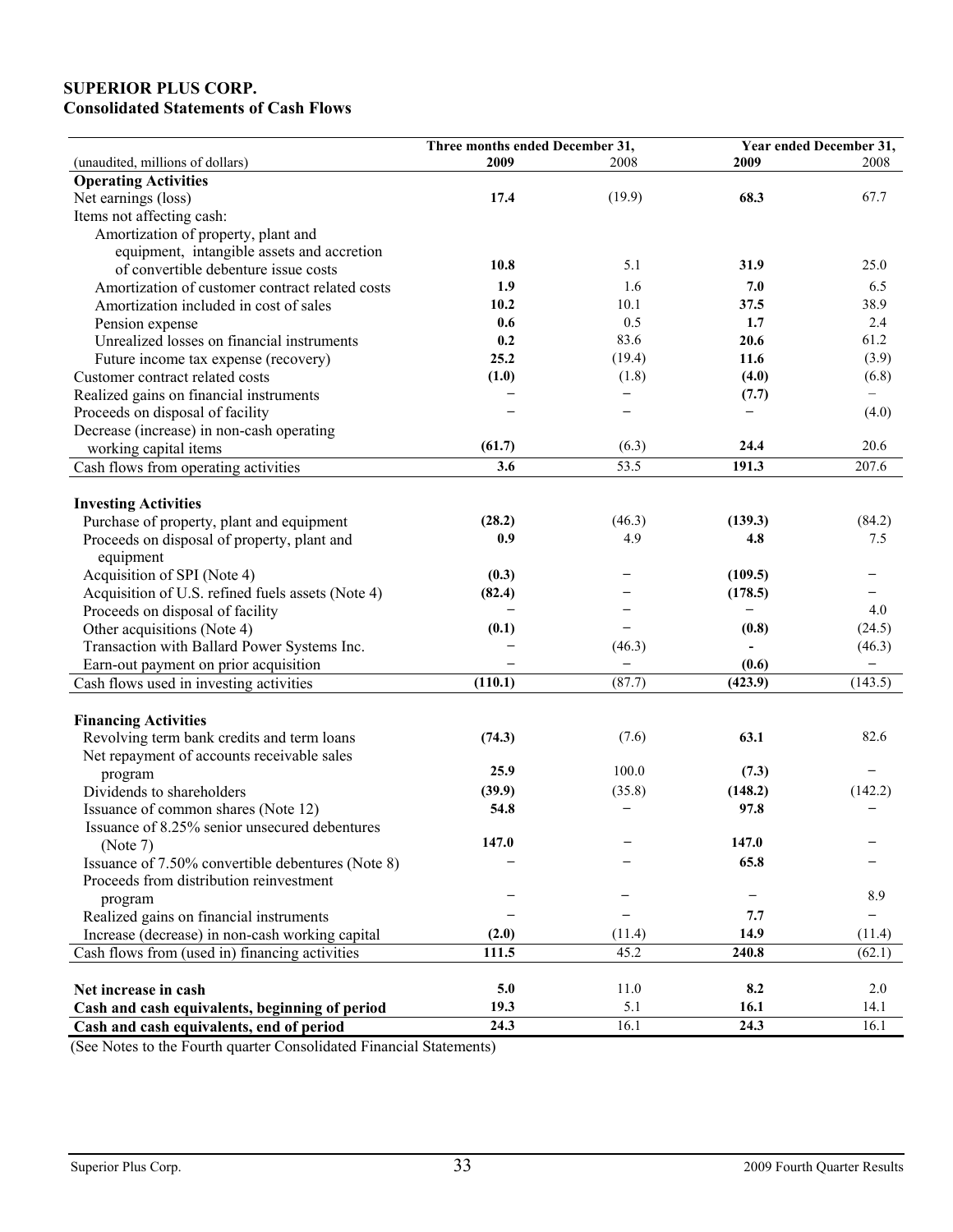#### **Notes to the unaudited Fourth Quarter Consolidated Financial Statements**

(unaudited, tabular amounts in Canadian millions of dollars, unless noted otherwise, except per share amounts)

#### **1. Organization**

Superior Plus Corp. (Superior) is a diversified business corporation, incorporated under the Canada Business Corporations Act. Superior holds 100% of Superior Plus LP (Superior LP), a limited partnership formed between Superior General Partner Inc., as general partner and Superior as limited partner. Superior holds 100% of the shares of Superior General Partner Inc. Superior does not conduct active business operations but rather distributes to shareholders the income it receives from Superior Plus LP in the form of partnership allocations, net of expenses and interest payable on the convertible unsecured subordinated debentures (the debentures). Superior's investments in Superior Plus LP are financed by share capital and debentures.

On December 31, 2008, Superior Plus Income Fund (the Fund) completed a transaction with Ballard Power Systems Inc. (Ballard) which resulted in Superior converting from a publicly traded income trust to a publicly traded corporation. The transaction resulted in the Unitholders of the Fund becoming Shareholders of Superior with no substantive changes to the underlying business operations.

#### **2. Accounting Policies**

#### **(a) Basis of Presentation**

The accompanying unaudited fourth quarter Consolidated Financial Statements (Consolidated Financial Statements) have been prepared according to Canadian generally accepted accounting principles (GAAP), applied on a consistent basis, and include the accounts of Superior and its wholly owned subsidiaries. Superior Plus Corp. is considered a continuation of Superior Plus Income Fund; as such, these consolidated financial statements follow the continuity of interests method of accounting. Under the continuity of interests method of accounting, Superior's transfer of the assets, liabilities and equity from the Fund to Superior upon the completion of its transaction with Ballard were recorded at their net book values. As a result of the application of the continuity of interests method of accounting, certain terms such as shareholder/unitholder and dividend/distribution may be used interchangeably throughout these unaudited Consolidated Financial Statements. For the period ended December 31, 2009, payments to Shareholders were in the form of dividends, whereas for the period ended December 31, 2008, payments to Unitholders were in the form of trust unit distributions. These unaudited Consolidated Financial Statements do not conform in all respects to the note disclosure requirement of GAAP for annual financial statements as certain information and disclosures included in the annual financial statements notes have been condensed or omitted. These unaudited Consolidated Financial Statements and notes thereto should be read in conjunction with Superior's financial statements for the year ended December 31, 2008, and the accounting policies applied are consistent with this period except as noted in Note 2(b). All significant transactions and balances between Superior and Superior's subsidiaries have been eliminated on consolidation.

#### **(b) Changes in Accounting Policies**

#### *Financial Assets and Financial Liabilities*

On January 1, 2009, Superior adopted the requirements of guidance provided by the CICA related to the application of credit risk and the determination of the fair value of financial assets and liabilities. Superior adopted the guidance retrospectively, but did not restate prior periods. Accordingly, Superior decreased the carrying value of its net financial instrument assets and liabilities as at January 1, 2009 by \$0.4 million, with a corresponding increase of \$0.1 million to Superior's future income tax asset and an increase of \$0.3 million to Superior's opening accumulated deficit; comparative earnings and financial assets and liabilities for prior periods have not been restated.

#### *Financial Instruments – Disclosure*

The CICA has amended Handbook Section 3862 *Financial Instruments – Disclosure.* These amendments require enhanced disclosure on the fair value of certain financial instruments. The amendments were effective for annual financial statements on or after September 30, 2009. These amendments to Section 3862 are to enhance the disclosures about the fair value measurements including the relative reliability of the inputs used in those measurements, and about the liquidity of financial instruments. Superior adopted these amendments in the fourth quarter of 2009. The required disclosures are incorporated in Note 10.

#### *Goodwill and Intangible Assets*

On January 1, 2009, Superior adopted CICA Handbook Section 3064 *Goodwill and Intangible Assets*. This standard provides more specific guidance on the recognition of internally developed intangible assets and requires that research and development expenditures be evaluated against the same criteria as expenditures for intangible assets. The section harmonizes GAAP with International Financial Reporting Standards (IFRS). Adoption of this standard did not have an impact on Superior.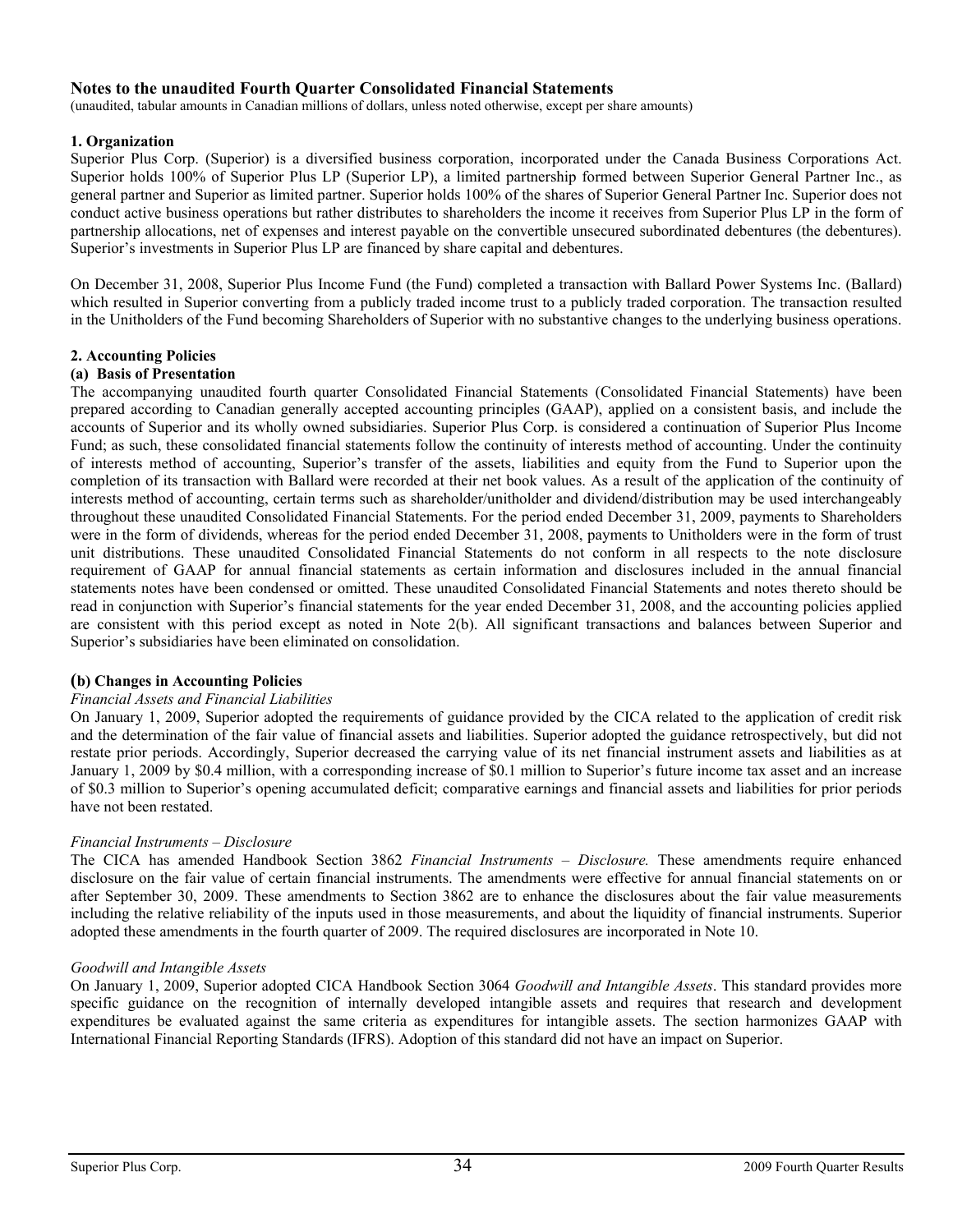#### **(c) Future Accounting Changes**

#### *International Financial Reporting Standards*

The Accounting Standards Board of Canada (AcSB) has announced plans that will require the convergence of GAAP with IFRS for publicly accountable enterprises, including Superior. The changeover date from GAAP to IFRS is for annual and interim financial statements relating to fiscal years beginning on or after January 1, 2011. Superior is currently assessing the future impact of these new standards on its consolidated financial statements.

#### *Business Combinations*

In January 2009, the CICA issued section 1582, "Business Combinations," which will replace CICA section 1581 of the same name. Under this guidance, the purchase price used in a business combination is based on the fair value of shares exchanged at their market price at the date of the exchange. Currently the purchase price used is based on the market price of the shares for a reasonable period before and after the date the acquisition is agreed upon and announced. This new guidance generally requires all acquisition costs to be expensed, which currently are capitalized as part of the purchase price. Contingent liabilities are to be recognized at fair value at the acquisition date and re-measured at fair value through earnings each period until settled. Currently only contingent liabilities that are resolved and payable are included in the cost to acquire the business. In addition, negative goodwill is required to be recognized immediately in earnings, unlike the current requirement to eliminate it by deducting it from non current assets in the purchase price allocation. Section 1582 is effective for Superior on January 1, 2011 with prospective application and early adoption permitted. The adoption of this standard will impact the accounting treatment of future business combinations.

#### *Consolidated Financial Statements*

In January 2009, the CICA issued section 1601, "Consolidated Financial Statements," which will replace CICA section 1600 of the same name. This guidance requires uniform accounting policies to be consistent throughout all consolidated entities, which is not explicitly required under the current standard. Section 1601 is effective for Superior on January 1, 2011 with early adoption permitted. The adoption of this standard should not have a material impact on Superior's Consolidated Financial Statements.

#### *Non-controlling Interests*

In January 2009, the CICA issued section 1602, "Non-controlling Interests," which will replace CICA section 1600, "Consolidated Financial Statements." Minority interest is now referred to as non-controlling interest, ("NCI"), and is presented within equity. Under this new guidance, when there is a loss or gain of control the Company's previously held interest is revalued at fair value. Currently an increase in an investment is accounted for using the purchase method and a decrease in an investment is accounted for as a sale resulting in a gain or loss in earnings. In addition, NCI may be reported at fair value or at the proportionate share of the fair value of the acquired net assets and allocation of the net income to the NCI will be on this basis. Currently, NCI is recorded at the carrying amount and can only be in a deficit position if the NCI has an obligation to fund the losses. Section 1602 is effective for Superior on January 1, 2011 with early adoption permitted. The adoption of this standard should not have a material impact on Superior's Consolidated Financial Statements.

#### **(d) Business Segments**

Superior operates three distinct operating segments: Energy Services, Specialty Chemicals and Construction Products Distribution. Superior's Energy Services operating segment provides distribution, wholesale procurement and related services in relation to propane, heating oil and other refined fuels. Energy Services also provides fixed-price natural gas and electricity supply services. Superior's Specialty Chemicals operating segment is a leading supplier of sodium chlorate and technology to the pulp and paper industries and a regional supplier of potassium and chloralkali products to the U.S. Midwest. Superior's Construction Products Distribution operating segment is one of the largest distributors of commercial and industrial insulation in North America and the largest distributor of specialty construction products to the walls and ceilings industry in Canada. (Note 14)

#### **3. Seasonality of Operations**

#### **Energy Services**

Energy Services sales typically peak in the first quarter when approximately one-third of annual propane and other refined fuels sales volumes and gross profits are generated due to the demand from heating end-use customers. They then decline through the second and third quarters rising seasonally again in the fourth quarter with heating demand. Similarly, net working capital levels are typically at seasonally high levels at the end of the first quarter, and normally decline to seasonally low levels in the second and third quarters. Net working capital levels are also significantly influenced by wholesale propane prices and other refined fuels.

#### **Construction Products Distribution**

Construction Products Distribution sales typically peak during the second and third quarters with the seasonal increase in building and remodeling activities. They then decline through the first and fourth quarters. Similarly, net working capital levels are typically at seasonally high levels during the second and third quarter, and normally decline to seasonally low levels in the first and fourth quarters.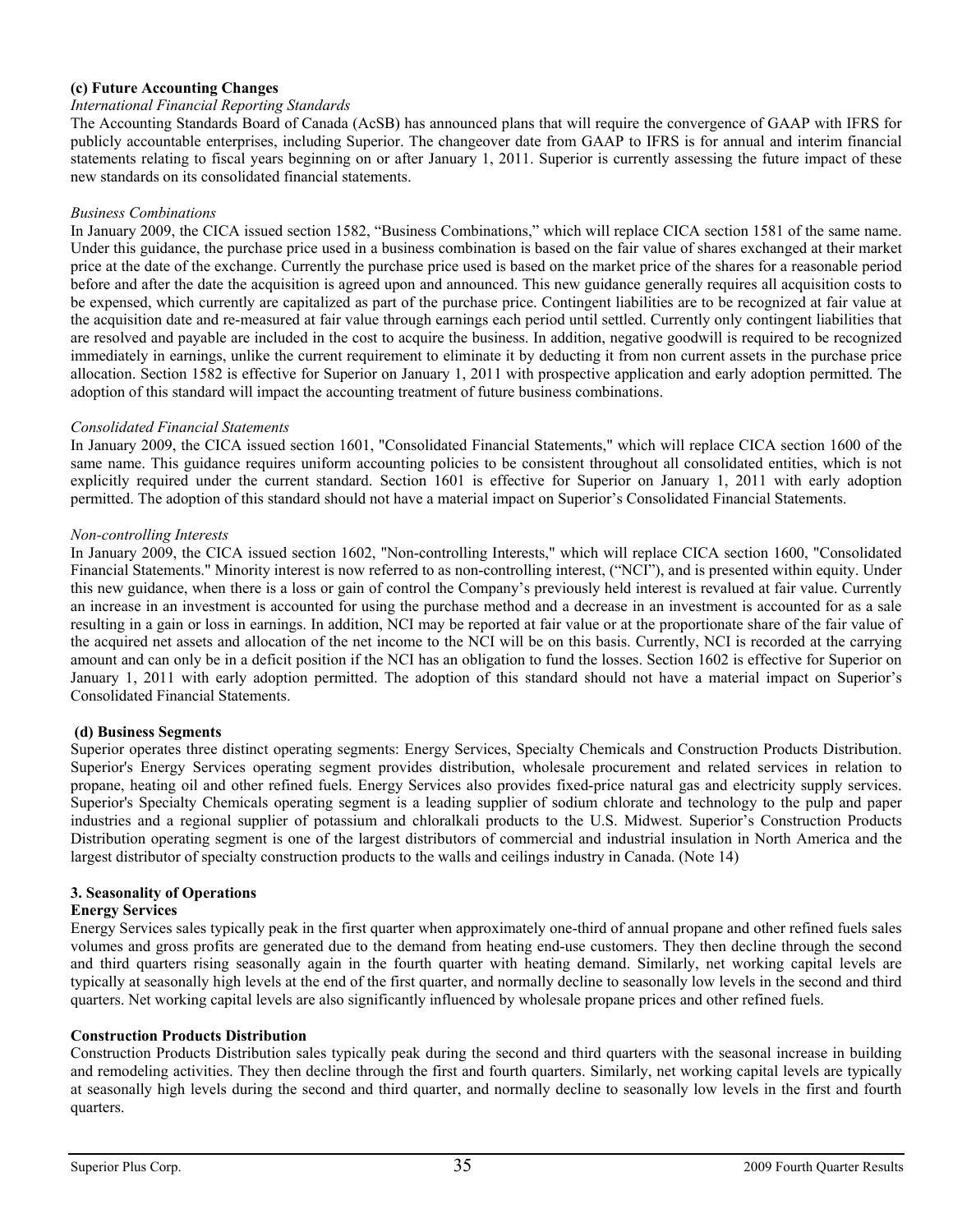#### **4. Acquisitions**

On December 11, 2009, Superior acquired certain assets that comprise a retail heating oil, propane and motor fuels distribution business (Griffith CH U.S. refined fuels assets) from Griffith Energy Services, Inc. for an aggregate purchase price of \$82.0 million (US\$77.4 million) inclusive of transaction related costs. Griffith CH U.S. refined fuels assets distribute a broad range of liquid fuels and propane gas, serving markets in Connecticut, Pennsylvania and Rhode Island. In addition Griffith CH U.S. refined fuels assets also distributes to a broad range of services, including heating, ventilation and air conditioning repair and other related services.

On September 30, 2009, Superior acquired certain assets which make up a U.S. retail heating oil and propane distribution business (Sunoco U.S. refined fuels assets) from Sunoco, Inc. (R&M), and Sunoco, Inc. both of which are Pennsylvania corporations, for an aggregate purchase price of \$96.5 million (US\$90.0 million), inclusive of transaction related costs. The heating oil assets distribute a broad range of liquid fuels and propane gas and related services, serving markets in Pennsylvania and New York.

On September 24, 2009, Superior acquired the shares of Specialty Products & Insulation Co. (SPI) for an aggregate purchase price of \$142.1 million (US\$132.1 million), inclusive of transaction related costs. SPI is a leading US national distributor of a comprehensive selection of insulation and architectural named brand products focused on the commercial and industrial markets.

Using the purchase method of accounting for acquisitions, Superior consolidated the assets and liabilities from the acquisitions and included earnings as of the respective closing date. As a result of the timing of the completion of these acquisitions towards the end of 2009 it is likely that adjustments to the allocation of the assets and liabilities will be required.

|                                                            | <b>Acquisition of</b><br><b>Griffith CH</b> | <b>Acquisition of</b><br><b>Sunoco</b> | <b>Acquisition of</b><br><b>SPI</b> | <b>TOTAL</b> |
|------------------------------------------------------------|---------------------------------------------|----------------------------------------|-------------------------------------|--------------|
| Cash consideration paid                                    | 79.3                                        | 91.6                                   | 107.0                               | 277.9        |
| <b>Transaction costs</b>                                   | 2.7                                         | 4.9                                    | 2.5                                 | 10.1         |
| Total cash consideration                                   | 82.0                                        | 96.5                                   | 109.5                               | 288.0        |
| Common shares issued to former shareholders of $SPI^{(1)}$ |                                             |                                        | 32.6                                | 32.6         |
| Total consideration                                        | 82.0                                        | 96.5                                   | 142.1                               | 320.6        |
|                                                            |                                             |                                        |                                     |              |
| Working capital, net                                       | 1.7                                         | 3.0                                    | 55.6                                | 60.3         |
| Property, plant and equipment                              | 12.2                                        | 52.5                                   | 3.7                                 | 68.4         |
| Intangible assets                                          | 63.5                                        | 34.9                                   | 43.6                                | 142.0        |
| Goodwill $(2)$                                             | 4.6                                         | 8.6                                    | 45.0                                | 58.2         |
| Future income tax liability                                | 0.1                                         | (1.7)                                  | (5.8)                               | (7.4)        |
| Asset retirement obligations                               | (0.1)                                       | (0.8)                                  |                                     | (0.9)        |
|                                                            | 82.0                                        | 96.5                                   | 142.1                               | 320.6        |

 $^{(1)}$  Relates to the issuance of 2,803,135 common shares for gross consideration of \$32,607,000 or \$11.63 per common share.

(2) The amount of goodwill that is expected to be deductible for tax purposes is approximately \$58.2 million.

The allocation of consideration paid for these acquisitions to intangibles is as follows;

|                         | <b>Acquisition of</b><br>Griffith CH | <b>Acquisition of</b><br><b>Sunoco</b> | <b>Acquisition of</b><br><b>SPI</b> | <b>TOTAL</b> |
|-------------------------|--------------------------------------|----------------------------------------|-------------------------------------|--------------|
| Trademarks              | 21.5                                 | 4.1                                    | 20.7                                | 46.7         |
| Customer base           | 41.4                                 | 18.7                                   | 22.9                                | 83.0         |
| Restrictive covenants   | 0.6                                  | 11.7                                   |                                     | 12.3         |
| Total intangible assets | 63.5                                 | 34.9                                   | 43.6                                | 142.0        |

#### **5. Accounts Receivable and Other**

Superior sells, with limited recourse, certain trade accounts receivable on a revolving basis to an entity sponsored by a Canadian chartered bank. The accounts receivable are sold at a discount to face value based on prevailing money market rates. Superior has retained the servicing responsibility for the accounts receivable sold and has therefore recognized a servicing liability. The level of accounts receivable sold under the program fluctuates seasonally with the level of accounts receivable. As at December 31, 2009, proceeds of \$92.7 million (December 31, 2008 – \$100.0 million) had been received. The existing accounts receivable securitization program matures on June 29, 2010.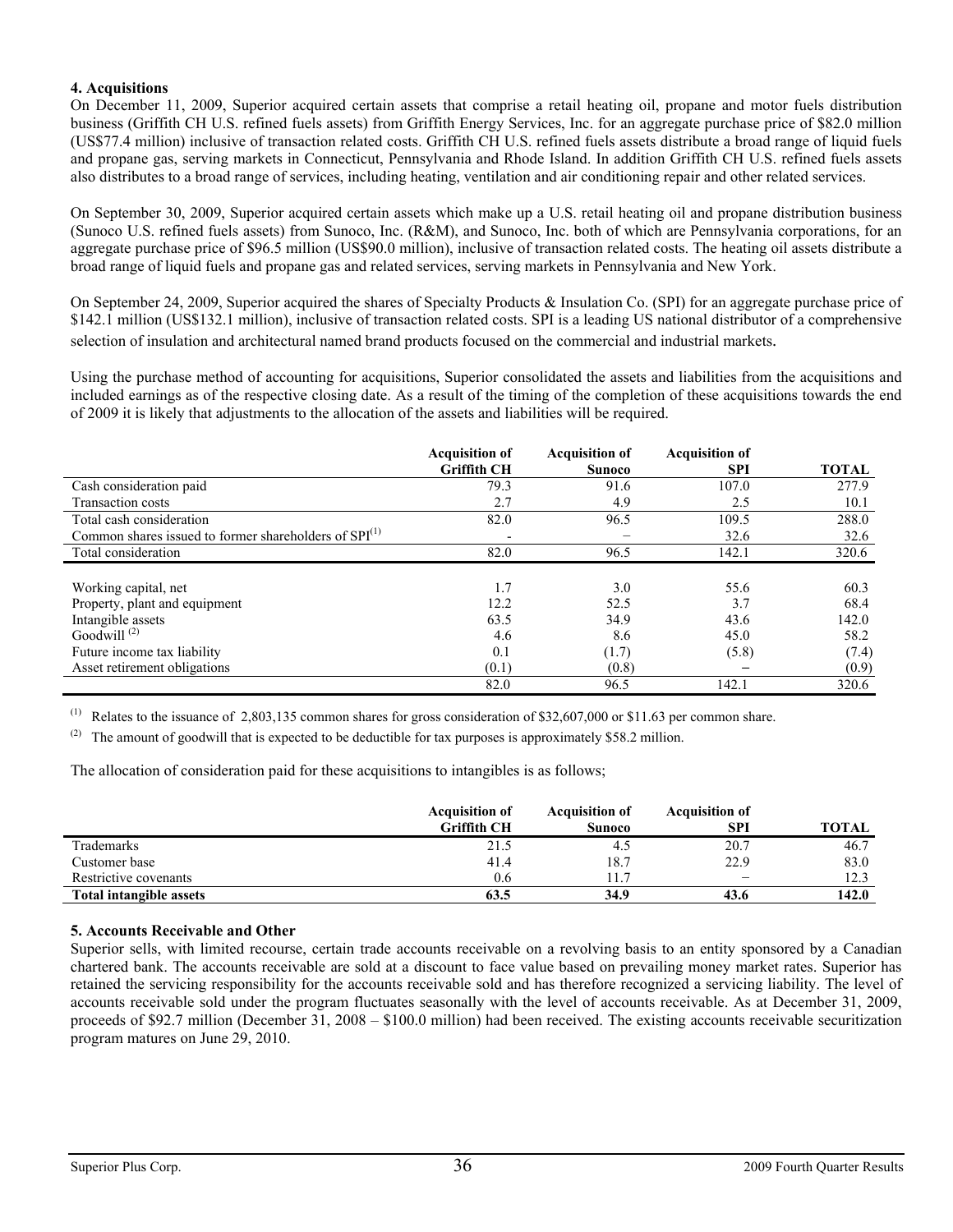Included in accounts receivable and other as at December 31, 2009 is \$21.4 million (December 31, 2008 - \$15.4 million) of prepaid expenses.

| December 31.                  | 2009  | 2008  |
|-------------------------------|-------|-------|
| Accounts receivable trade     | 270.4 | 225.5 |
| Accounts receivable other     | 22.0  | 5.9   |
| Prepaid expenses              | 21.4  | 15.4  |
| Accounts receivable and other | 313.8 | 246.8 |

#### **6. Inventories**

For the three and twelve months ended December 31, 2009 inventories of \$452.3 million and \$1,206.7 million were expensed through cost of products sold. For the three and twelve months ended December 31, 2008 inventories of \$358.2 million and \$1,405.6 million were expensed through cost of products sold. No write-downs of inventory or reversals of write-downs were recorded during the three and twelve months ended December 31, 2009 and 2008.

#### **7. Revolving Term Bank Credits and Term Loans**

|                                                                     | Year of   |                                | December 31. | December 31, |
|---------------------------------------------------------------------|-----------|--------------------------------|--------------|--------------|
|                                                                     | Maturity  | <b>Effective Interest Rate</b> | 2009         | 2008         |
| Revolving term bank credits $(1)$                                   |           |                                |              |              |
|                                                                     |           | Floating BA rate plus          |              |              |
| Bankers' Acceptances (BA)                                           | 2011      | applicable credit spread       | 174.6        | 168.9        |
| <b>LIBOR Loans</b>                                                  |           | Floating LIBOR rate plus       |              |              |
| $(US$145.5 million; 2008 – US$71.6 million)$                        | 2011      | applicable credit spread       | 152.4        | 90.1         |
|                                                                     |           |                                | 327.0        | 259.0        |
| <b>Other Debt</b>                                                   |           |                                |              |              |
| Notes payable                                                       | 2010      | Prime                          | 0.6          | 6.2          |
| Deferred consideration                                              | 2010      | Non-interest bearing           | 2.4          | 4.8          |
| Loan payable                                                        |           | 6.3%                           |              | 11.8         |
|                                                                     |           |                                | 3.0          | 22.8         |
| <b>Senior Secured Notes</b>                                         |           |                                |              |              |
| Senior secured notes subject to floating interest                   |           |                                |              |              |
| rates (US\$nil ; $2008 - US$60.0$ million) <sup>(2)</sup>           |           | Floating LIBOR rate plus 1.7%  |              | 73.5         |
| Senior secured notes subject to fixed interest                      |           |                                |              |              |
| rates (US\$158.0 million; $2008 - US$100.0$ million) <sup>(2)</sup> | 2010-2015 | 6.65%                          | 165.4        | 122.4        |
|                                                                     |           |                                | 165.4        | 195.9        |
| <b>Senior Secured Notes</b>                                         |           |                                |              |              |
| Senior unsecured debentures                                         | 2016      | 8.25%                          | 150.0        |              |
| Total revolving term bank credits and term loans before deferred    |           |                                |              |              |
| financing fees                                                      |           |                                | 645.4        | 477.7        |
| Deferred financing fees                                             |           |                                | (7.1)        | (1.9)        |
| Revolving term bank credits and term loans                          |           |                                | 638.3        | 475.8        |
| Current maturities                                                  |           |                                | (5.1)        | (13.0)       |
| Revolving term bank credits and term loans                          |           |                                | 633.2        | 462.8        |

(1) Superior and its wholly-owned subsidiaries, Superior Plus US Holdings Inc. and Commercial e Industrial (Chile) Limitada, have revolving term bank credit borrowing capacity of \$570.0 million. The credit facilities mature on June 28, 2011. These facilities are secured by a general charge over the assets of Superior and certain of its subsidiaries. As at December 31, 2009, Superior had \$19.4 million of outstanding letters of credit (December 31, 2008 - \$41.5 million). The fair value of Superior's revolving term bank credits and other debt approximates its carrying value as a result of the market based interest rates and the short-term nature of the underlying debt instruments.

(2) Senior secured notes (the Notes) totaling US\$158.0 million (Cdn\$165.4 million at December 31, 2009 and Cdn\$195.9 million at December 31, 2008) are secured by a general charge over the assets of Superior and certain of its subsidiaries. Principal repayments began in the fourth quarter of 2009. Management has estimated the fair value of the Notes based on comparisons to treasury instruments with similar maturities, interest rates and credit risk profiles. The estimated fair value of the Notes at December 31, 2009 was Cdn\$161.5 million (December 31, 2008 – Cdn\$208.3 million). During the fourth quarter of 2009 Superior's \$60.0 million (Cdn \$62.8 million) (December 31, 2008 – US\$60.0 million (Cdn \$73.5 million)) fixed to floating rate swap was terminated, as a result US\$158.0 million in senior secured notes are subject to fixed rate interest.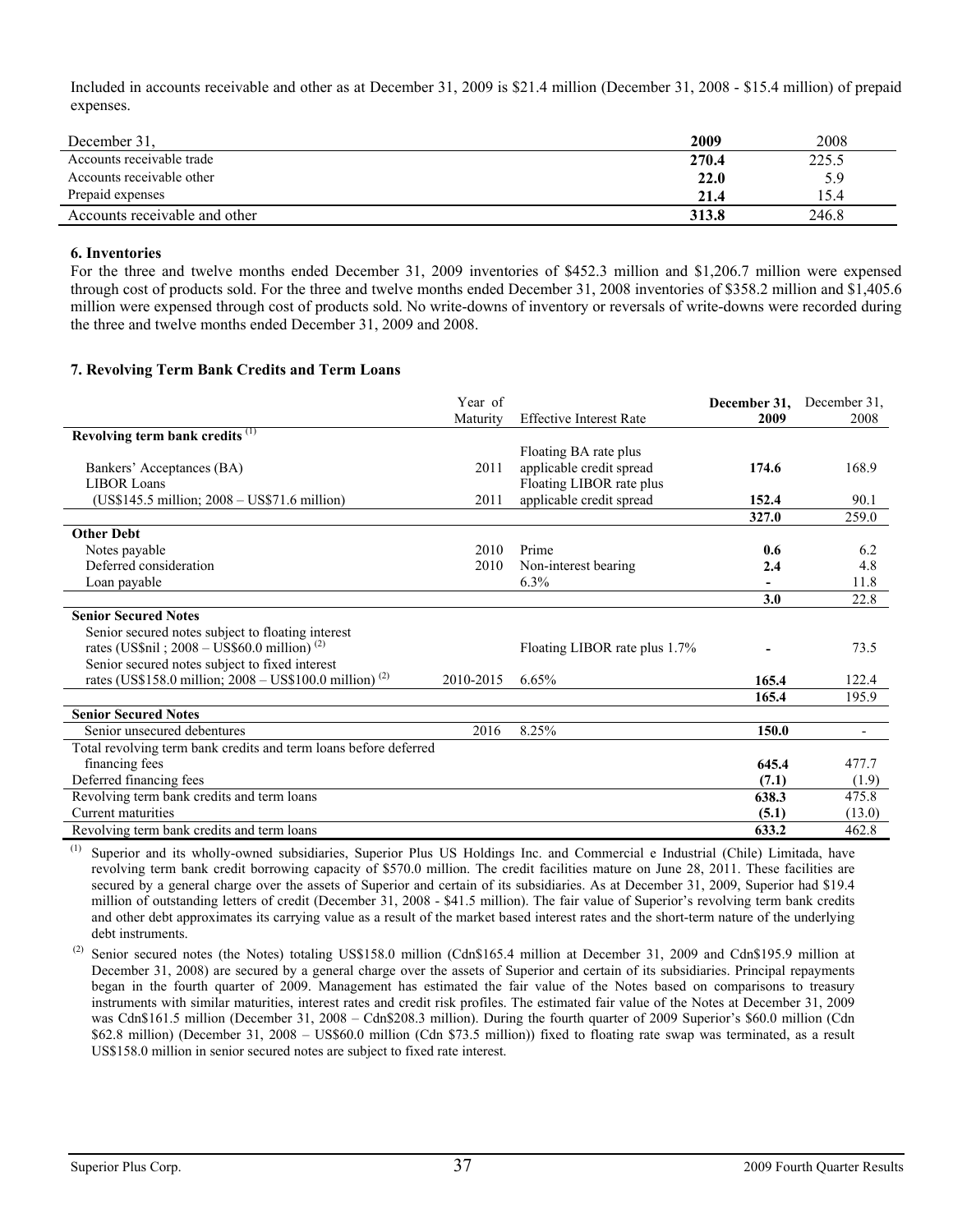Repayment requirements of the revolving term bank credits and term loans are as follows:

| <b>Current Maturities</b> | 5.1   |
|---------------------------|-------|
| Due in $2011$             | 360.5 |
| Due in $2012$             | 33.5  |
| Due in $2013$             | 33.5  |
| Due in $2014$             | 31.4  |
| Subsequent to 2014        | 181.4 |
| Total                     | 645.4 |

#### **8. Convertible Unsecured Subordinated Debentures**

Superior has issued three series of debentures as follows:

|                                                |              |              |                          | <b>Unamortized</b><br><b>Discount</b> | <b>Total</b><br>Carrying<br>Value |
|------------------------------------------------|--------------|--------------|--------------------------|---------------------------------------|-----------------------------------|
|                                                | December 31, | December 31, | December 31.             |                                       |                                   |
| <b>Maturity Date</b>                           | 2012         | 2015         | $2014^{(1)}$             |                                       |                                   |
| Interest rate                                  | 5.75%        | 5.85%        | 7.50%                    |                                       |                                   |
| Conversion price per share                     | \$36.00      | \$31.25      | \$13.10                  |                                       |                                   |
| Debentures outstanding as at December 31, 2008 | 174.9        | 75.0         |                          | (2.6)                                 | 247.3                             |
| Issuance of 7.50% debentures                   |              |              | 69.0                     | (0.5)                                 | 68.5                              |
| Accretion of discount during 2009              |              |              |                          | 0.9                                   | 0.9                               |
| Deferred issue costs                           | (2.8)        | (1.7)        | (3.2)                    |                                       | (7.7)                             |
| Debentures outstanding as at December 31, 2009 | 172.1        | 73.3         | 65.8                     | (2.2)                                 | 309.0                             |
| Quoted market value as at December 31, 2009    | 177.1        | 74.4         | 78.3                     |                                       |                                   |
| Quoted market value as at December 31, 2008    | 141.7        | 52.5         | $\overline{\phantom{0}}$ |                                       |                                   |

 $<sup>(1)</sup>$  Superior issued \$69.0 million 7.50% convertible debentures during the third quarter of 2009.</sup>

The debentures may be converted into shares at the option of the holder at any time prior to maturity and may be redeemed by Superior in certain circumstances. Superior may elect to pay interest and principal upon maturity or redemption by issuing shares to a trustee in the case of interest payments, and to the debenture holders in the case of payment of principal. The number of any shares issued will be determined based on market prices for the shares at the time of issuance.

#### **9. Asset Retirement Obligations**

The asset retirement obligations result from ownership of various assets associated with Superior's Energy Services operating segment. Superior estimates the total undiscounted amount of expenditures required to settle its asset retirement obligations is approximately \$3.5 million which will be paid out over the next twenty to twenty five years. The credit-adjusted free-risk rate of 7.5% was used to calculate the present value of the estimated cash flows.

A reconciliation of the asset retirement obligations is provided as follows:

|                                                                                    | 2009 | 2008 |
|------------------------------------------------------------------------------------|------|------|
| Balance, beginning of year                                                         |      |      |
| Liabilities associated with the acquisition U.S. refined fuels assets (see Note 4) | 0.9  |      |
| Accretion expense                                                                  |      |      |
| Balance, end of year                                                               | 0.9  |      |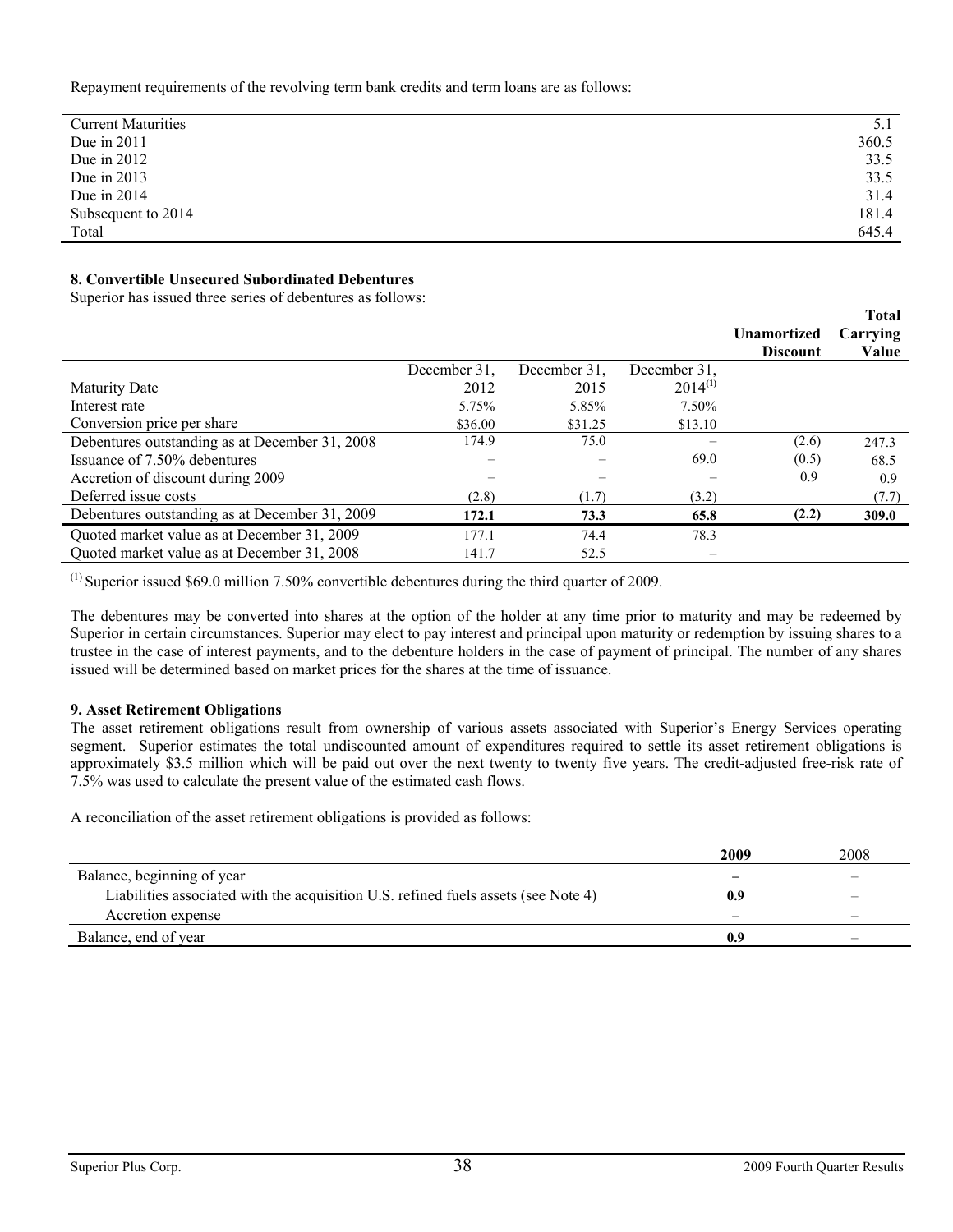#### **10. Financial Instruments**

Effective October 1, 2009, Superior adopted the amended Handbook Section 3862 *Financial Instruments – Disclosure.* These amendments require enhanced disclosure on the fair value of certain financial instruments. The amendments are effective for annual financial statements on or after September 30, 2009. The amended section expands the disclosure requirements around fair value and specifies a hierarchy of valuation techniques based on whether the inputs to those valuation techniques are observable or unobservable. Observable inputs reflect market data obtained from independent sources, while unobservable inputs reflect Superior's market assumptions. These two types of inputs create the following fair value hierarchy:

- *Level 1* quoted prices in active markets for identical instruments.
- *Level 2* quoted prices for similar instruments in active markets; quoted prices for identical or similar instruments in markets that are not active; and model-derived valuations in which all significant inputs and significant and significant value drivers are observable in active markets.
- *Level 3* valuations derived from valuation techniques in which one or more significant inputs or significant value drivers are unobservable.

The fair value of a financial instrument is the amount of consideration that would be estimated to be agreed upon in an arm's length transaction between knowledgeable, willing parties who are under no compulsion to act. Fair values are determined by reference to quoted bid or asking prices, as appropriate, in the most advantageous active market for that instrument to which Superior has immediate access. Where bid and ask prices are unavailable, Superior uses the closing price of the most recent transaction of the instrument. In the absence of an active market, Superior estimates fair values based on prevailing market rates (bid and ask prices, as appropriate) for instruments with similar characteristics and risk profiles or internal or external valuation models, such as discounted cash flow analysis, using, to the extent possible, observable market-based inputs.

Fair values determined using valuation models require the use of assumptions concerning the amount and timing of estimated future cash flows and discount rates. In determining those assumptions, Superior looks primarily to available readily observable external market inputs including factors such as forecasted commodity price curves, interest rate yield curves, currency rates, and price and rate volatilities as applicable. With respect to the valuation of Specialty Chemical's fixed-price electricity agreement, the valuation of this agreement requires Superior to make assumptions about the long-term price of electricity in electricity markets for which active market information is not available. The impact of the assumption for the long-term forward price curve of electricity has a material impact on the fair value of this agreement. A \$1/MWh change in the forecasted price of electricity would result in a change in the fair value of this agreement of \$1.7 million, with a corresponding impact to net income before income taxes. Any changes in the fair values of financial instruments classified or designated as held-for-trading are recognized in net income.

|                                                                                                                                                                                                |                                         |           |                       | Fair    | <b>Asset (Liability)</b> | Asset (Liability) |
|------------------------------------------------------------------------------------------------------------------------------------------------------------------------------------------------|-----------------------------------------|-----------|-----------------------|---------|--------------------------|-------------------|
|                                                                                                                                                                                                |                                         |           |                       | Value   | as at December           | as at December    |
| <b>Description</b>                                                                                                                                                                             | Notional <sup>(1)</sup>                 | Term      | <b>Effective Rate</b> | Input   | 31, 2009                 | 31, 2008          |
|                                                                                                                                                                                                |                                         |           |                       | Level   |                          |                   |
| Natural gas financial swaps-NYMEX                                                                                                                                                              | 8.3 $GI^{(2)}$                          | 2010-2011 | <b>US\$8.41/GJ</b>    | Level 1 | (22.2)                   | (33.5)            |
| Natural gas financial swaps-AECO                                                                                                                                                               | 40.0 $\mathrm{GJ}^{(2)}$                | 2010-2014 | CDN\$7.51/GJ          | Level 1 | (69.3)                   | (34.8)            |
| Foreign currency forward contracts, net                                                                                                                                                        | $US$420.2^{(3)}$                        | 2010-2015 | 1.10                  | Level 1 | 12.5                     | (11.5)            |
| sale                                                                                                                                                                                           |                                         |           |                       |         |                          |                   |
| Foreign currency forward contracts                                                                                                                                                             | EURO€5.4 $(3)$                          | 2010-2011 | 1.58                  | Level 1 | 0.4                      |                   |
|                                                                                                                                                                                                |                                         |           | <b>Floating LIBOR</b> |         |                          |                   |
| Interest rate swaps                                                                                                                                                                            | $US$60.0^{(3)}$                         | 2013-2015 | rate plus 1.7%        | Level 2 |                          | 11.7              |
| Energy Services propane wholesale                                                                                                                                                              |                                         |           |                       |         |                          |                   |
| purchase and sale contracts, net sale                                                                                                                                                          | $1.70$ USG <sup>(4)</sup>               | 2010-2011 | \$1.07/USG            | Level 2 | (2.2)                    | (1.3)             |
| Energy Services butane wholesale                                                                                                                                                               |                                         |           |                       |         |                          |                   |
| purchase and sale contracts, net sale                                                                                                                                                          | $0.96$ USG <sup>(4)</sup>               | 2010-2011 | \$1.28/USG            | Level 2 | (0.2)                    |                   |
| Energy Services electricity swaps                                                                                                                                                              | $0.6 \text{ MWh}^{(5)}$                 | 2010-2014 | \$59.80/MWh           | Level 2 | (9.3)                    | (0.9)             |
| Heating oil swaps and option purchase                                                                                                                                                          | 2.2 Gallons <sup><math>(4)</math></sup> | 2010-2011 | \$1.98 US/Gallon      |         | 0.1                      |                   |
| and sale contracts                                                                                                                                                                             |                                         |           |                       | Level 2 |                          |                   |
| Specialty Chemical fixed-price                                                                                                                                                                 |                                         |           |                       |         |                          |                   |
| electricity purchase agreement                                                                                                                                                                 | 45 MW $^{(6)}$                          | 2010-2017 | \$45-\$52/MWh         | Level 3 | 10.5                     | 42.1              |
| <sup>(1)</sup> Notional values as at December 31, 2009 <sup>(2)</sup> Millions of gigajoules purchased <sup>(3)</sup> Millions of dollars purchased/euros purchased <sup>(4)</sup> Millions of |                                         |           |                       |         |                          |                   |
| United States gallons purchased <sup>(5)</sup> Millions of mega watt hours (MWh) <sup>(6)</sup> Mega watts (MW) on a 24/7 continual basis per year purchased                                   |                                         |           |                       |         |                          |                   |

#### **Financial and Non-Financial Derivatives**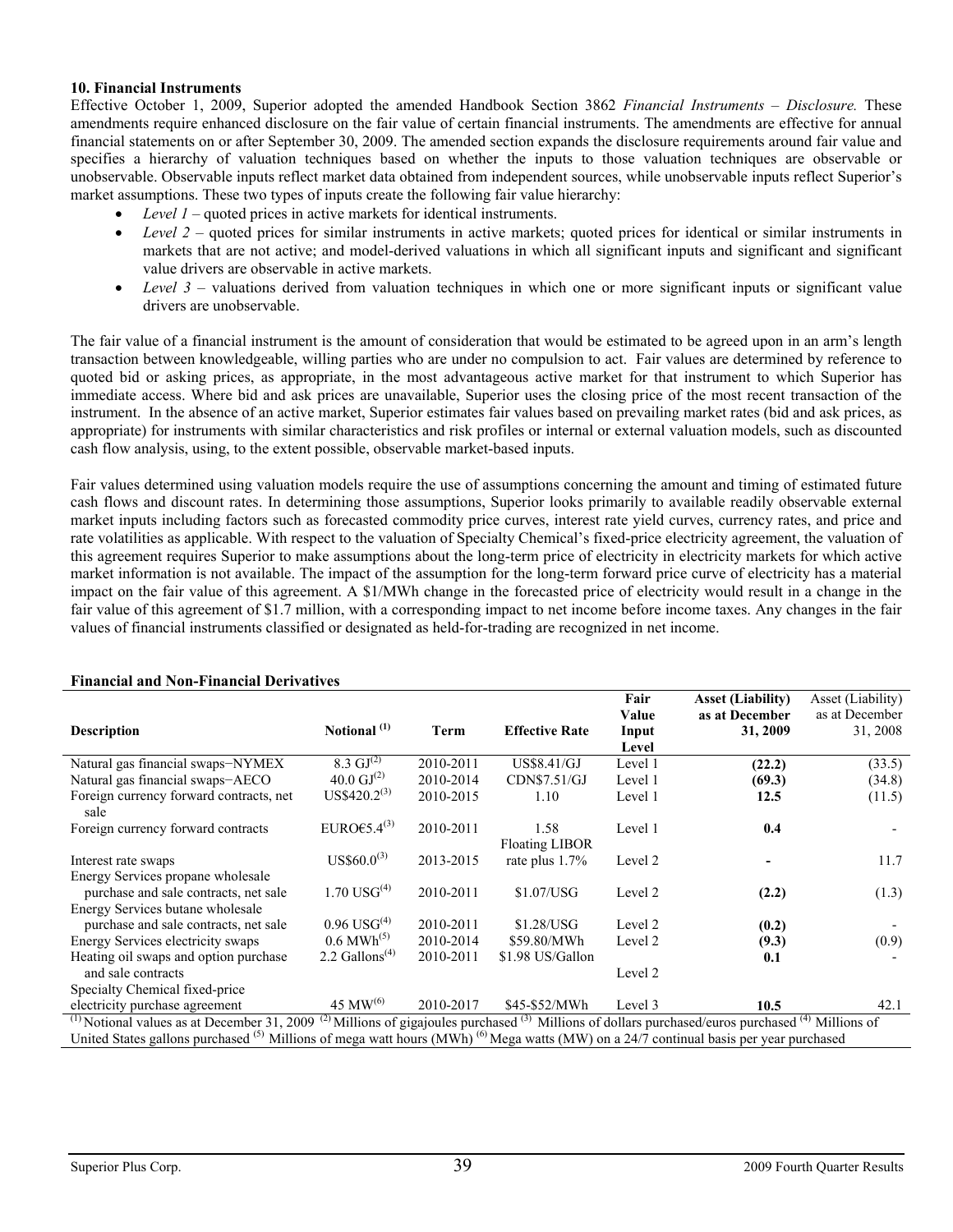All financial and non-financial derivatives are designated as held for trading upon their initial recognition.

| <b>Description</b>                                            | Current<br><b>Assets</b> | Long-term<br><b>Assets</b> | Current<br>Liabilities | Long-term<br><b>Liabilities</b> |
|---------------------------------------------------------------|--------------------------|----------------------------|------------------------|---------------------------------|
| Natural gas financial swaps – NYMEX and AECO                  | 9.2                      | 4.2                        | 58.5                   | 46.4                            |
| Energy Services electricity swaps                             | 0.1                      |                            | 3.5                    | 5.9                             |
| Foreign currency forward contracts, net                       | 6.7                      | 13.9                       | 7.4                    | 0.3                             |
| Energy Services Propane wholesale purchase and sale contracts | 4.2                      |                            | 6.4                    |                                 |
| Energy Services Butane wholesale purchase and sale contracts  | 1.4                      |                            | 1.6                    |                                 |
| Energy Services Heating oil purchase and sale contracts       | 0.5                      |                            | 0.4                    |                                 |
| Specialty Chemicals fixed-price power purchase agreements     | 0.1                      | 10.4                       |                        |                                 |
| As at December 31, 2009                                       | 22.2                     | 28.5                       | 77.8                   | 52.6                            |
| As at December 31, 2008                                       | 42.0                     | 108.1                      | 87.8                   | 90.5                            |

|                                                                    | For the three months ended |                          |                 | For the three months ended |
|--------------------------------------------------------------------|----------------------------|--------------------------|-----------------|----------------------------|
|                                                                    |                            | <b>December 31, 2009</b> |                 | December 31, 2008          |
|                                                                    | Realized gain              | Unrealized gain          | Realized gain   | Unrealized                 |
| <b>Description</b>                                                 | (loss)                     | (loss)                   | $(\text{loss})$ | gain (loss)                |
| Natural gas financial swaps - NYMEX and AECO                       | (22.0)                     | 1.4                      | (1.8)           | (67.7)                     |
| Energy Services electricity swaps                                  | (1.3)                      | 0.9                      | (0.4)           | (1.2)                      |
| Foreign currency forward contracts, net                            | (0.8)                      | 6.0                      | (6.2)           | 9.0                        |
| Interest rate swaps                                                | 7.6                        | (8.0)                    | 0.6             | 8.7                        |
| Foreign currency forward contracts –                               |                            |                          |                 |                            |
| balance sheet related                                              |                            |                          |                 |                            |
| Energy Services Propane wholesale purchase and sale contracts      |                            | 0.6                      |                 | (4.5)                      |
| Energy Services Butane wholesale purchase and sale contracts       |                            | (3.6)                    |                 |                            |
| Energy Services Heating oil purchase and sale contracts            | (1.1)                      | 1.8                      |                 |                            |
| Specialty Chemicals fixed-price power purchase agreements          | (0.3)                      | (3.4)                    | 4.8             | 0.7                        |
| Total realized and unrealized gains (losses) on financial and      |                            |                          |                 |                            |
| non-financial derivatives                                          | (17.9)                     | (4.3)                    | (3.0)           | (55.0)                     |
| Foreign currency translation of senior secured notes               |                            | 4.1                      |                 | (26.3)                     |
| Foreign currency translation of Specialty Chemicals royalty assets |                            |                          |                 | (2.3)                      |
| Total realized and unrealized gains (losses)                       | (17.9)                     | (0.2)                    | (3.0)           | (83.6)                     |

|                                                               |               | For the year ended |               | For the year ended |  |
|---------------------------------------------------------------|---------------|--------------------|---------------|--------------------|--|
|                                                               |               | December 31, 2009  |               | December 31, 2008  |  |
|                                                               |               |                    |               |                    |  |
|                                                               | Realized gain | Unrealized gain    | Realized gain | Unrealized         |  |
| <b>Description</b>                                            | (loss)        | (loss)             | (loss)        | gain (loss)        |  |
| Natural gas financial swaps - NYMEX and AECO                  | (96.7)        | (15.3)             | 34.7          | (66.7)             |  |
| Energy Services electricity swaps                             | (4.8)         | (8.4)              | (0.4)         | (0.5)              |  |
| Foreign currency forward contracts, net                       | (12.2)        | 17.4               | (16.4)        | 26.5               |  |
| Interest rate swaps                                           | 9.0           | (12.4)             | 2.0           | 9.0                |  |
| Foreign currency forward contracts -                          |               |                    |               |                    |  |
| balance sheet related                                         | 7.7           |                    |               |                    |  |
| Energy Services Propane wholesale purchase and sale contracts |               | 3.4                |               | (6.8)              |  |
| Energy Services Butane wholesale purchase and sale contracts  |               | (4.5)              |               |                    |  |
| Energy Services Heating oil purchase and sale contracts       | (1.1)         | 1.8                |               |                    |  |
| Specialty Chemicals fixed-price power purchase agreements     | 0.1           | (31.1)             | 22.0          | 15.1               |  |
| Total realized and unrealized gains (losses) on financial and |               |                    |               |                    |  |
| non-financial derivatives                                     | (98.0)        | (49.1)             | 41.9          | (23.4)             |  |
| Foreign currency translation of senior secured notes          |               | 28.5               |               | (37.8)             |  |
| Total realized and unrealized gains (losses)                  | (98.0)        | (20.6)             | 41.9          | (61.2)             |  |

#### **Non-Derivative Financial Instruments**

Superior's accounts receivable have been designated as available for sale due to Superior's accounts receivable securitization program, Superior's accounts payable, dividends and interest payable to shareholders and debentureholders, revolving term bank credits and term loans and debentures have been designated as other liabilities. The carrying value of Superior's cash, accounts receivable, accounts payable, and dividends and interest payable to shareholders and debenture holders approximates their fair value due to the short-term nature of these amounts. The carrying value and the fair value of Superior's revolving term bank credits and term loans, and debentures, is provided in Notes 7 and 8.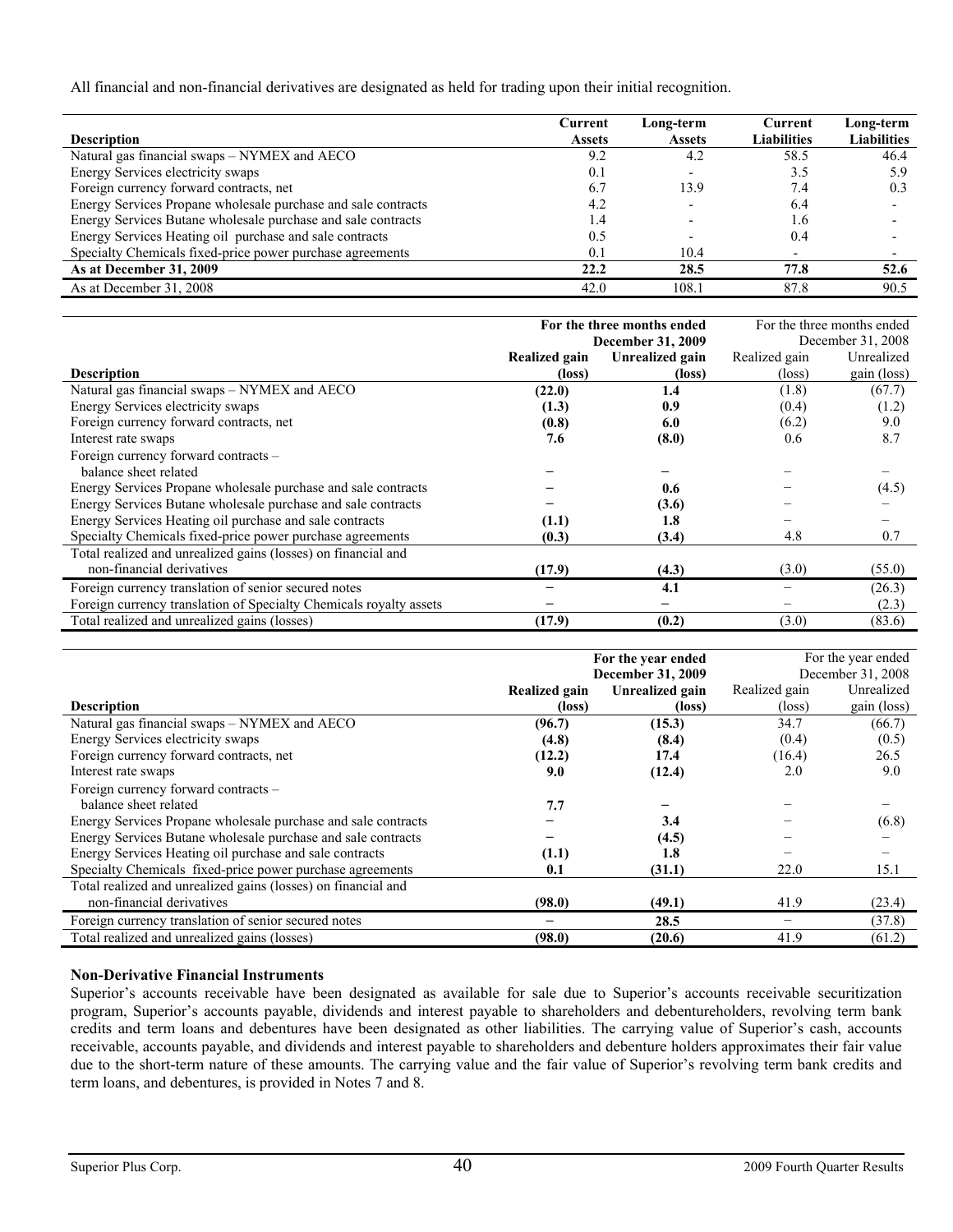#### **Financial Instruments – Risk Management**

Derivative and non-financial derivatives are used by Superior to manage its exposure to fluctuations in foreign currency exchange rates, interest rates and commodity prices. Superior assesses the inherent risks of these instruments by grouping derivative and nonfinancial derivatives related to the exposures these instruments mitigate. Superior's policy is not to use derivative or non-financial derivative instruments for speculative purposes. Superior does not formally designate its derivatives as hedges, as a result, Superior does not apply hedge accounting and is required to designate its derivatives and non-financial derivatives as held for trading.

Effective 2008, Energy Services enters into natural gas financial swaps primarily with Macquarie Cook Energy Canada Ltd. (formerly, Constellation Energy Commodities Group Inc.) for distributor billed natural gas business in Canada to manage its economic exposure of providing fixed-price natural gas to its customers. Additionally, Energy Services continues to maintain natural gas swap positions with seven additional counterparties. Energy Services monitors its fixed-price natural gas positions on a daily basis to monitor compliance with established risk management policies. Energy Services maintains a substantially balanced fixed-price natural gas position in relation to its customer supply commitments.

Energy Services enters into electricity financial swaps with three counterparties to manage the economic exposure of providing fixed-price electricity to its customers. Energy Services monitors its fixed-price electricity positions on a daily basis to monitor compliance with established risk management policies. Energy Services maintains a substantially balanced fixed-price electricity position in relation to its customer supply commitments.

Specialty Chemicals has entered into a fixed-price electricity purchase agreement to manage the economic exposure of certain of its chemical facilities to changes in the market price of electricity, in a market where the price of electricity is not fixed. The fair value with respect to this agreement is with a single counterparty.

Energy Services also enters into various propane forward purchase and sale agreements with more than twenty counterparties to manage the economic exposure of its wholesale customer supply contracts. Energy Services monitors its fixed-price propane positions on a daily basis to monitor compliance with established risk management policies. Energy Services maintains a substantially balanced fixed-price propane gas position in relation to its wholesale customer supply commitments.

Superior, on behalf of its operating divisions, enters into foreign currency forward contracts with ten counterparties to manage the economic exposure of Superior's operations to movements in foreign currency exchange rates. Energy Services contracts a portion of its fixed-price natural gas, and propane purchases and sales in US dollars and enter into forward US dollar purchase contracts to create an effective Canadian dollar fixed-price purchase cost. Specialty Chemicals enters into US dollar forward sales contracts on an ongoing basis to mitigate the impact of foreign exchange fluctuations on sales margins on production from its Canadian plants that is sold in US dollars. Interest expense on Superior's US dollar debt is also used to mitigate the impact of foreign exchange fluctuations.

Superior had interest rate swaps with a single counterparty to manage the interest rate mix of its total debt portfolio and related overall cost of borrowing. Superior manages its overall liquidity risk in relation to its general funding requirements by utilizing a mix of short-term and longer-term maturity debt instruments. Superior reviews its mix of short-term and longer-term debt instruments on an on-going basis to ensure it is able to meet its liquidity requirements.

Superior utilizes a variety of counterparties in relation to its derivative and non-financial derivative instruments in order to mitigate its counterparty risk. Superior assesses the credit worthiness of its significant counterparties at the inception and throughout the term of a contract. Superior is also exposed to customer credit risk. Energy Services and Construction Products Distribution deal with a large number of small customers, thereby reducing this risk. Specialty Chemicals, due to the nature of its operations, sells its products to a relatively small number of customers. Specialty Chemicals mitigates its customer credit risk by actively monitoring the overall credit worthiness of its customers. Energy Services has minimal exposure to customer credit risk as local natural gas and electricity distribution utilities have been mandated, for a nominal fee, to provide Energy Services with invoicing, collection and the assumption of bad debts risk for residential customers. Energy Services actively monitors the credit worthiness of its commercial customers.

Allowance for doubtful accounts and past due receivables are reviewed by Superior at each balance sheet reporting date. Superior updates its estimate of the allowance for doubtful accounts based on the evaluation of the recoverability of accounts receivable balances of each customer taking into account historic collection trends of past due accounts and current economic conditions. Accounts receivable are written-off once it is determined they are not collectable. Superior's maximum amount of credit risk is approximately \$343.1 million and includes accounts receivable trade, other receivables and unrealized gains on financial instruments.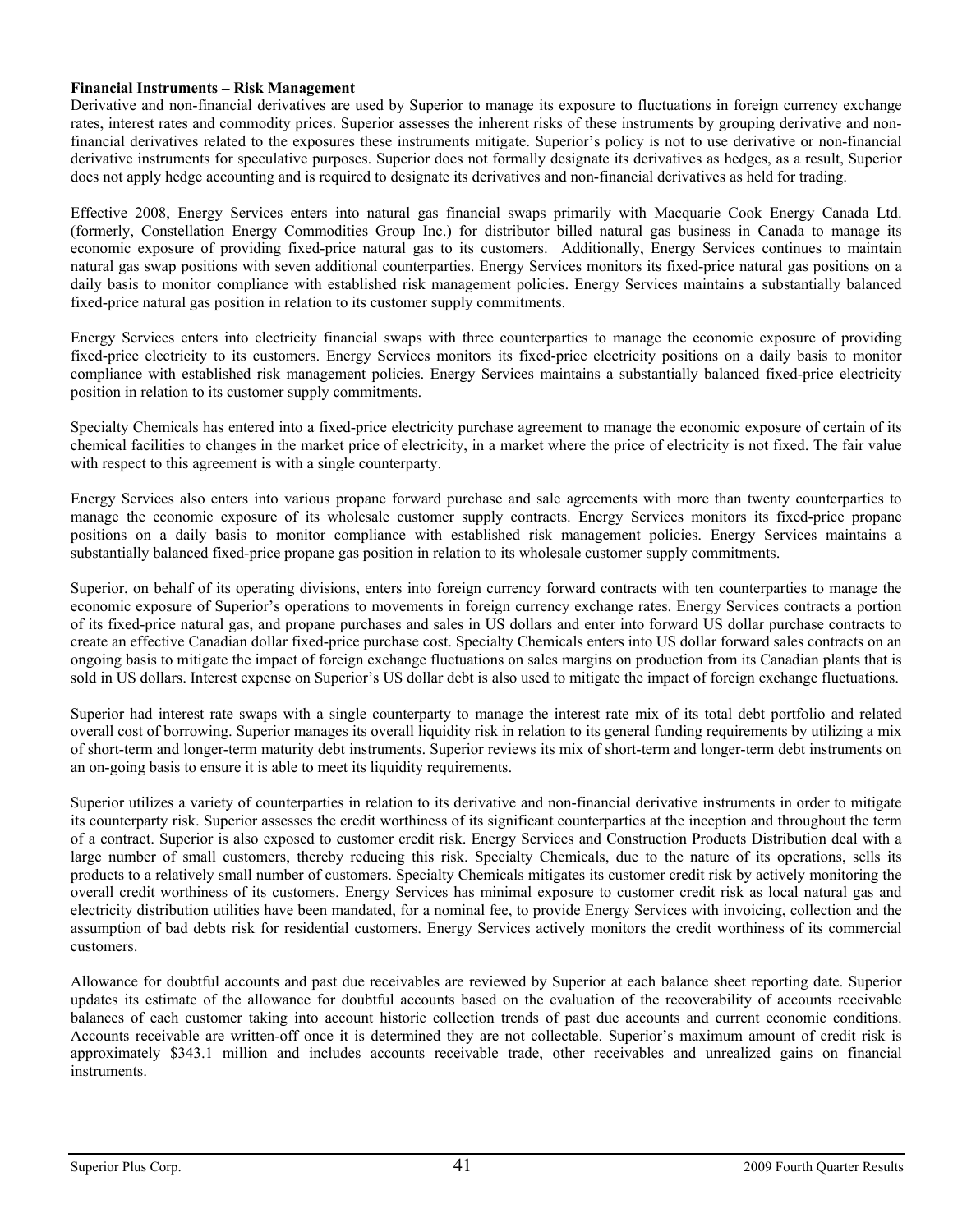Pursuant to their respective terms, trade accounts receivable, before deducting an allowance for doubtful accounts, are aged as follows:

|                                  | <b>December 31, 2009</b> | December 31, 2008 |
|----------------------------------|--------------------------|-------------------|
| Current                          | 214.8                    | 150.5             |
| Past due less than 90 days       | 55.6                     | 67.6              |
| Past due over 90 days            | 10.2                     | 16.7              |
| Trade accounts receivable, total | 280.6                    | 234.8             |

Superior's trade accounts receivable are stated after deducting a provision of \$10.2 million as at December 31, 2009 (December 31, 2008 - \$9.3 million). The movement in the provision for doubtful accounts was as follows:

|                                          | <b>Twelve months ended</b> | Twelve months ended |
|------------------------------------------|----------------------------|---------------------|
|                                          | <b>December 31, 2009</b>   | December 31, 2008   |
| Allowance for doubtful accounts, opening | (9.3)                      | (5.1)               |
| Bad debt expense, net of recoveries      | (7.5)                      | (8.1)               |
| Written-off                              | 6.6                        | 3.9                 |
| Allowance for doubtful accounts, ending  | (10.2)                     | (9.3)               |

Superior's contractual obligations associated with its financial liabilities are as follows:

|                                                                 |       |                          |       |                   |                          | 2015 and          |       |
|-----------------------------------------------------------------|-------|--------------------------|-------|-------------------|--------------------------|-------------------|-------|
|                                                                 | 2010  | 2011                     | 2012  | 2013              | 2014                     | <b>Thereafter</b> | Total |
| Revolving term bank credits and term loans                      | 5.1   | 360.5                    | 33.5  | 33.5              | 31.4                     | 181.4             | 645.4 |
| Convertible unsecured subordinated debentures                   |       | -                        | 174.9 | $\qquad \qquad -$ | 69.0                     | 75.0              | 318.9 |
| Cdn\$ equivalent of US\$ foreign currency forward purchase      |       |                          |       |                   |                          |                   |       |
| contracts                                                       | 55.3  | 6.0                      |       |                   |                          |                   | 61.3  |
| US\$ foreign currency forward sales contracts (US\$)            | 162.4 | 124.5                    | 104.5 | 81.0              | $\overline{\phantom{0}}$ |                   | 472.4 |
| Euro $\epsilon$ foreign currency forward sales contracts (Euro) | 5.1   | 0.3                      | -     | –                 |                          |                   | 5.4   |
| Fixed-price electricity purchase commitments                    | 17.7  | 17.7                     | 17.7  | 17.7              | 17.7                     | 53.1              | 141.6 |
| Cdn\$ natural gas purchases                                     | 74.0  | 9.3                      | 7.5   | 6.9               | —                        |                   | 97.7  |
| US\$ natural gas purchases (US\$)                               | 34.7  | 2.0                      | -     |                   |                          |                   | 36.7  |
| US\$ heating oil purchases (US\$)                               | 1.5   |                          |       |                   |                          |                   | 1.5   |
| US\$ propane purchases (US\$)                                   | 13.6  | $\overline{\phantom{0}}$ |       |                   |                          |                   | 13.6  |
| US\$ butane purchases (US\$)                                    | 1.9   |                          |       |                   |                          |                   | 1.9   |

Superior's contractual obligations are considered to be normal course operating commitments and do not include the impact of markto-market fair values on financial and non-financial derivatives. Superior expects to fund these obligations through a combination of cash flow from operations, proceeds on revolving term bank credits and proceeds on the issuance of share capital.

Superior's financial instruments' sensitivity to changes in foreign currency exchange rates, interest rates and various commodity prices and the impact to net earnings are detailed below:

|                                                                                          | Three months and year ended<br><b>December 31, 2009</b> |
|------------------------------------------------------------------------------------------|---------------------------------------------------------|
| Increase (decrease) to net earnings of a \$0.01 increase in the CDN\$ to the US\$        | 5.6                                                     |
| Increase (decrease) to net earnings of a 0.5% increase in interest rates                 | (1.7)                                                   |
| Increase (decrease) to net earnings of a \$0.40/GJ increase in the price of natural gas  | 17.8                                                    |
| Increase (decrease) to net earnings of a \$0.04/litre increase in the price of propane   | 0.6                                                     |
| Increase (decrease) to net earnings of a \$1.00/KwH increase in the price of electricity | 1 Q                                                     |

The calculation of Superior's sensitivity to changes in foreign currency exchange rates, interest rates and various commodity prices represent the change in fair value of the financial instrument without consideration of the value of the underlying variable, for example, the underlying customer contracts. The recognition of the sensitivities identified above would have impacted Superior's unrealized gain or loss on financial instruments and would not have a material impact on Superior's cash flow from operations.

#### **11. Income Taxes**

Consistent with prior periods, Superior recognizes a provision for income taxes for its subsidiaries that are subject to current and future income taxes, including United States income tax, United States non-resident withholding tax and Chilean income tax.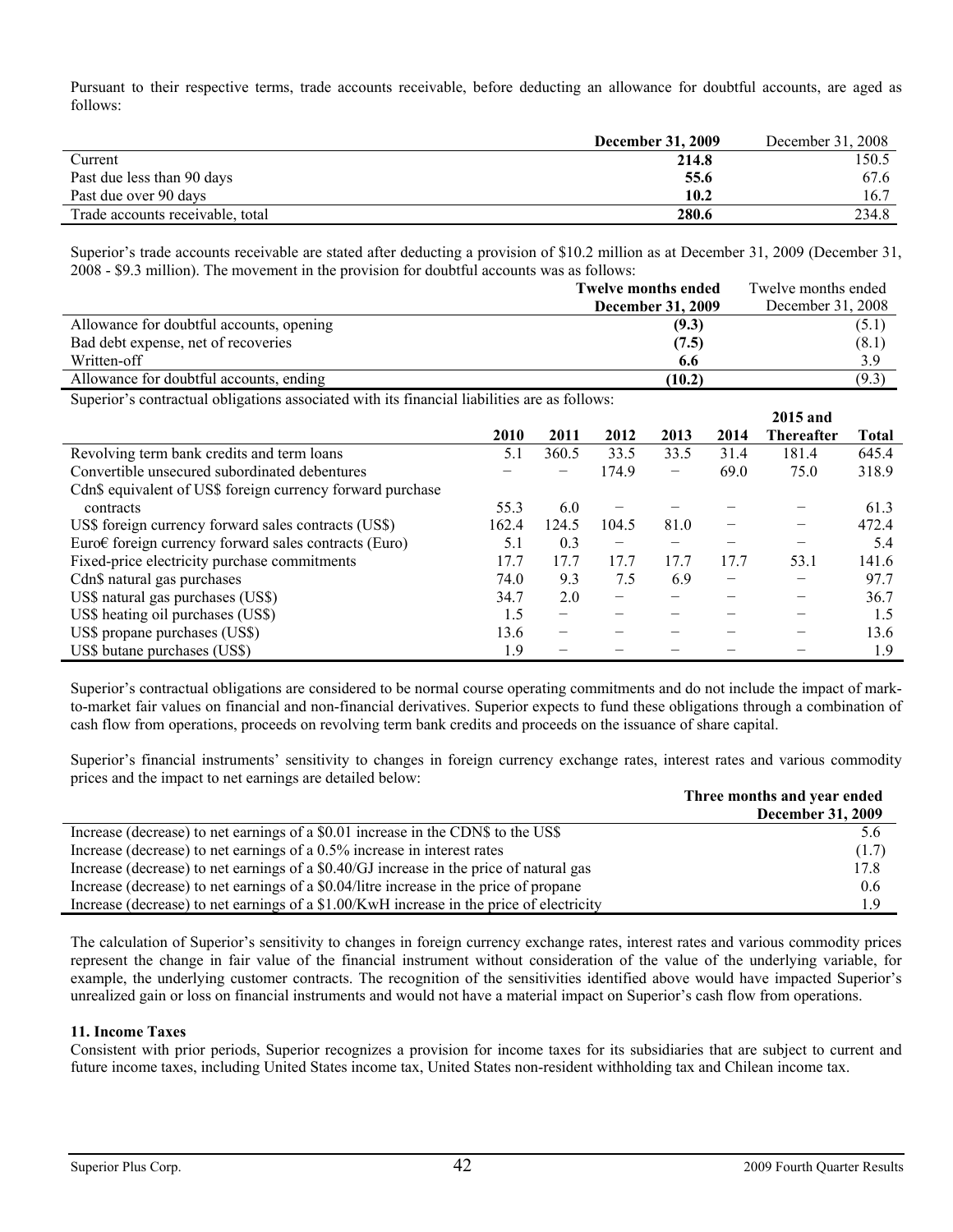Total income tax expense, comprised of current and future taxes for the three and twelve months ended December 31, 2009 was \$21.0 million and \$12.7 million, respectively, compared to a \$15.8 million recovery and \$9.9 million expense in the comparative period. Income taxes were impacted by the tax basis benefit associated with the start-up of the Port Edwards facility in the fourth quarter. For the three and twelve months ended December 31, 2009, future income tax expense from operations in Canada, the United States and Chile was a \$25.2 million and \$11.6 million expense, respectively, resulting in a corresponding total future income tax asset of \$322.8 million and a total deferred credit of \$270.9 million. Future income tax recovery for the three and twelve months ended December 31, 2008 was a \$19.4 million and \$3.9 million, respectively.

#### **12. Shareholders' Equity Authorized**

Superior is authorized to issue an unlimited number of common shares and an unlimited number of preferred shares. The holders of common shares are entitled to dividends if, as and when declared by the board of directors; to one vote per share at meetings of the holders of common shares; and upon liquidation, dissolution or winding up of Superior to receive pro rata the remaining property and assets of Superior, subject to the rights of any shares having priority over the common shares of which none are outstanding.

Preferred shares are issuable in series with each class of preferred share having such rights as the board of directors may determine. Holders of preferred shares are entitled, in priority of holders of common shares, to be paid rateably with holders of each other series of preferred shares the amount of accumulated dividends, if any, specified to be payable preferentially to the holders of such series upon liquidation, dissolution or winding up of Superior to be paid rateably with holders of each other series of preferred shares the amount, if any, specified as being payable preferentially to holders of such series. Superior does not have any preferred shares outstanding.

|                                                                                     | <b>Issued Number</b>        |               |
|-------------------------------------------------------------------------------------|-----------------------------|---------------|
|                                                                                     | of Common                   |               |
|                                                                                     | <b>Shares</b>               | Shareholders' |
|                                                                                     | $(Millions)$ <sup>(1)</sup> | Equity $(1)$  |
| <b>Shareholders' equity, December 31, 2008</b>                                      | 88.4                        | 574.2         |
| Net earnings                                                                        |                             | 66.9          |
| Other comprehensive income (loss)                                                   |                             | (41.1)        |
| Issuance of common shares <sup>(2)</sup>                                            | 11.5                        | 131.1         |
| Option value associated with the issue of \$69.0 million, 7.50% debentures          |                             | 0.5           |
| Cumulative impact of adopting new guidance on the valuation of financial instrument |                             |               |
| asset and liabilities (Note $2(b)$ )                                                |                             | (0.3)         |
| Dividends to Shareholders <sup><math>(3)</math></sup>                               |                             | (148.2)       |
| <b>Shareholders' equity, December 31, 2009</b>                                      | 99.9                        | 583.1         |

 $<sup>(1)</sup>$  On December 31, 2008, Superior redeemed its outstanding trust units in exchange for shares as a result of its conversion from a</sup> publicly traded income trust to a publicly corporation. (See Note 1)

(2) On September 23, 2009 Superior issued 3,970,000 common shares for net proceeds of \$43.0 million related to its acquisition of certain US refined fuels assets. On September 24, 2009, Superior issued 2,803,135 common shares valued at \$32.6 million by way of private placement in consideration of the acquisition of SPI. Additionally, on October 8, 2009 Superior closed on the overallotment option granted to the underwriters in connection with Superior's offering of 3,970,000 common shares on September 23, 2009. The Over-Allotment Option was exercised in full resulting in the issuance of an additional 595,500 common shares for gross proceeds of \$6.8 million. Lastly, on November 26, 2009, Superior issued 4,166,667 common shares for net proceeds of \$50.0 million related to its acquisition of certain US refined fuels assets. The number of common shares issued was based on a specified weighted average value of Superiors existing common shares.

<sup>(3)</sup> Dividends to Shareholders are declared at the discretion of Superior.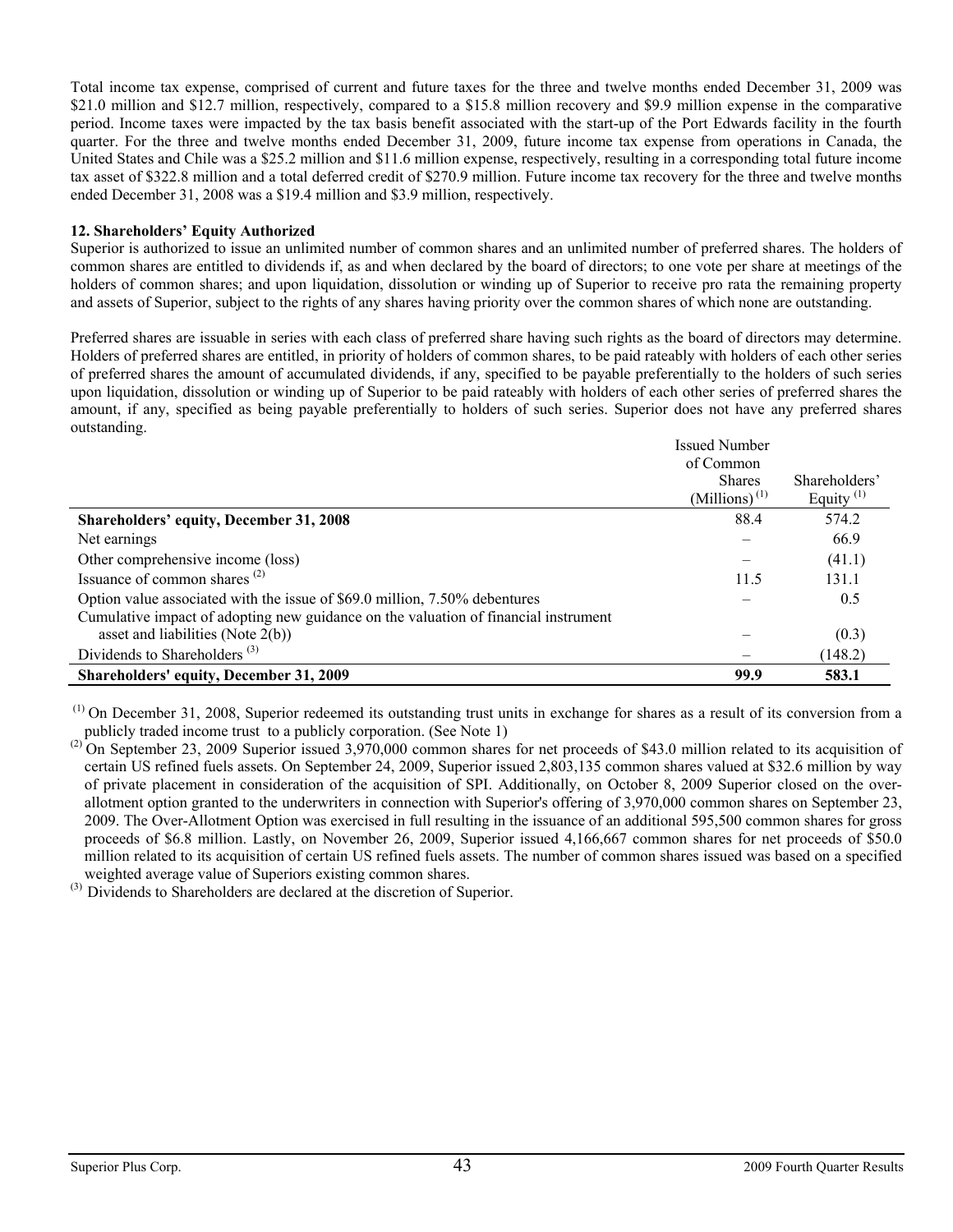Shareholders' capital, deficit and accumulated other comprehensive income (loss) as at December 31, 2009 and December 31, 2008 consists of the following components:

|                                                                              | December 31, | December 31, |
|------------------------------------------------------------------------------|--------------|--------------|
|                                                                              | 2009         | 2008         |
| Shareholders' capital                                                        |              |              |
| Share capital                                                                | 1,502.0      | 1,370.9      |
|                                                                              | 1,502.0      | 1,370.9      |
| <b>Contributed Surplus</b>                                                   |              |              |
| Conversion feature on convertible debentures and expired warrants            | 5.3          | 4.8          |
|                                                                              | 5.3          | 4.8          |
| <b>Accumulated deficit</b>                                                   |              |              |
| Retained earnings from operations                                            | 601.1        | 532.8        |
| Cumulative impact of adopting new guidance on the valuation of financial     |              |              |
| instrument assets and liabilities                                            | (0.3)        |              |
| Accumulated dividends/distributions                                          | (1,484.1)    | (1,335.9)    |
|                                                                              | (883.3)      | (803.1)      |
| Accumulated other comprehensive income (loss)                                |              |              |
| Balance at beginning of period                                               | 1.6          | (20.3)       |
| Unrealized foreign currency gains (losses) on translation of self-sustaining |              |              |
| foreign operations                                                           | (39.4)       | 30.1         |
| Reclassification of derivative gains and losses previously deferred          | (1.7)        | (8.2)        |
|                                                                              | (39.5)       | 1.6          |

#### **Additional Capital Disclosures**

Superior's objectives when managing capital are: (i) to maintain a flexible capital structure to preserve its ability to meet its financial obligations, including potential obligations from acquisitions; and (ii) safeguard Superior's assets while at the same time maximizing the growth of its businesses and returns to its shareholders.

In the management of capital, Superior includes shareholders' equity (excluding accumulated other comprehensive income) (AOCI), current and long-term debt, convertible debentures, securitized accounts receivable and cash and cash equivalents.

Superior manages its capital structure and makes adjustments in light of changes in economic conditions and nature of the underlying assets. In order to maintain or adjust the capital structure, Superior may adjust the amount of dividends to Shareholders, issue additional share capital, issue new debt or convertible debentures, issue new debt or convertible debentures with different characteristics and/or increase or decrease the amount of securitized accounts receivable.

Superior monitors its capital based on the ratio of senior debt outstanding to net earnings before interest, taxes, depreciation, amortization and other non-cash expenses (EBITDA), as defined by its revolving term credit facility, and the ratio of total debt outstanding to EBITDA. Superior's reference to EBITDA as defined by its revolving term credit facility may be referred to as compliance EBITDA in other public reports of Superior.

Superior is subject to various financial covenants in its credit facility agreements, including senior debt and total debt to EBITDA ratios, which are measured on a quarterly basis. As at December 31, 2009 and December 31 2008, Superior was in compliance with all of its financial covenants.

Superior's financial objectives and strategy related to managing its capital as described above have remained unchanged from the prior fiscal year. Superior believes that its debt to EBITDA ratios are within reasonable limits, in light of Superior's size, the nature of its businesses and its capital management objectives.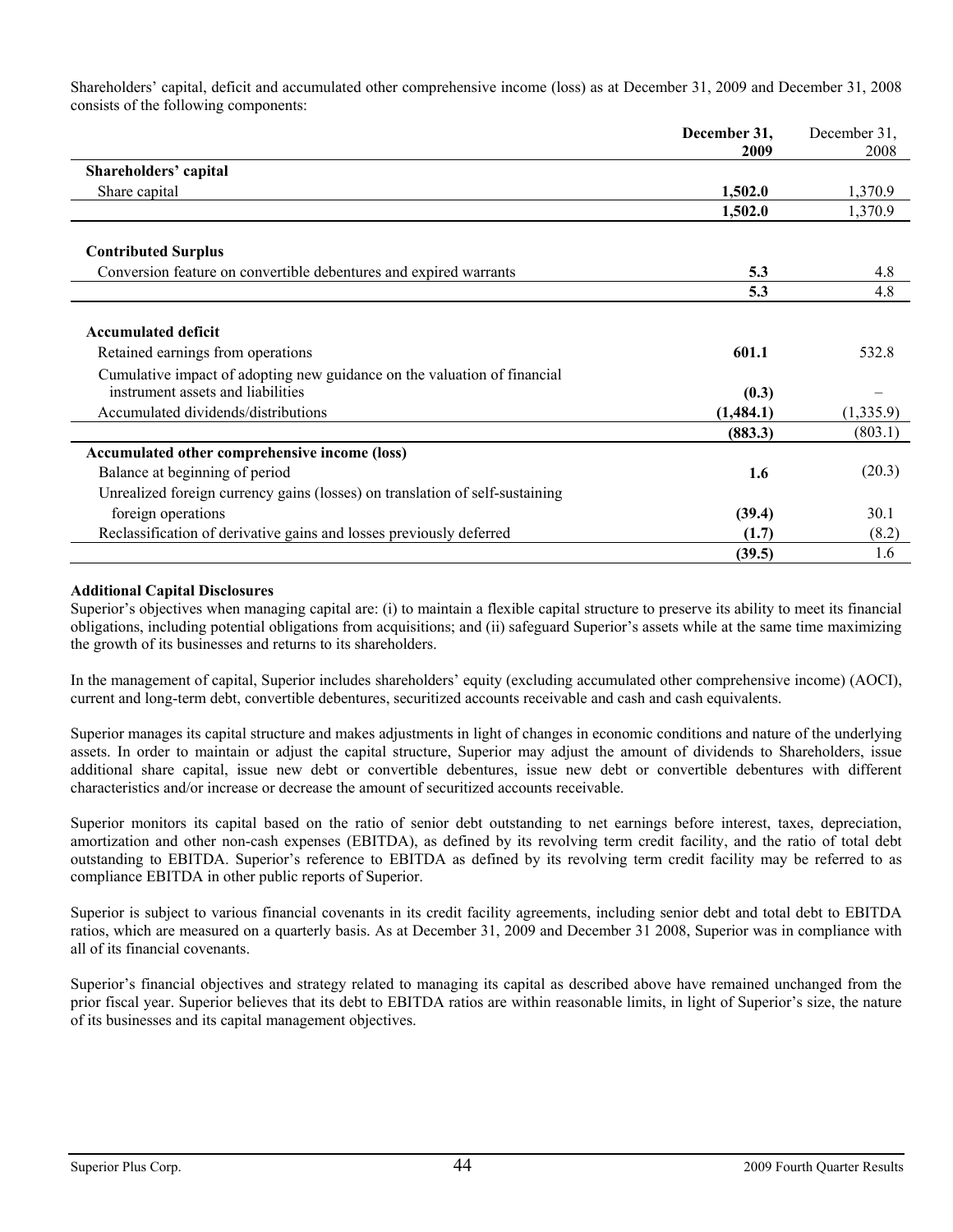The capital structure of the Superior and the calculation of its key capital ratios are as follows:

|                                                              | December 31,<br>2009 | December 31,<br>2008 |
|--------------------------------------------------------------|----------------------|----------------------|
| Total shareholders' equity                                   | 584.5                | 574.2                |
| Exclude accumulated other comprehensive loss (income)        | 39.5                 | (1.6)                |
| Shareholders' equity (excluding AOCI)                        | 624.0                | 572.6                |
| Current portion of term loans                                | 5.1                  | 13.0                 |
| Revolving term bank credits and term loans <sup>(1)</sup>    | 640.3                | 464.7                |
| Accounts receivable securitization program                   | 92.7                 | 100.0                |
| Total senior debt                                            | 738.1                | 577.7                |
| Convertible unsecured subordinated debentures <sup>(1)</sup> | 316.7                | 247.6                |
| Total debt                                                   | 1,054.8              | 825.3                |
| Cash                                                         | (24.3)               | (16.1)               |
| Total capital                                                | 1,654.5              | 1,381.8              |

| 68.3<br>Net earnings<br>Adjusted for:<br>Interest on revolving term bank credits and term loans<br>27.0<br>Interest on convertible unsecured subordinated debentures<br>16.8<br>Accretion of convertible debenture issue costs<br>1.4<br>22.6<br>Amortization of property, plant and equipment<br>Amortization included in cost of sales<br>37.5<br>7.9<br>Amortization of intangible assets<br>12.7<br>Income tax expense<br>20.6<br>Unrealized losses on financial instruments<br>Gain on sale of facility<br>Non-cash pension expense<br>1.7<br>Proforma impact of acquisitions<br>51.4 |              | <b>Twelve months ended</b> Twelve months ended<br>December 31,<br>2009 | December 31,<br>2008 |
|--------------------------------------------------------------------------------------------------------------------------------------------------------------------------------------------------------------------------------------------------------------------------------------------------------------------------------------------------------------------------------------------------------------------------------------------------------------------------------------------------------------------------------------------------------------------------------------------|--------------|------------------------------------------------------------------------|----------------------|
|                                                                                                                                                                                                                                                                                                                                                                                                                                                                                                                                                                                            |              |                                                                        | 67.7                 |
|                                                                                                                                                                                                                                                                                                                                                                                                                                                                                                                                                                                            |              |                                                                        |                      |
|                                                                                                                                                                                                                                                                                                                                                                                                                                                                                                                                                                                            |              |                                                                        | 23.7                 |
|                                                                                                                                                                                                                                                                                                                                                                                                                                                                                                                                                                                            |              |                                                                        | 14.8                 |
|                                                                                                                                                                                                                                                                                                                                                                                                                                                                                                                                                                                            |              |                                                                        | 1.4                  |
|                                                                                                                                                                                                                                                                                                                                                                                                                                                                                                                                                                                            |              |                                                                        | 18.3                 |
|                                                                                                                                                                                                                                                                                                                                                                                                                                                                                                                                                                                            |              |                                                                        | 38.9                 |
|                                                                                                                                                                                                                                                                                                                                                                                                                                                                                                                                                                                            |              |                                                                        | 5.3                  |
|                                                                                                                                                                                                                                                                                                                                                                                                                                                                                                                                                                                            |              |                                                                        | 9.9                  |
|                                                                                                                                                                                                                                                                                                                                                                                                                                                                                                                                                                                            |              |                                                                        | 61.2                 |
|                                                                                                                                                                                                                                                                                                                                                                                                                                                                                                                                                                                            |              |                                                                        | (4.0)                |
|                                                                                                                                                                                                                                                                                                                                                                                                                                                                                                                                                                                            |              |                                                                        | 2.4                  |
|                                                                                                                                                                                                                                                                                                                                                                                                                                                                                                                                                                                            |              |                                                                        | 2.5                  |
|                                                                                                                                                                                                                                                                                                                                                                                                                                                                                                                                                                                            | EBITDA $(2)$ | 267.9                                                                  | 242.1                |

|                            |                 | December 31, |       |
|----------------------------|-----------------|--------------|-------|
|                            | Target          | 2009         | 2008  |
| Senior debt to $EBITDA(2)$ | $1.5:1 - 2.0:1$ | 2.8:1        | 2.4:1 |
| Total debt to $EBITDA(2)$  | $2.5:1 - 3.0:1$ | 3.9:1        | 3.4:1 |

(1) Revolving term bank credits and term loans and convertible unsecured subordinated debentures are before deferred issue costs.

(2) EBITDA, as defined by Superior's revolving term credit facility, is calculated on a trailing twelve month basis taking into consideration the proforma impact of acquisitions and dispositions in accordance with the requirements of Superior's credit facility. Superior's calculation of EBITDA and debt to EBITDA may differ from those of similar entities.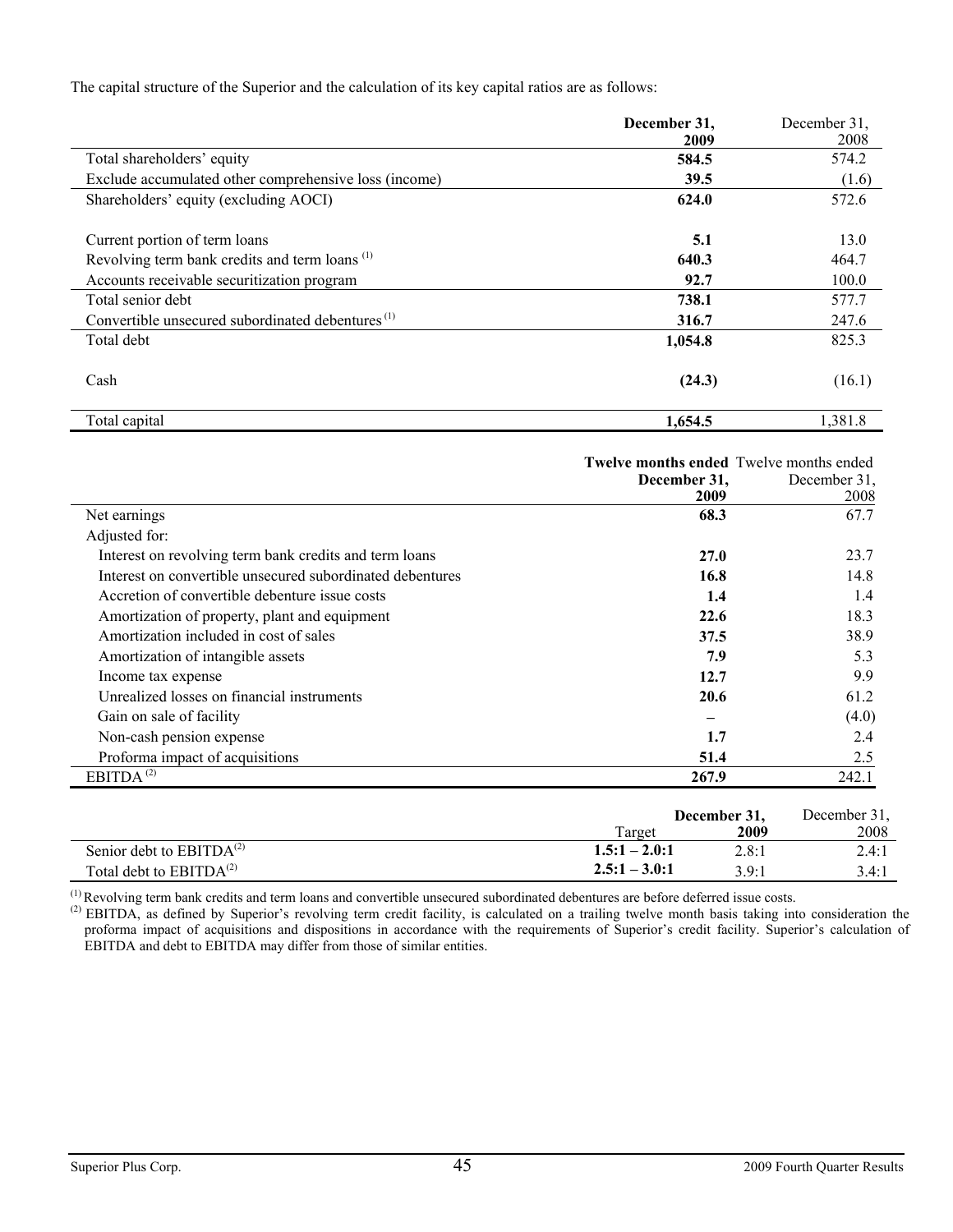#### **13. Net Earnings per Share**

|                                                                      | Three months ended<br>December 31, |         | <b>Twelve months ended</b><br>December 31, |        |
|----------------------------------------------------------------------|------------------------------------|---------|--------------------------------------------|--------|
|                                                                      | 2009                               | 2008    | 2009                                       | 2008   |
| Net earnings per share computation, basic and diluted <sup>(1)</sup> |                                    |         |                                            |        |
| Net earnings (loss)                                                  | 17.4                               | (19.9)  | 68.3                                       | 67.7   |
| Weighted average shares outstanding                                  | 98.5                               | 88.4    | 91.0                                       | 88.3   |
| Net earnings (loss) per share, basic and diluted                     | \$0.18                             | (S0.23) | <b>S0.75</b>                               | \$0.77 |

(1) All outstanding debentures have been excluded from this calculation as they were anti-dilutive.

#### **14. Business Segments**

Superior operates three distinct operating segments: Energy Services, Specialty Chemicals and Construction Products Distribution. Superior's Energy Services operating segment provides distribution, wholesale procurement and related services in relation to propane, heating oil and other refined fuels. Energy Services also provides fixed-price natural gas and electricity supply services. Superior's Specialty Chemicals operating segment is a leading supplier of sodium chlorate and technology to the pulp and paper industries and is a regional supplier of potassium and chloralkali products to the U.S. Midwest. Superior's Construction Products Distribution operating segment is one of the largest distributors of commercial and industrial insulation in North America and the largest distributor of specialty construction products to the walls and ceilings industry in Canada. Superior's corporate office arranges intersegment foreign exchange contracts from time to time between its business segments. Realized gains and losses pertaining to intersegment foreign exchange gains and losses are eliminated under the Corporate cost column. Certain reclassifications of prior year segments have been made to conform to current year presentation. Specifically, Energy Services' results include the operations of Superior Propane and Superior Energy Management, Specialty Chemicals results includes ERCO Worldwide and Construction Products Distribution results include Winroc results.

|                                                           |                 |                  | Construction        |           |              |
|-----------------------------------------------------------|-----------------|------------------|---------------------|-----------|--------------|
|                                                           | <b>Energy</b>   | <b>Specialty</b> | <b>Products</b>     |           | Total        |
| For the three months ended December 31, 2009              | <b>Services</b> | <b>Chemicals</b> | <b>Distribution</b> | Corporate | Consolidated |
| <b>Revenues</b>                                           | 465.1           | 106.2            | 176.2               |           | 747.5        |
| Cost of products sold                                     | (326.1)         | (70.2)           | (130.0)             |           | (526.3)      |
| Realized gains (losses) on financial instruments          | (26.8)          | 0.8              | 0.5                 | 7.6       | (17.9)       |
| <b>Gross profit</b>                                       | 112.2           | 36.8             | 46.7                | 7.6       | 203.3        |
| <b>Expenses</b>                                           |                 |                  |                     |           |              |
| Operating and administrative                              | 72.2            | 28.4             | 35.8                | 3.2       | 139.6        |
| Amortization of property, plant and equipment             | 5.0             |                  | 1.7                 |           | 6.7          |
| Amortization of intangible assets                         | 1.5             | $1.2\,$          | 0.8                 |           | 3.5          |
| Interest on revolving term bank credits and term<br>loans |                 |                  |                     | 9.2       | 9.2          |
| Interest on convertible unsecured subordinated debentures |                 |                  |                     | 5.1       | 5.1          |
| Accretion of convertible debenture issue costs            |                 |                  |                     | 0.6       | 0.6          |
| Unrealized losses (gains) on financial instruments        | (1.1)           | 3.4              |                     | (2.1)     | 0.2          |
|                                                           | 77.6            | 33.0             | 38.3                | 16.0      | 164.9        |
| Net earnings (loss) before income taxes                   | 34.6            | 3.8              | 8.4                 | (8.4)     | 38.4         |
| Income tax expense                                        |                 |                  |                     | (21.0)    | 21.0)        |
| <b>Net Earnings (Loss)</b>                                | 34.6            | 3.8              | 8.4                 | (29.4)    | 17.4         |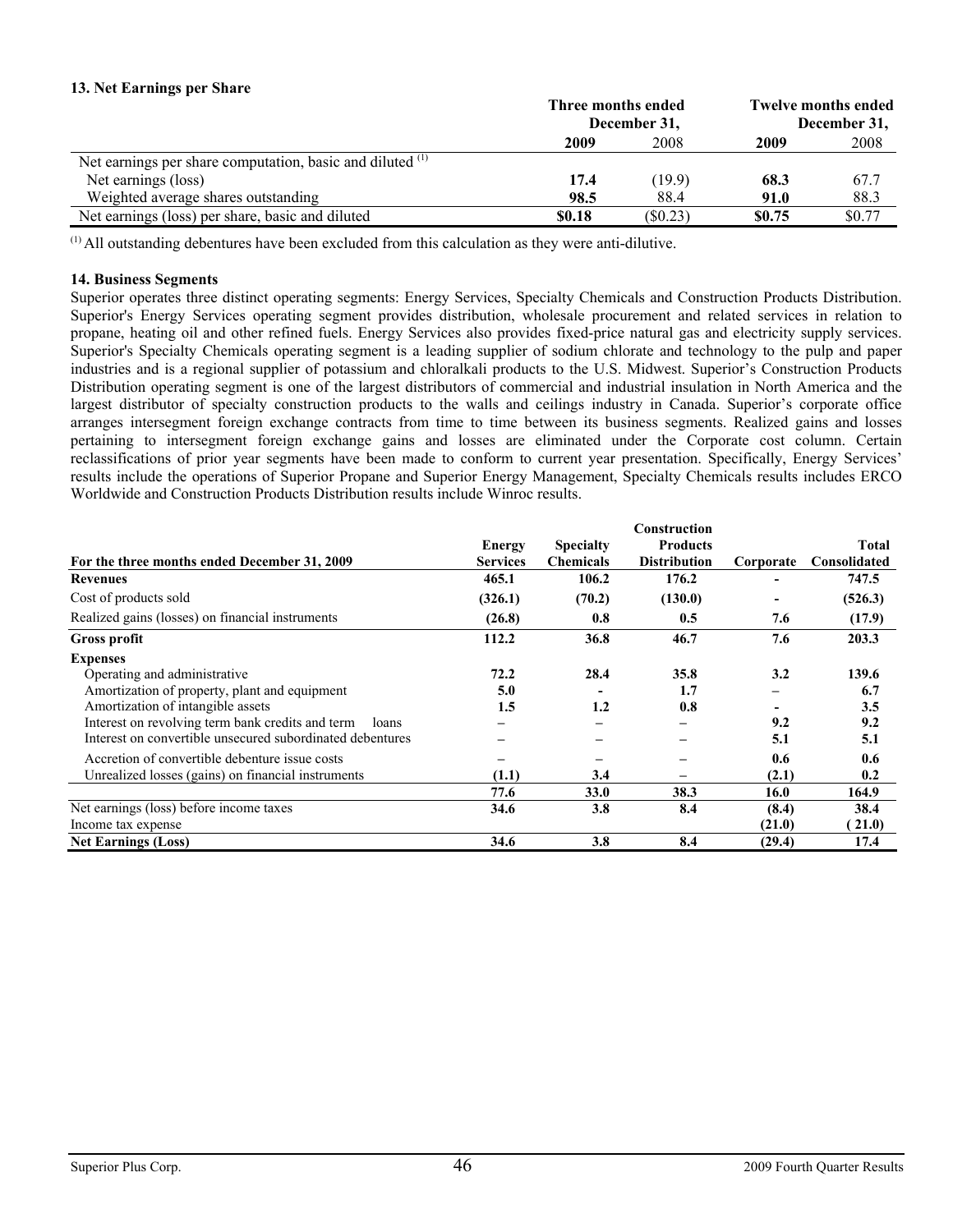|                                                           |                 |                          | <b>Construction</b> |           |              |
|-----------------------------------------------------------|-----------------|--------------------------|---------------------|-----------|--------------|
|                                                           | <b>Energy</b>   | <b>Specialty</b>         | <b>Products</b>     |           | Total        |
| For the three months ended December 31, 2008              | <b>Services</b> | <b>Chemicals</b>         | <b>Distribution</b> | Corporate | Consolidated |
| <b>Revenues</b>                                           | 411.8           | 122.6                    | 124.1               |           | 658.5        |
| Cost of products sold                                     | (305.6)         | (73.5)                   | (83.3)              |           | (462.4)      |
| Realized gains (losses) on financial instruments          | (6.1)           | 2.5                      |                     | 0.6       | (3.0)        |
| <b>Gross profit</b>                                       | 100.1           | 51.6                     | 40.8                | 0.6       | 193.1        |
| <b>Expenses</b>                                           |                 |                          |                     |           |              |
| Operating and administrative                              | 62.8            | 28.8                     | 27.3                | 12.1      | 131.0        |
| Amortization of property, plant and equipment             | 1.1             | 1.1                      | 1.1                 |           | 3.3          |
| Amortization of intangible assets                         | 0.1             | 1.3                      | 0.1                 |           | 1.5          |
| Interest on revolving term bank credits and term loans    |                 |                          |                     | 5.5       | 5.5          |
| Interest on convertible unsecured subordinated debentures |                 |                          |                     | 3.6       | 3.6          |
| Accretion of convertible debenture issue costs            |                 |                          |                     | 0.3       | 0.3          |
| Unrealized losses (gains) on financial instruments        | 73.4            | 1.5                      |                     | 8.7       | 83.6         |
|                                                           | 137.4           | 32.7                     | 28.5                | 30.2      | 228.8        |
| Net earnings (loss) before income taxes                   | (37.3)          | 18.9                     | 12.3                | (29.6)    | (35.7)       |
| Income tax recovery                                       |                 | $\overline{\phantom{0}}$ |                     | 15.8      | 15.8         |
| <b>Net Earnings (Loss)</b>                                | (37.3)          | 18.9                     | 12.3                | (13.8)    | (19.9)       |

|                                                           |                 |                  | Construction        |           |                  |
|-----------------------------------------------------------|-----------------|------------------|---------------------|-----------|------------------|
|                                                           | <b>Energy</b>   | <b>Specialty</b> | <b>Products</b>     |           | Total            |
| For the year ended December 31, 2009                      | <b>Services</b> | <b>Chemicals</b> | <b>Distribution</b> | Corporate | Consolidated     |
| <b>Revenues</b>                                           | 1,312.1         | 465.6            | 469.0               |           | 2,246.7          |
| Cost of products sold                                     | (863.7)         | (284.4)          | (347.2)             |           | (1, 495.3)       |
| Realized gains (losses) on financial instruments          | (109.1)         | (6.1)            | 0.5                 | 16.7      | (98.0)           |
| <b>Gross profit</b>                                       | 339.3           | 175.1            | 122.3               | 16.7      | 653.4            |
| <b>Expenses</b>                                           |                 |                  |                     |           |                  |
| Operating and administrative                              | 243.4           | 119.6            | 99.5                | 13.6      | 476.1            |
| Amortization of property, plant and equipment             | 18.1            |                  | 4.5                 |           | 22.6             |
| Amortization of intangible assets                         | 1.8             | 4.8              | 1.3                 |           | 7.9              |
| Interest on revolving term bank credits and term<br>loans |                 |                  | —                   | 27.0      | 27.0             |
| Interest on convertible unsecured subordinated debentures |                 |                  |                     | 16.8      | 16.8             |
| Accretion of convertible debenture issue costs            |                 |                  |                     | 1.4       | $1.4\phantom{0}$ |
| Unrealized losses (gains) on financial instruments        | 22.9            | 31.1             |                     | (33.4)    | 20.6             |
|                                                           | 286.2           | 155.5            | 105.3               | 25.4      | 572.4            |
| Net earnings (loss) before income taxes                   | 53.1            | 19.6             | 17.0                | (8.7)     | 81.0             |
| Income tax expense                                        |                 |                  |                     | (12.7)    | 12.7)            |
| <b>Net Earnings (Loss)</b>                                | 53.1            | 19.6             | 17.0                | (21.4)    | 68.3             |

|                                                           |                 |                  | <b>Construction</b> |           |              |
|-----------------------------------------------------------|-----------------|------------------|---------------------|-----------|--------------|
|                                                           | Energy          | <b>Specialty</b> | <b>Products</b>     |           | Total        |
| For the year ended December 31, 2008                      | <b>Services</b> | <b>Chemicals</b> | <b>Distribution</b> | Corporate | Consolidated |
| <b>Revenues</b>                                           | 1,494.0         | 469.7            | 523.6               |           | 2,487.3      |
| Cost of products sold                                     | (1,172.0)       | (305.2)          | (382.9)             |           | (1,860.1)    |
| Realized gains on financial instruments                   | 13.9            | 26.0             |                     | 2.0       | 41.9         |
| <b>Gross profit</b>                                       | 335.9           | 190.5            | 140.7               | 2.0       | 669.1        |
| <b>Expenses</b>                                           |                 |                  |                     |           |              |
| Operating and administrative                              | 235.0           | 112.9            | 103.3               | 19.6      | 470.8        |
| Amortization of property, plant and equipment             | 12.4            | 2.0              | 3.9                 |           | 18.3         |
| Amortization of intangible assets                         | 0.3             | 4.5              | 0.5                 |           | 5.3          |
| Interest on revolving term bank credits and term loans    |                 |                  |                     | 23.7      | 23.7         |
| Interest on convertible unsecured subordinated debentures |                 |                  |                     | 14.8      | 14.8         |
| Accretion of convertible debenture issue costs            |                 |                  |                     | 1.4       | 1.4          |
| Gain on disposal of facility                              |                 | (4.0)            |                     |           | (4.0)        |
| Unrealized losses (gains) on financial instruments        | 74.0            | (15.2)           |                     | 2.4       | 61.2         |
|                                                           | 321.7           | 100.2            | 107.7               | 61.9      | 591.5        |
| Net earnings (loss) before income taxes                   | 14.2            | 90.3             | 33.0                | (59.9)    | 77.6         |
| Income tax expense                                        |                 |                  |                     | (9.9)     | (9.9)        |
| <b>Net Earnings (Loss)</b>                                | 14.2            | 90.3             | 33.0                | (69.8)    | 67.7         |